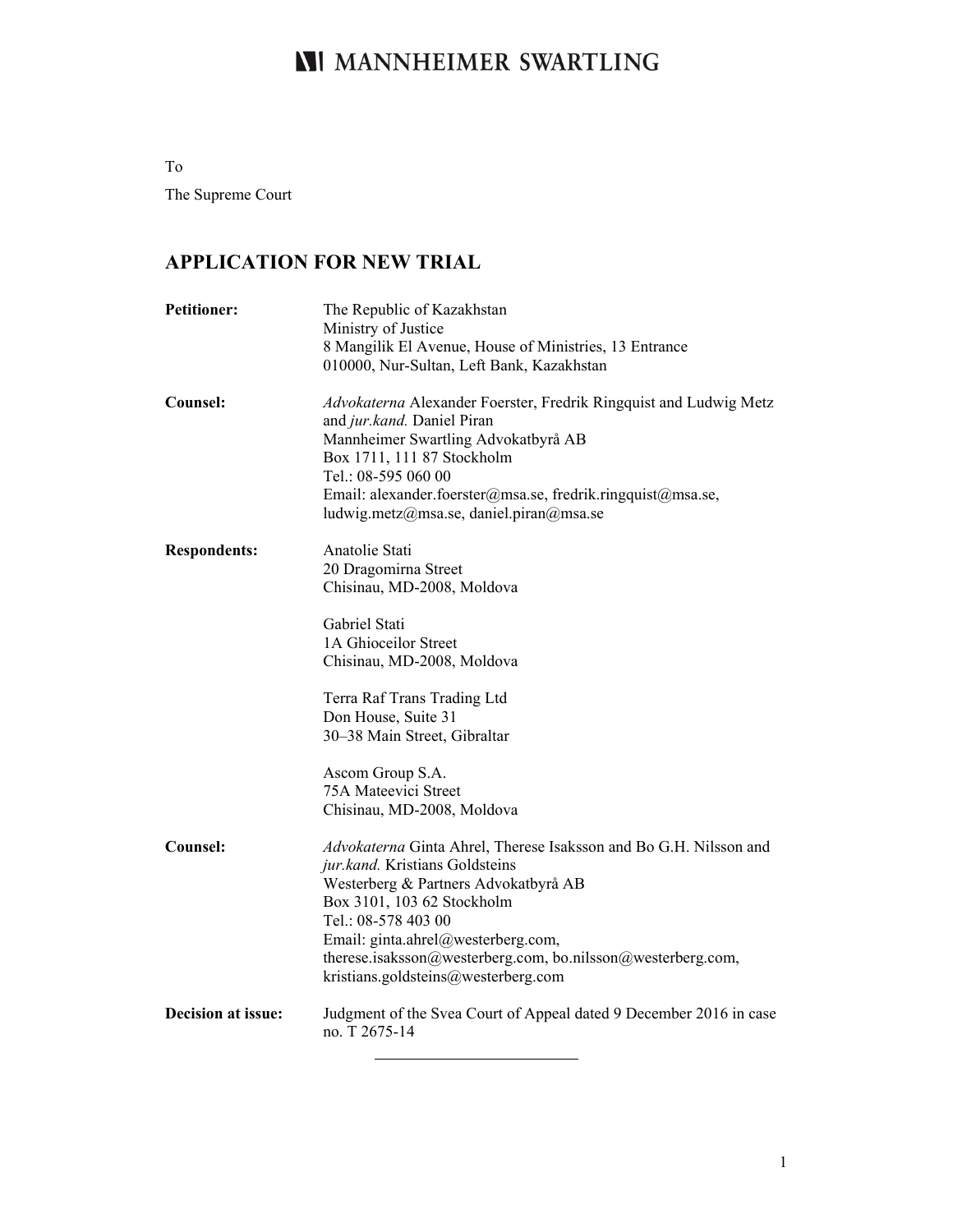# **Table of contents**

| A.        |                                                                                                                     |                                                                            |                                                                                                                                                                                                                                                       |
|-----------|---------------------------------------------------------------------------------------------------------------------|----------------------------------------------------------------------------|-------------------------------------------------------------------------------------------------------------------------------------------------------------------------------------------------------------------------------------------------------|
| <b>B.</b> |                                                                                                                     |                                                                            |                                                                                                                                                                                                                                                       |
| C.        |                                                                                                                     |                                                                            |                                                                                                                                                                                                                                                       |
|           | C.1                                                                                                                 |                                                                            |                                                                                                                                                                                                                                                       |
|           | C.2                                                                                                                 |                                                                            |                                                                                                                                                                                                                                                       |
|           | C.3                                                                                                                 |                                                                            |                                                                                                                                                                                                                                                       |
| D.        |                                                                                                                     |                                                                            |                                                                                                                                                                                                                                                       |
|           | D.1                                                                                                                 |                                                                            |                                                                                                                                                                                                                                                       |
|           | D.2                                                                                                                 |                                                                            |                                                                                                                                                                                                                                                       |
| E.        |                                                                                                                     | The Stati parties' allegations abroad on the judgment of the Svea Court of |                                                                                                                                                                                                                                                       |
| F.        |                                                                                                                     |                                                                            |                                                                                                                                                                                                                                                       |
|           | F.1                                                                                                                 |                                                                            |                                                                                                                                                                                                                                                       |
|           | F <sub>12</sub>                                                                                                     |                                                                            |                                                                                                                                                                                                                                                       |
|           | F.3                                                                                                                 |                                                                            |                                                                                                                                                                                                                                                       |
|           |                                                                                                                     | F.3.1                                                                      | The correspondence in 2019 between KPMG and the Stati                                                                                                                                                                                                 |
|           |                                                                                                                     | F.3.2                                                                      | Correspondence in 2016 between KPMG and the Stati parties  31                                                                                                                                                                                         |
|           | F.4                                                                                                                 |                                                                            |                                                                                                                                                                                                                                                       |
| G.        |                                                                                                                     |                                                                            | The Stati parties' information regarding Perkwood in the proceedings before the                                                                                                                                                                       |
| Η.        | The new evidence would probably have altered the outcome of the case before the                                     |                                                                            |                                                                                                                                                                                                                                                       |
|           | H.1                                                                                                                 |                                                                            |                                                                                                                                                                                                                                                       |
|           | H <sub>2</sub>                                                                                                      |                                                                            | The Svea Court of Appeal's view of ordre public and the court's                                                                                                                                                                                       |
|           | Had it been aware of the new evidence, the Court of Appeal would probably<br>H.3<br>have declared the award invalid |                                                                            | $\frac{46}{100}$                                                                                                                                                                                                                                      |
|           |                                                                                                                     | H.3.1                                                                      |                                                                                                                                                                                                                                                       |
|           |                                                                                                                     | H.3.2                                                                      | The Court of Appeal would probably have reached the conclusion<br>that false evidence was of decisive significance to the outcome in                                                                                                                  |
|           |                                                                                                                     | H.3.3                                                                      | The Court of Appeal would probably have, by an overall<br>assessment of all circumstances, reached the conclusion that the<br>award or the manner in which the award arose, is clearly<br>incompatible with the basic principles of the Swedish legal |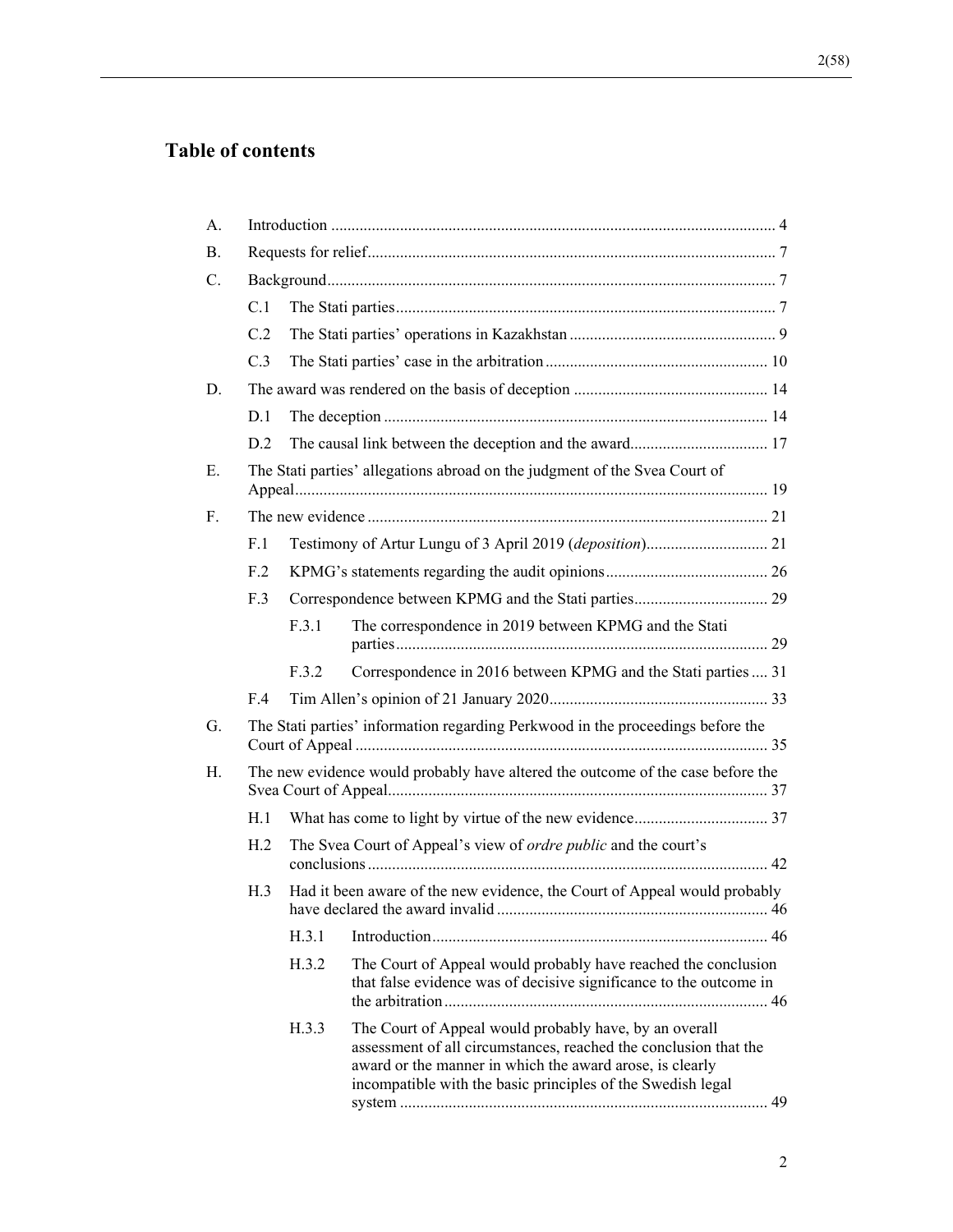| I. Kazakhstan was not able to adduce the new evidence in the Svea Court of Appeal's |
|-------------------------------------------------------------------------------------|
|                                                                                     |
|                                                                                     |
|                                                                                     |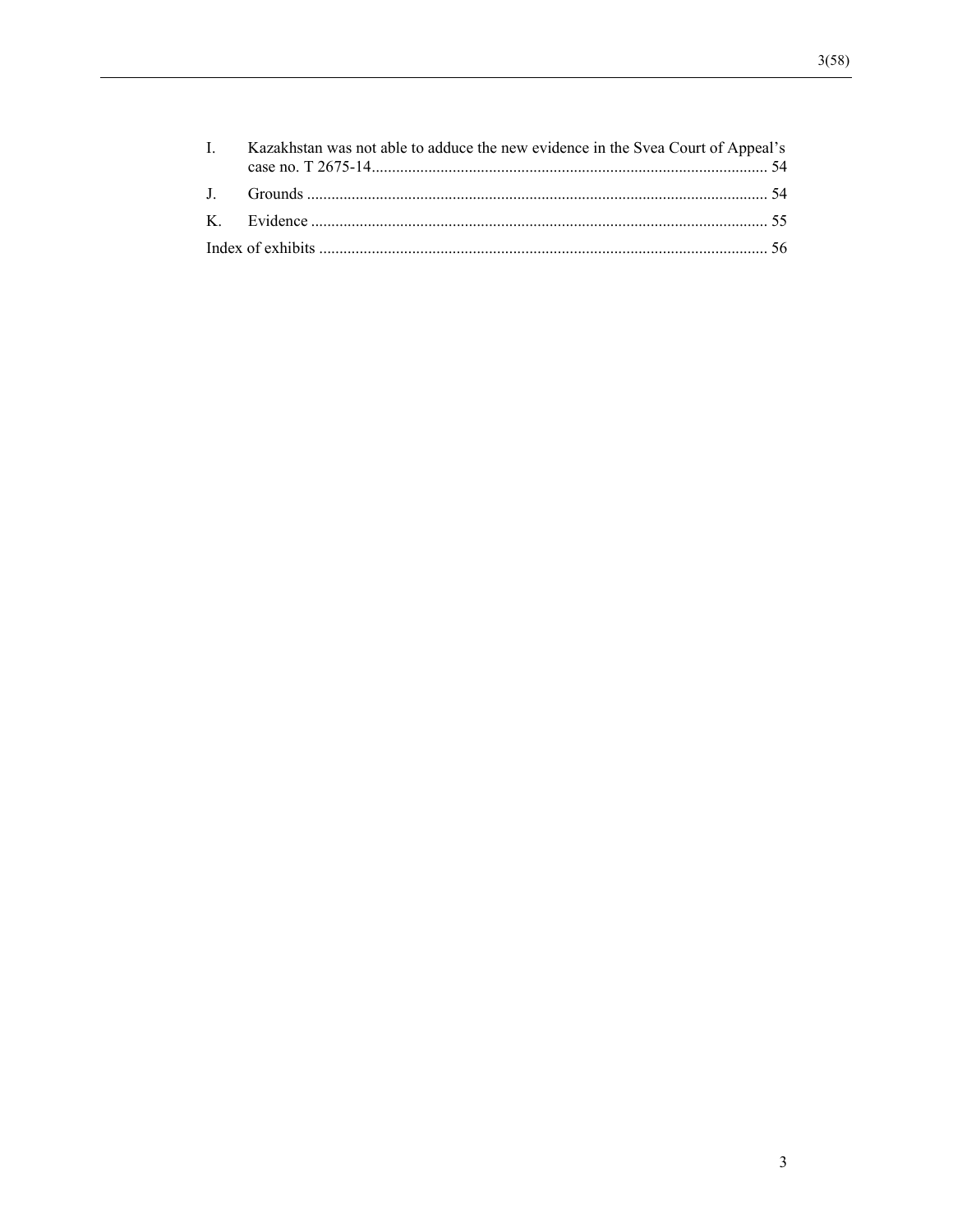## **A. Introduction**

- 1. In this application, the Republic of Kazakhstan ("**Kazakhstan**") requests that the Supreme Court vacate the judgment of the Svea Court of Appeal of 9 December 2016 in case no. T 2675-14 and order that the case be remanded to the Svea Court of Appeal. In short, a new trial should be granted because Kazakhstan has during the past year obtained such evidence that has neither been presented or possible to invoke previously, and which likely would have led to another outcome in the case before the Svea Court of Appeal.
- 2. In the case for which a new trial is now sought, Kazakhstan requested that the Court of Appeal declare invalid the arbitral award rendered on 19 December 2013 in SCC case no. V (116/2010) because it violates Swedish public policy. The award was rendered in an arbitration under the Energy Charter Treaty initiated on 26 July 2010 by Anatolie Stati, Gabriel Stati, Ascom Group S.A. and Terra Raf Trans Traiding Ltd (the "**Stati parties**") against Kazakhstan. By the award, Kazakhstan was ordered to pay compensation amounting to approximately USD 500 million to the Stati parties for their alleged damages, which included compensation for a plant for the extraction of liquefied petroleum gas from natural gas (a "**LPG Plant**", where LPG is an acronym for Liquefied Petroleum Gas) that was not finalised.<sup>1</sup>
- 3. In the proceedings before the Court of Appeal, Kazakhstan argued that the award was contrary to Swedish public policy because it was based on misleading and false evidence that the Stati parties invoked in the arbitration. The Svea Court of Appeal – which did not allow that its judgment be appealed – avoided explicitly addressing the question of whether Kazakhstan had proven its assertion about false evidence in the arbitration. Instead, the Court of Appeal found that the arbitral tribunal awarded compensation based on an indicative bid from a third party, which the Stati parties

<sup>&</sup>lt;sup>1</sup> After the arbitration and the judgment of the Svea Court of Appeal in 2016, further circumstances and evidence have emerged that illustrate beyond all reasonable doubt that the Stati parties' alleged damages, which Kazakhstan was ordered to compensate, actually were the result of the Stati parties themselves having drained their companies of money through acts that correspond to several gross crimes under Swedish law. As explained in Kazakhstan's statement of claim dated 25 November 2019 in the Svea Court of Appeal's case no. T 12462-19, Exhibit S-01, the arbitral tribunal would not have ordered that Kazakhstan compensate the Stati parties' alleged damages if the tribunal had known about the mentioned evidence.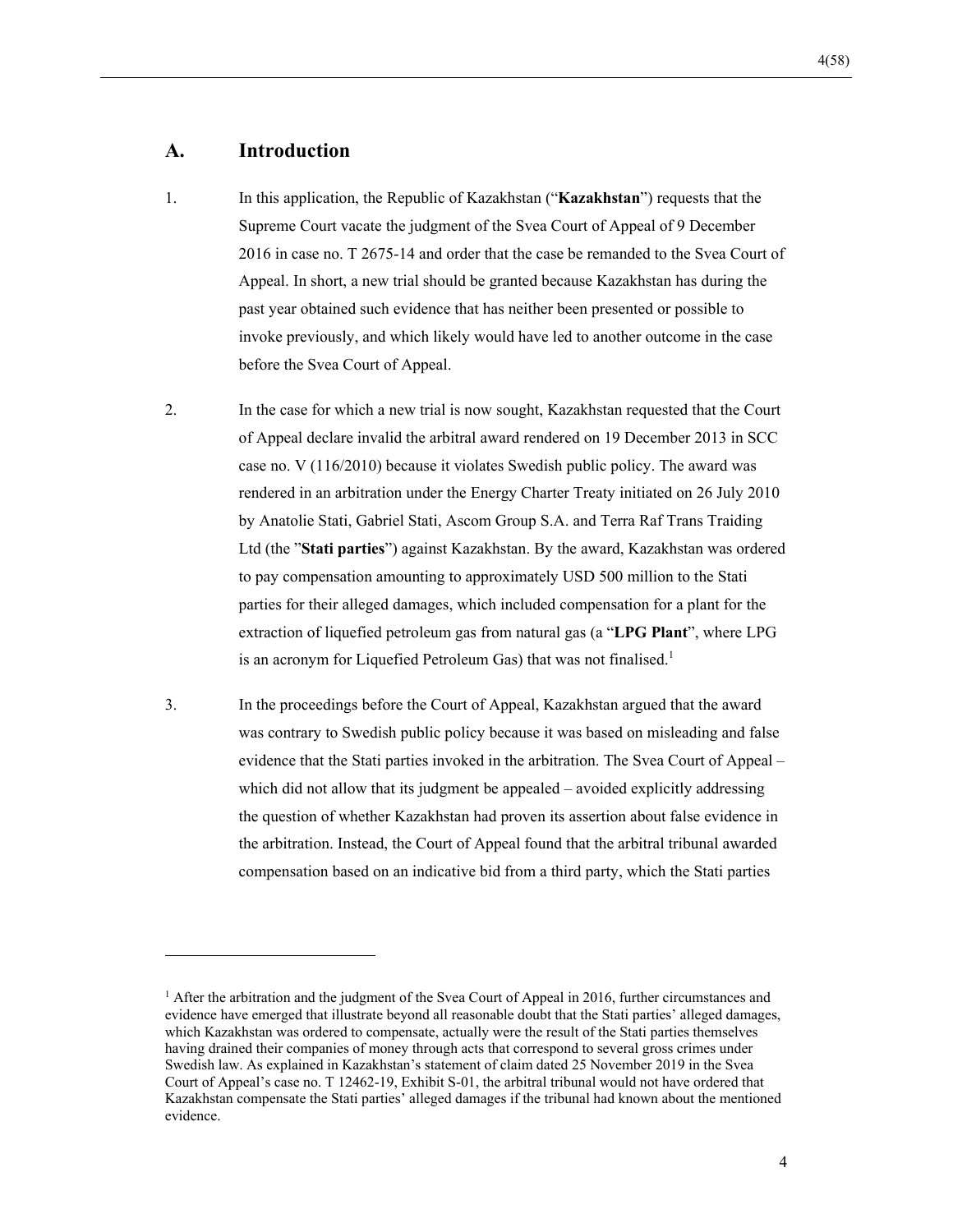had submitted and invoked in support of their claim in the arbitration, and that the indicative bid did not constitute false evidence.

- 4. The Stati parties now attempt to enforce the award in several countries. In its comprehensive efforts to resist enforcement – on the basis that the award is contrary to the public policy of the enforcement country because it is based on misleading and false evidence – Kazakhstan has now obtained new evidence that definitely confirms that the Stati-parties presented and relied upon false and misleading evidence in the arbitration, and also shows that the Stati parties did not only deceive the arbitral tribunal and Kazakhstan, but also the Svea Court of Appeal in the subsequent challenge and invalidation case. That case would likely have had another outcome, had the Court of Appeal known about the new evidence.
- 5. Firstly, Kazakhstan has obtained oath-sworn information to the effect that the evidence was grossly inaccurate on central issues and that the Stati parties were well aware of that when the evidence was presented in the arbitration. The oath-sworn information was given by Artur Lungu in a deposition in the U.S. in April 2019. As Vice President of the opposing party Ascom Group S.A. ("**Ascom**") and Chief Financial Officer of the group company Tristan Oil Ltd ("**Tristan Oil**"), he gave affidavits and testified in the arbitration. In the mentioned deposition, Artur Lungu confirmed that group companies (ultimately controlled by Anatolie Stati) through Anatolie Stati systematically provided false information in their financial statements and to their auditors and third parties.
- 6. Secondly, Kazakhstan has obtained a confirmation from the accounting firm of the companies held by the Stati parties, KPMG Audit LLC ("**KPMG**"), to the effect that the companies' financial statements, which were of decisive importance to the outcome of the arbitration, contain materially false information and are therefore not reliable. By letter in August 2019, KPMG has declared in writing that no less than 18 of KPMG's audit reports concerning financial statements for the Stati parties' operating companies are not reliable ("*reliance should not be placed on the audit reports issued by KPMG*"). To issue a written declaration such as the one issued by KPMG corresponds to a withdrawal of the audit reports and is utterly rare and fully undermines the credibility of the financial statements as well as the credibility of all information based on the financial statements, including the indicative bid that the arbitral tribunal considered when it assessed the compensation to be awarded for the LPG Plant.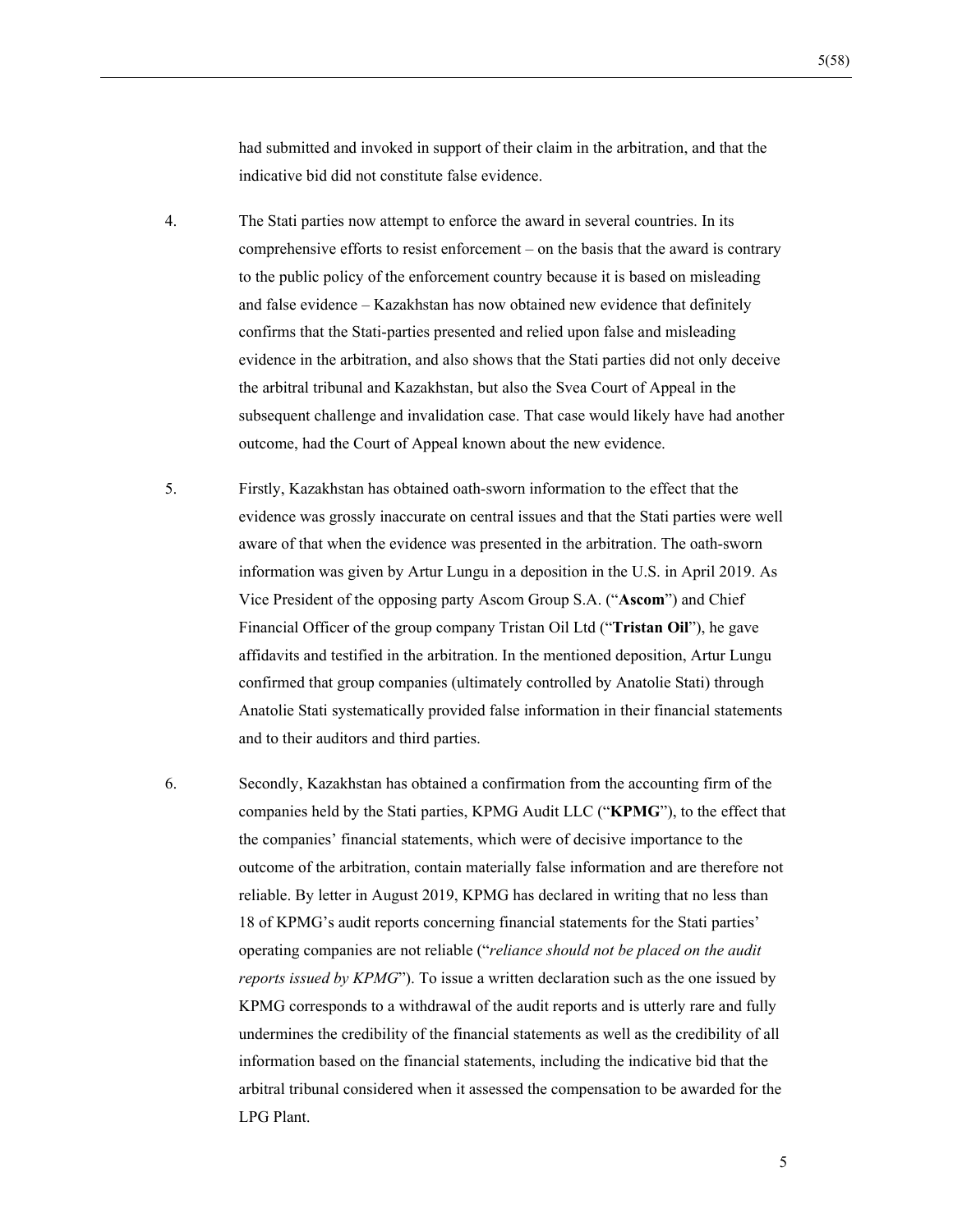- 7. Thirdly, in October 2019, Kazakhstan has obtained correspondence between KPMG and the Stati parties from 2016, when the proceedings before the Court of Appeal were still pending. It is evident from the correspondence that KPMG strongly questioned the correctness of certain information of central importance that the Stati parties had previously provided to KPMG in accounts and management representation letters from Tristan Oil and its subsidiaries. The information called into question by KPMG concerned precisely the circumstances subject to trial in the then pending case before the Svea Court of Appeal. In spite of this, the Stati parties wrongfully claimed before the Svea Court of Appeal that the information was known to KPMG and that KPMG had full access to all accounting documents. Thus, by the new evidence, Kazakhstan can show *inter alia* that the Stati parties deceived the Svea Court of Appeal and Kazakhstan in the case before the Court of Appeal by making untrue assertions.
- 8. Accordingly, the new evidence shows that the financial statements which the Stati parties presented in the arbitration and which formed the basis of the indicative bid constitute false evidence. Also, it is obvious, under the criterion given by the Court of Appeal in the case, that the financial statements, at least through an indirect impact on the arbitral tribunal, was of decisive importance to the outcome in the arbitration. Also, in light of the new evidence, it is clear from an overall assessment of all circumstances, that the behaviour of the Stati parties, which the award is based on, is so exceptionable that it would be highly objectionable to uphold the validity of the arbitral award. Thus, the new evidence shows that the arbitral award is contrary to Swedish public policy.
- 9. If Kazakhstan could have deployed (i) Artur Lungu's oath-sworn information; (ii) KPMG's declaration that the 18 audit reports that KPMG had issued for the Stati parties' operating companies lack reliability; and (iii) the correspondence from 2016 between KPMG and the Stati parties in the case before the Svea Court of Appeal, that case would likely have had a different outcome. It is in any event likely that the Svea Court of Appeal would have declared the arbitral award invalid. There are thus sufficient reasons for a new trial.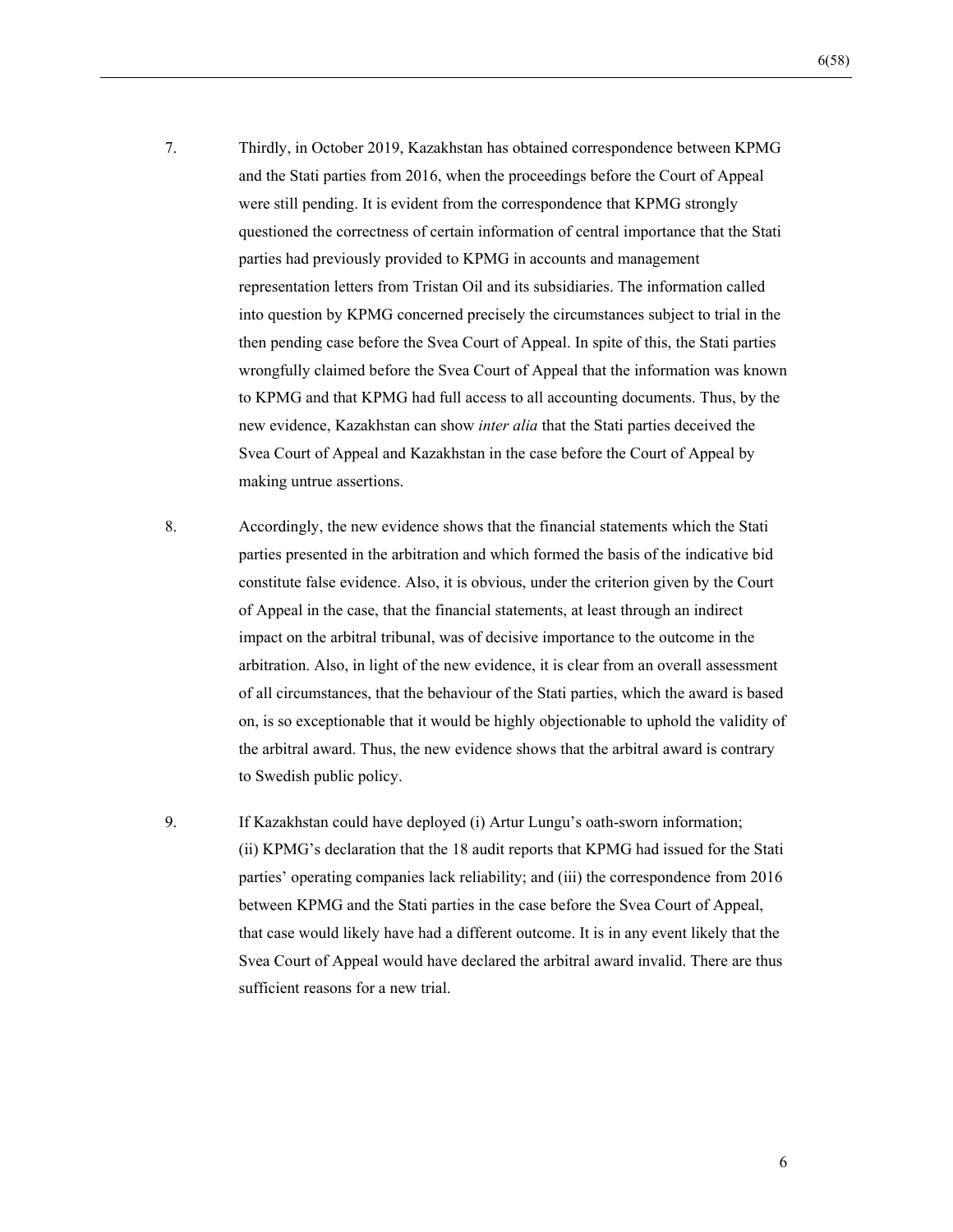## **B. Requests for relief**

- 10. Kazakhstan requests that the Supreme Court vacate the judgment of the Svea Court of Appeal of 9 December 2019 in case no. T 2675-14 and order that the case be remanded to the Svea Court of Appeal.
- 11. Kazakhstan requests compensation for its costs in an amount to be stated later.

## **C. Background**

### **C.1 The Stati parties**

- 12. *Anatolie Stati* was born in 1952 and is a Moldovan and Romanian citizen. Anatolie Stati founded Ascom and controls a large number of companies seated in several jurisdictions around the world. The majority of the companies Anatolie Stati controls are so-called letterbox companies registered in the British Virgin Islands or other tax havens where company information is difficult to access. In addition, most of the companies' registered officials are straw men. This means that it is virtually impossible to obtain an overview of the Stati group.
- 13. Owing to the so-called Panama Papers, which were made accessible in the ICIJ Offshore Leaks Database, parts of Anatolie Stati's company structure have been revealed. It follows from the documents that Anatolie Stati and his family control an enormous network of companies around the world. The majority of the companies are directly controlled by Anatolie Stati. Anatolie Stati controls some of the companies through his wife, Larisa Stati, as well as his children, Gabriel Stati and Nicoleta Stati.
- 14. Anatolie Stati's son, *Gabriel Stati,* was born in 1976. Gabriel Stati too is a Moldovan and Romanian citizen. Gabriel Stati was Vice President of Ascom during 1999–2007 and owns or controls, together with Anatolie Stati, a large number of companies in the Stati group, among them Terra Raf Trans Traiding Ltd ("**Terra Raf**"). Like Anatolie Stati, Gabriel Stati's appears in the ICIJ Offshore Leaks Database (*inter alia*, in the Panama Papers). In 2009, Gabriel Stati was arrested for his involvement in an attempt to overthrow the Moldovan government. Gabriel Stati has also been charged for having abused state power and for having organised so-called mass disruptions. Gabriel Stati also appears in an extensive fraud and

7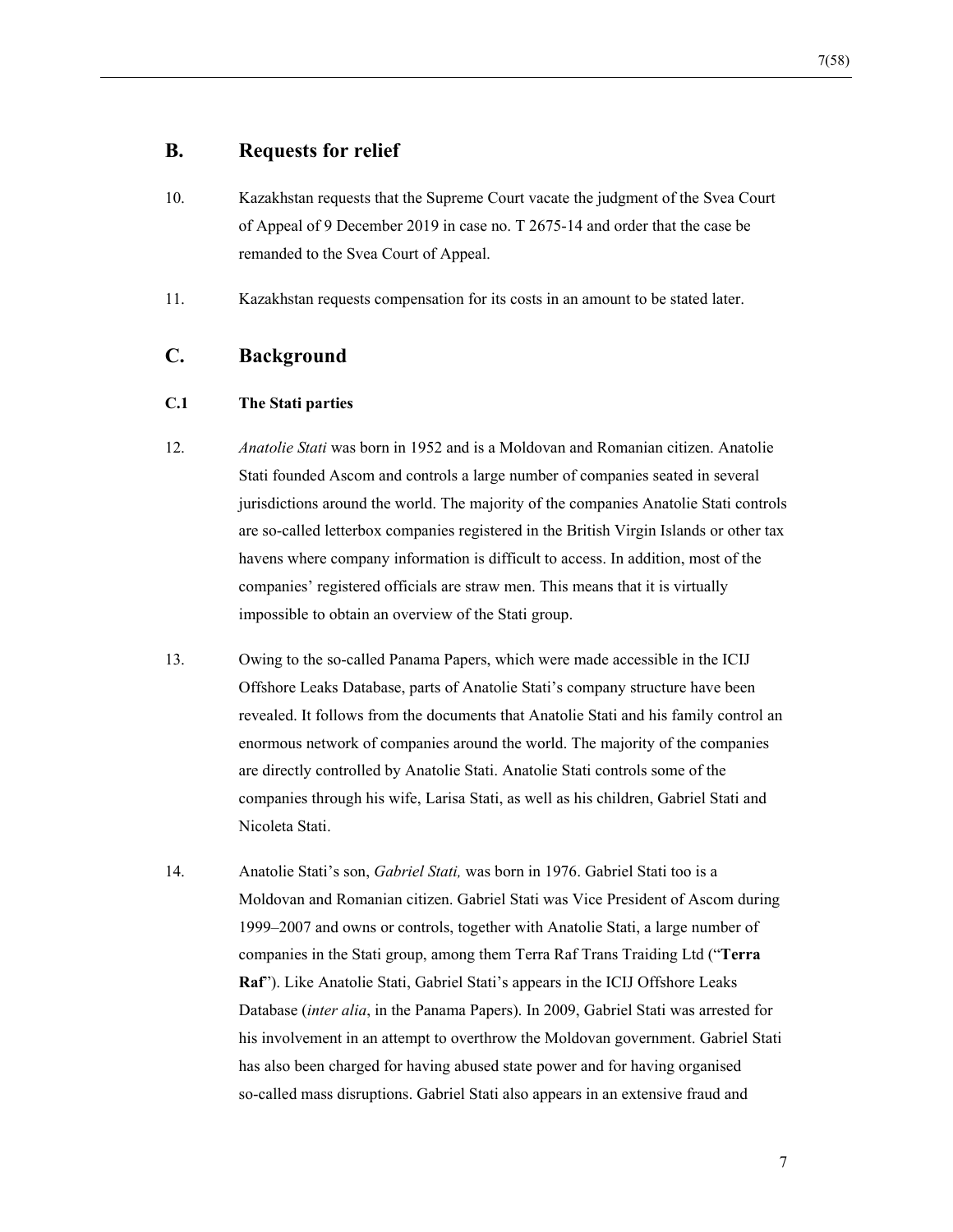money laundering investigation in Moldova (referred to in media as *The Theft of the Century Case*).<sup>2</sup>

- 15. Because Anatolie Stati exercises control over and owns Ascom and Terra Raf, and Gabriel Stati has exercised control over Ascom and exercises control over and owns Terra Raf, Antolie Stati's knowledge of the circumstances addressed in this petition is to be ascribed to Ascom, Terra Raf and Gabriel Stati too.
- 16. Ascom is a limited liability company registered in Moldova. Ascom is one hundred percent owned by Anatolie Stati. Anatolie Stati and Gabriel Stati are both legal representatives of Ascom. Ascom's subsidiary, Ascom Sudd Operating Company, has been placed on the U.S. Department of Commerce's list of companies reasonably believed to be involved, or to pose a significant risk of being or becoming involved, in activities contrary to the national security or foreign policy interests of the United States. According to the U.S. administration, the companies on this list contribute to the crisis in South Sudan because they supply the country with significant revenue that, through public corruption, is used to fund the purchase of weapons and other material that undermine peace, security and stability rather than supporting the South Sudanese people's welfare.<sup>3</sup>
- 17. Terra Raf is a limited liability company registered in Gibraltar. Anatolie Stati and Gabriel Stati each own half of Terra Raf. Anatolie Stati is Terra Raf's authorised legal representative. Terra Raf had a bank account with Rietumu Banka, which account Anatolie Stati had the right to dispose of. Anatolie Stati and Gabriel Stati used Terra Raf and its account with Rietumu Banka to, *inter alia*, implement and hide improper transfers of value from the operations in Kazakhstan.

<sup>2</sup> Article from Accent-TV, *Special Commission: Vlad Plahotniuc is the main beneficiary of the theft of a billion*, published on 20 September 2019, Exhibit S-02 and article from Hromadske International*, Fugitive Oligarch Wanted in Moldova's "Theft of the Century" Case*, published on 15 October 2019, Exhibit S-03.

<sup>&</sup>lt;sup>3</sup> Federal Register /Vol. 83, No. 56/Thursday, March 22, 2018/Rules and Regulations, Exhibit S-04, p. 12475–12476. "*The Entity List (15 CFR, Subchapter C, part 744, Supplement No. 4) identifies entities reasonably believed to be involved, or to pose a significant risk of being or becoming involved, in activities contrary to the national security or foreign policy interests of the United States*.", as well as the press release on the US Chamber of Commerce's website,

https://www.bis.doc.gov/index.php/regulations/export-administration-regulations-ear/17-regulations, Exhibit S-05.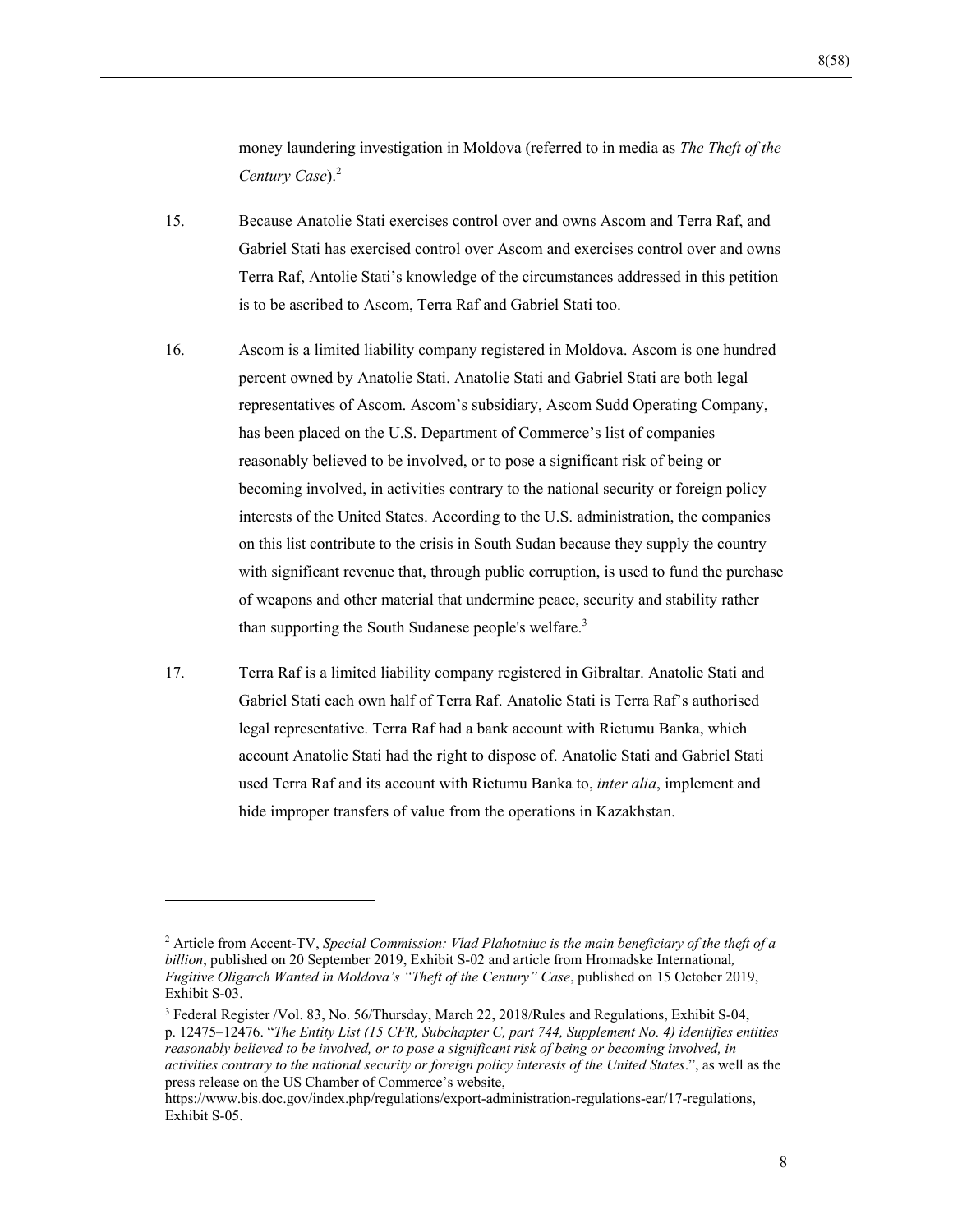#### **C.2 The Stati parties' operations in Kazakhstan**

- 18. In 2000, the Stati parties purchased shares in Kazakh companies which owned the extraction rights to two oil and gas fields in Kazakhstan: Terra Raf purchased Tolkynneftegaz LLP ("**Tolkynneftegaz**") and Ascom purchased Kazpolmunay LLP ("**Kazpolmunay**"). Through Tolkynneftegaz, the Stati parties also commenced the construction of the LPG Plant.
- 19. In 2008, the Stati parties attempted to sell their Kazakh business. Prior to the sale, the Stati parties engaged Renaissance Capital – Financial Consultants Ltd to draft an information memorandum.<sup>4</sup> The financial information in the information memorandum was obtained from Tristan Oil, Tolkynneftegaz and Kazpolmunay's financial statements.<sup>5</sup> It was stated in the information memorandum that all financial information in it had been produced in accordance with the standard IFRS (acronym for *International Financial Reporting Standards*) and the financial information included both audited and unaudited information (accordingly, information that had been reviewed and audited by KPMG). $^6$
- 20. With the information memorandum as the starting point, various potential buyers placed indicative (non-binding) bids on the Stati parties' Kazakh business, which included the LPG Plant. One of these bidders was the Kazakh company, KazMunaiGas Exploration Production JSC ("**KazMunaiGas**"), a company then listed on the London Stock Exchange and whose majority of shares was owned by the Kazakh oil company JSC National Company KazMunayGas, which tendered an indicative bid on 25 September 2008, which was based on the financial information provided by the Stati parties in the information memorandum, in the belief that that information was correct.

<sup>4</sup> Information memorandum (*Project Zenith, Confidential Information Memorandum*), August 2008, Exhibit S-06, p. 1.

<sup>5</sup> Information memorandum (*Project Zenith, Confidential Information Memorandum*), August 2008, Exhibit S-06, p. 4.

<sup>6</sup> Information memorandum (*Project Zenith, Confidential Information Memorandum*), August 2008, Exhibit S-06, p. 4 and 59.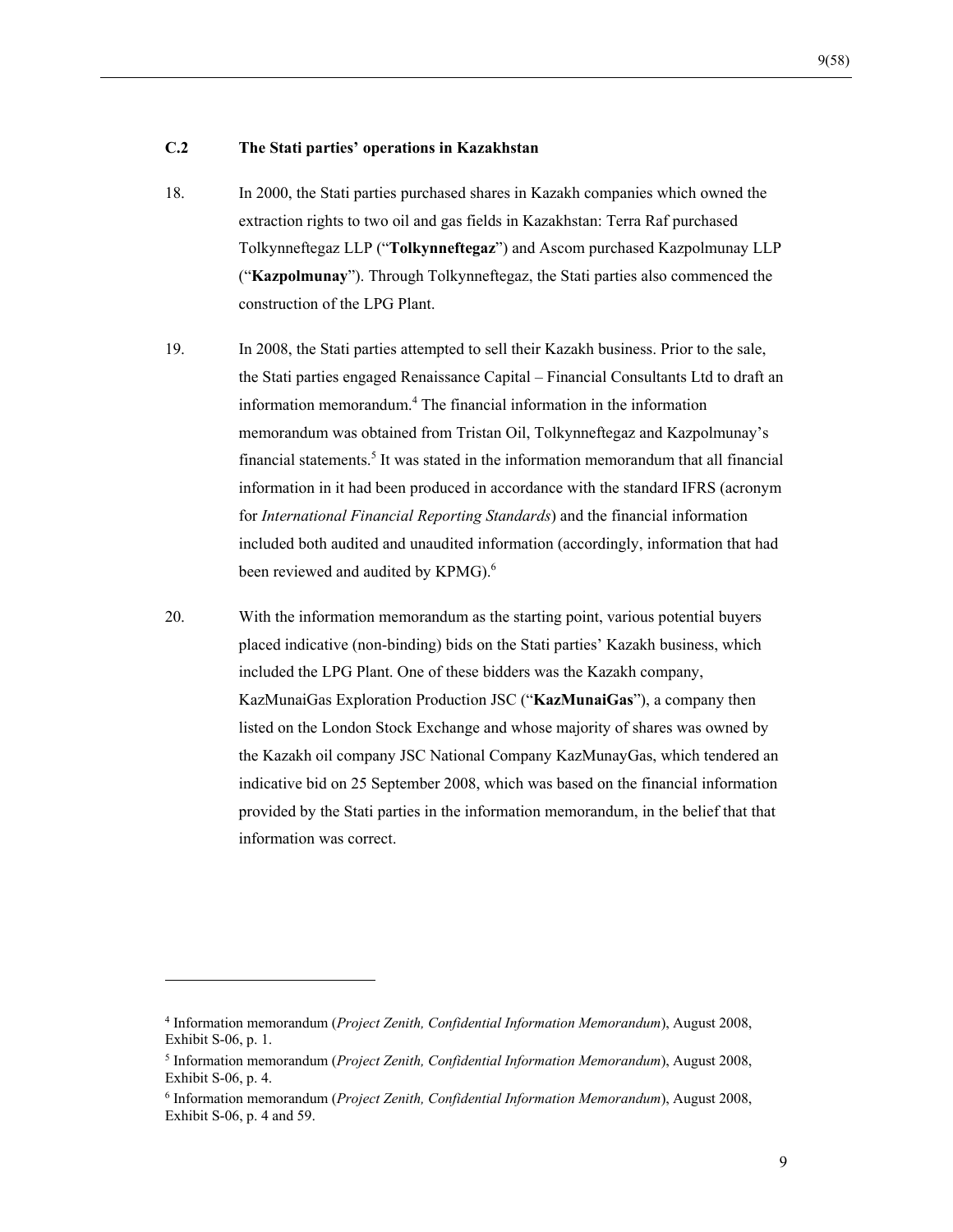#### **C.3 The Stati parties' case in the arbitration**

- 21. The sale of the Kazakh business did not occur, however, and, in March 2009, the Stati parties abandoned the work with the LPG Plant before it was complete. The Stati parties alleged that the reason why the Plant was abandoned was that they were in financial dire straits because Kazakhstan had carried out a harassment campaign against them. Due, *inter alia*, to this, the Stati parties requested arbitration against Kazakhstan in accordance with the Energy Charter Treaty. The real reason for the financial dire straits was that the Stati parties themselves had drained their Kazakh companies on assets by *inter alia* the related party transactions described in section D.1 below.
- 22. In the arbitration, the Stati parties requested compensation for the LPG Plant and other assets in Kazakhstan. One of the Stati parties' main arguments relating to the LPG Plant was that compensation should be granted at a value equal to the investment cost the Stati parties alleged that they had incurred for the LPG Plant.<sup>7</sup>
- 23. In the arbitration, the Stati parties thus asserted that the investment cost was USD 245 million.<sup>8</sup> In support of the assertion, the Stati parties adduced the annual reports of Tolkynneftegaz, reports from the Stati parties' damages expert and written statements from Anatolie Stati and Artur Lungu (CFO for Tristan Oil and Vice President for Ascom during the time the Stati parties conducted their operations in Kazakhstan and witness in the arbitration). $9$
- 24. Anatolie Stati stated the following in his second witness statement in the arbitration:

"I chose in May 2009 to postpone the LPG Plant project, having already spent more than USD 245 million toward its construction."10

25. Artur Lungu stated the following in his first witness statement in the arbitration:

<sup>7</sup> Arbitral award dated 19 December 2013 in SCC case V (116/2010) between the Stati parties and Kazakhstan, Exhibit S-07, paras 1694–1696 and 1699.

<sup>&</sup>lt;sup>8</sup> Arbitral award dated 19 December 2013 in SCC case V (116/2010) between the Stati parties and Kazakhstan, Exhibit S-07, para.1694.

<sup>9</sup> Excerpt from the Stati parties' second Post-Hearing Brief dated 3 June 2013, Exhibit S-08, paras 354 and 386; Artur Lungu's first witness statement dated 17 May 2011, Exhibit S-09, para. 27; Anatolie Stati's second witness statement dated 7 May 2012, Exhibit S-10, para. 40.

<sup>&</sup>lt;sup>10</sup> Anatolie Stati's second witness statement dated 7 May 2012, Exhibit S-10, para. 40.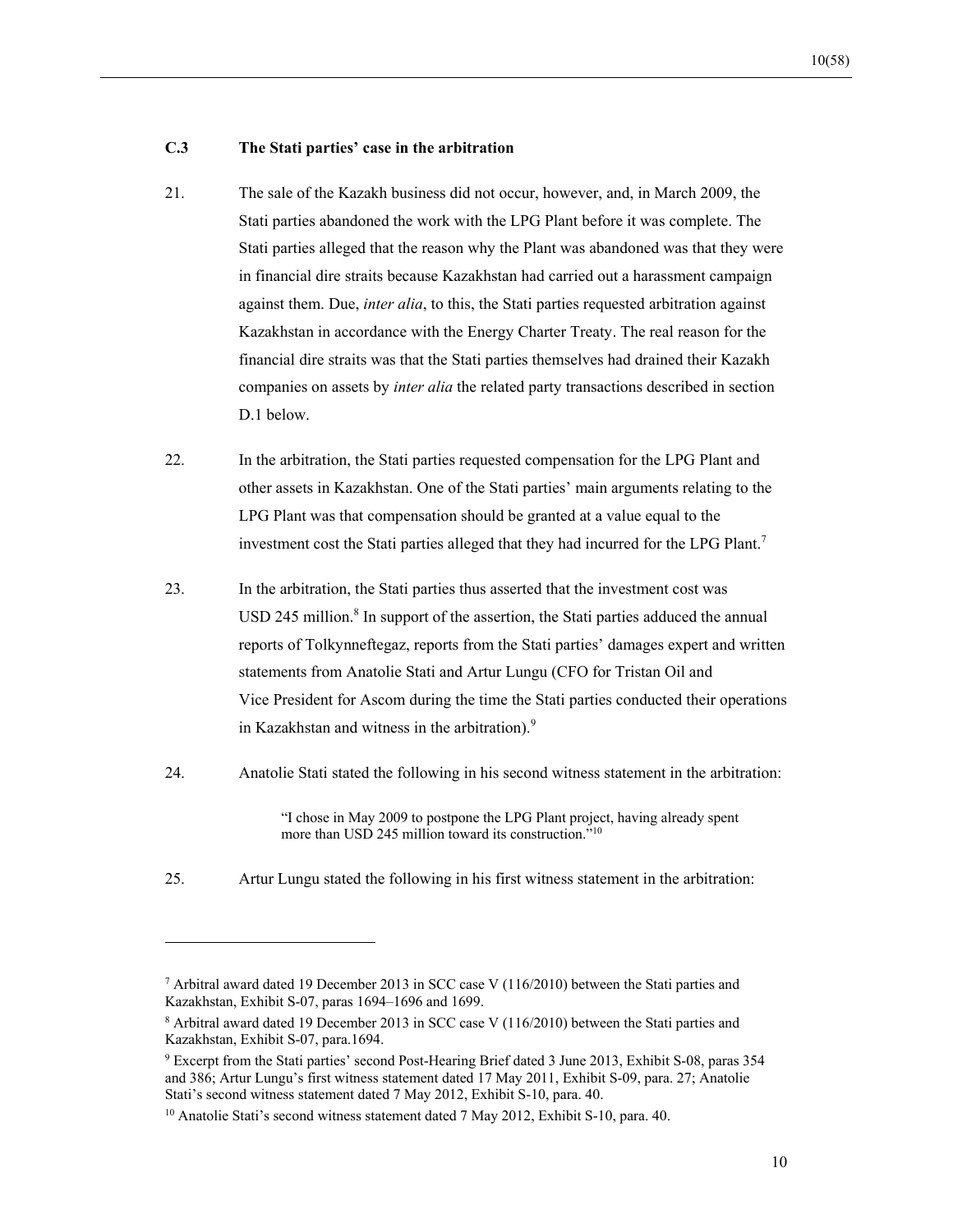"[I]n July of 2010, more than USD 245 million had been invested in construction of the LPG Plant […]."11

26. It is apparent from the expert reports of the Stati parties' financial expert that the financial expert based its assessment of the investment cost on the financial statements audited by KPMG.<sup>12</sup> In addition, the expert used KazMunaiGas's indicative bid to calculate the value of the LPG Plant.<sup>13</sup> It is apparent from one of the expert reports that KazMunaiGas had calculated the value of the LPG Plant by way of a method which took as its point of departure the costs.<sup>14</sup> During the arbitration, the Stati parties highlighted that KazMunaiGas had calculated its indicative bid on the basis of the investment costs for the LPG Plant:<sup>15</sup>

> "One such third party was KMG E&P, which made an indicative offer of US \$199 million for the LPG Plant in September 2008. Importantly, KMG E&P arrived at that figure using a mixed comparative value and cost approach, not based on a discounted cash flow analysis[.]"16

27. The Stati parties' expert witness, Howard Rosen of FTI Consulting, Inc., stated the following during the arbitration:

> "I further noted that in KMG's analysis of value for their indicative offer, they had also approached the LPG plant on a cost basis, and at the valuation date it was closer to \$200 million, because that was the information on the cost of the plant at that time."<sup>17</sup>

<sup>&</sup>lt;sup>11</sup> Artur Lungu's first witness statement of 17 May 2011, Exhibit S-33, para. 27.

 $12$  Expert opinion dated 17 May 2011 from the Stati parties' financial expert in the arbitration, Exhibit S-11, para. 6.23; supplemental expert opinion dated 28 May 2012 from the Stati parties' financial expert in the arbitration, Exhibit S-12, para. 2.40 and footnote 37; and supplemental expert opinion dated 8 April 2013 from the Stati parties' financial expert in the arbitration, Exhibit S-13, para. 5.1.

<sup>&</sup>lt;sup>13</sup> Supplemental expert opinion dated 8 April 2013 from the Stati parties' financial expert in the arbitration, Exhibit S-13, para. 7.5.

<sup>&</sup>lt;sup>14</sup> Expert opinion dated 17 May 2011 from the Stati parties' financial expert in the arbitration, Exhibit S-11, para. 14.28.

<sup>&</sup>lt;sup>15</sup> Extract from the Stati parties' first Post-Hearing Brief dated 8 April 2013, Exhibit S-14, paras 35 and 569, and transcript of the fourth day of the Hearing on Quantum of 31 January 2013, Exhibit S-15, p. 57.

<sup>&</sup>lt;sup>16</sup> Extract from the Stati parties' first Post-Hearing Brief dated 8 April 2013, Exhibit S-15, para. 569.

<sup>&</sup>lt;sup>17</sup> Transcript of the fourth day of the Hearing on Quantum dated 31 January 2013, Exhibit S-13, p. 57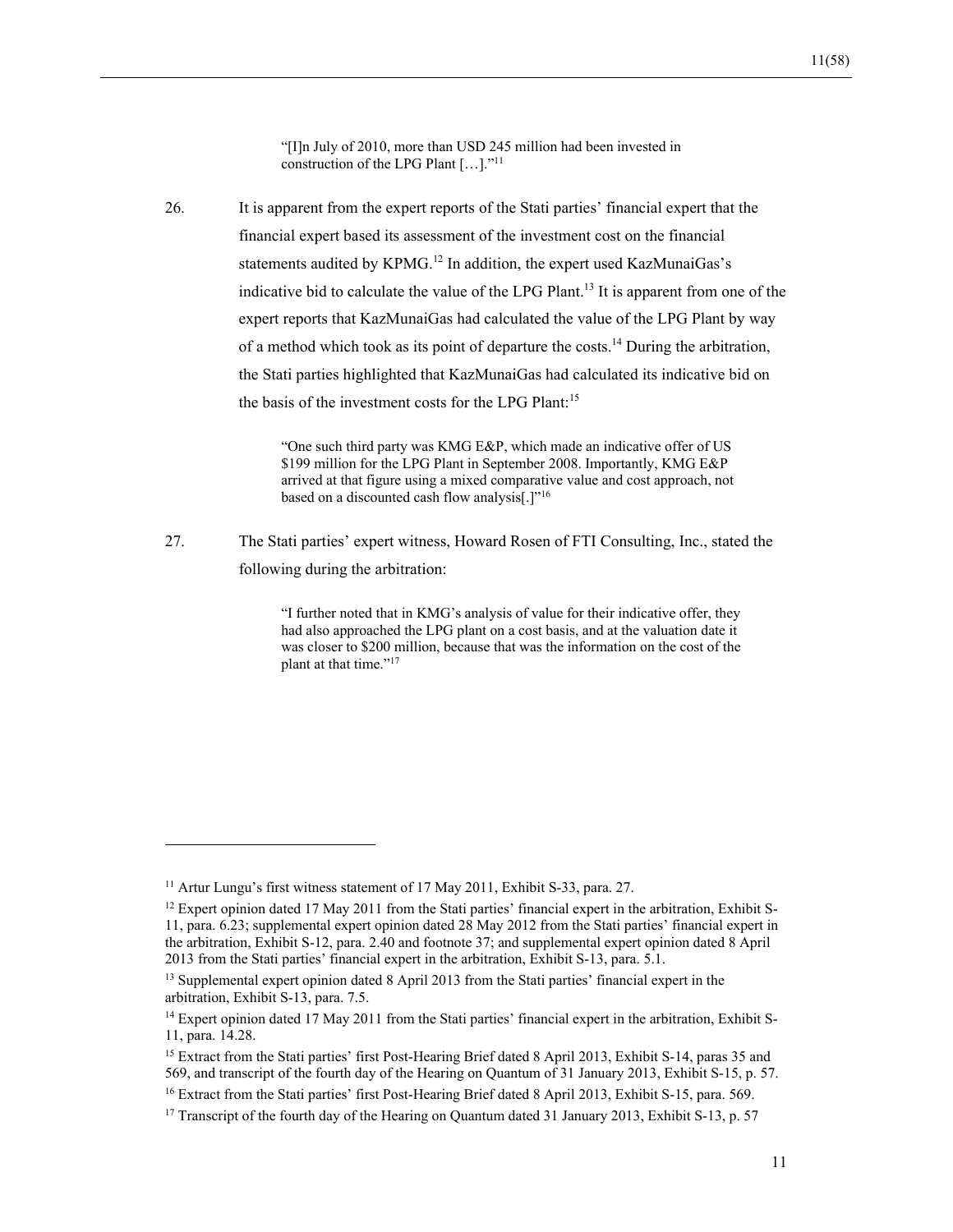28. In addition, the Stati parties referred during the arbitration to the indicative bid from KazMunaiGas on the issue of the quantum of damages: $18$ 

> "Indeed, the offer made for the LPG Plant by KazMunaiGas at that time was US \$199 million. While Claimants did not accept these offers because at the time they deemed them too low and did not feel that they would lead to a sale, the Tribunal should note that State-owned KazMunaiGas itself offered almost US \$200 million for the Plant, more than six times the highest value assigned to the LPG Plant by Deloitte of US \$32 million. Little more is needed to demonstrate that Deloitte's salvage value assumptions and calculations are worthless."<sup>19</sup>

"The third indicator of value for the Tribunal, and a very important one in claimants' view, is the indicative offers for the companies in 2008."20

"Now, while it's correct that the offering companies had not yet had access to the data room of the companies, they did have a detailed information memorandum that itself provided a great deal of information -- the Tribunal has it in the record and can review it -- to make a meaningful indicative offer for the companies."21

"[Y]ou will hear from Mr Rosen with FTI [the Stati parties' financial expert] as to his knowledge of indicative bidding strategies and the weight that can be placed on indicative offers as some suggestion of the potential value of the assets."22

"Not only did KMG value the assets in September 2008 based on the information memorandum that had been made available […]."23

<sup>&</sup>lt;sup>18</sup> The Stati parties' Reply Memorial on Quantum dated 28 May 2012, Exhibit S-16, para. 66; arbitral award dated 19 December 2013 in SCC case V (116/2010) between the Stati parties and Kazakhstan, Exhibit S-07, para. 1707; Artur Lungu's first witness statement dated 17 May 2011, Exhibit S-09, paras 30–33; Anatolie Stati's second witness statement dated 7 May 2012, Exhibit S-10, para. 4; and transcript of the first day of the Hearing on Quantum dated 28 January 2013, Exhibit S-17, pp. 21, 27, 28, 31, 32, 34 and 49; the Stati parties' Statement of Claim dated 18 May 2011, Exhibit S-18, para. 70–71 and 73 "*Claimants and Renaissance Capital also prepared an Information Memorandum containing details about the properties* [...] *In mid-August 2008, Renaissance Capital distributed the Information Memorandum to 41 parties that had expressed an interest* [...] *including KazMunaiGas.* […] *By October 1, 2008, Claimants had received eight indicative offers for the properties... KazMunaiGas tendered the third lowest bid at 754 million. The valuations for the individual property components by the bidders ranged between* [...] *USD 70 to 280 million for the LPG plant*. […] *The non-binding indicative offers that were received prior to commencement of the State's campaign of harassment and indirect expropriation nevertheless provide a record of the actual reaction of willing and able buyers to an offer of the properties by a willing and able seller, with each acting at arms' length in an open and unrestricted market, without compulsion to buy or sell, and each having knowledge of the relevant facts*."

<sup>&</sup>lt;sup>19</sup> The Stati parties' Reply Memorial on Quantum dated 28 May 2012, Exhibit S-16, para. 66.

<sup>&</sup>lt;sup>20</sup> Transcript of the first day of the Hearing on Quantum of 28 January 2013, Exhibit S-17, p. 27.

<sup>&</sup>lt;sup>21</sup> Transcript of the first day of the Hearing on Quantum of 28 January 2013, Exhibit S-17, p. 28.

<sup>&</sup>lt;sup>22</sup> Transcript of the first day of the Hearing on Quantum of 28 January 2013, Exhibit S-17, p. 32.

<sup>&</sup>lt;sup>23</sup> Transcript of the first day of the Hearing on Quantum of 28 January 2013, Exhibit S-17, p. 34.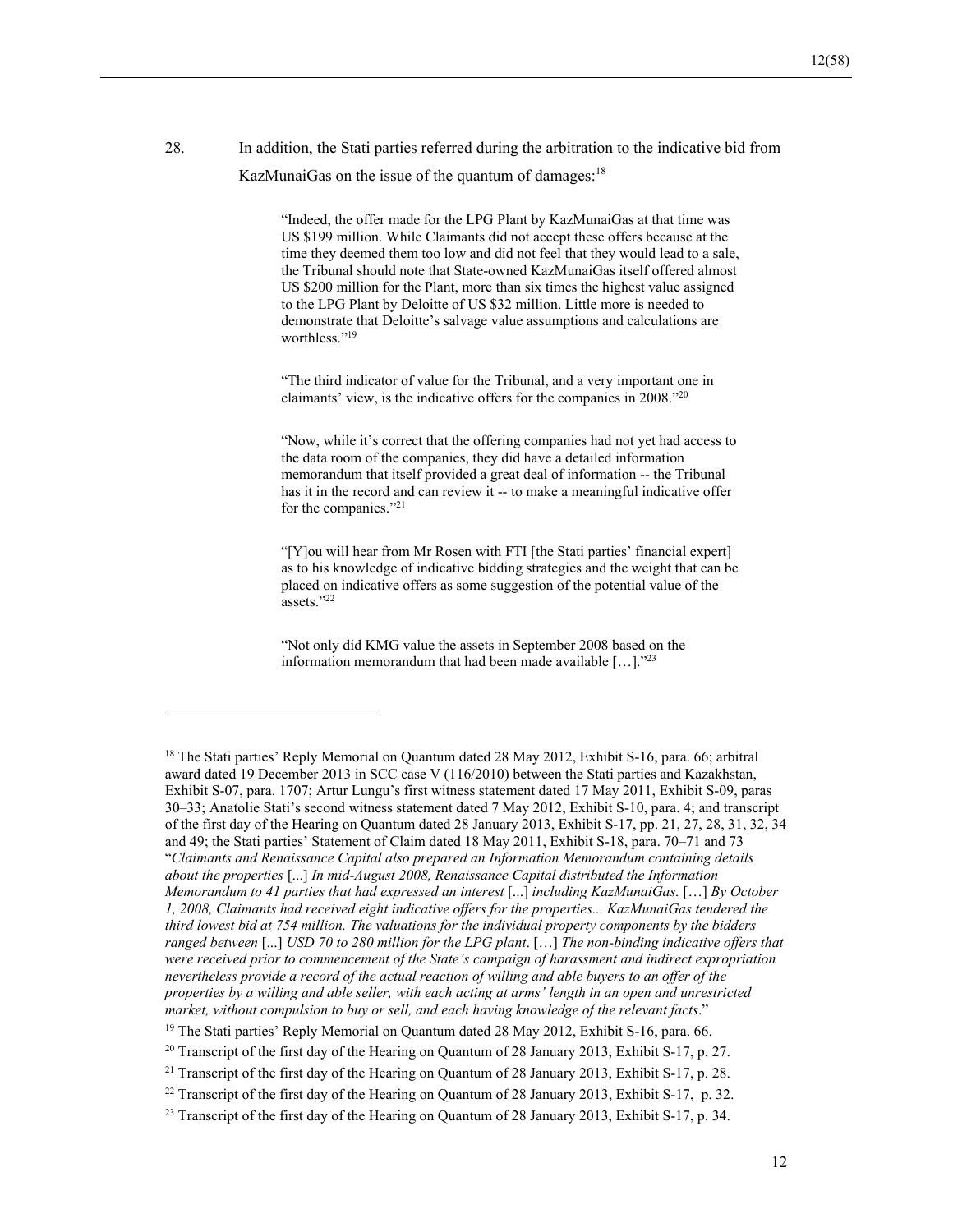"Since KMG made an indicative offer in September 2008, we know of \$754 million, we believe that the Tribunal should infer, at an absolute minimum, that the September presentation on asset investment that the respondent has refused to produce found that Borankol, Tolkyn and the LPG plant had a minimum value of \$754 million."<sup>24</sup>

29. Kazakhstan denied liability and opposed the Stati parties' position on the issue of the valuation of the LPG Plant in the arbitration. However, there was no reason to question that the Stati parties had actually invested USD 245 million in the LPG Plant. This was due to the fact that the investment costs were presented in the Stati parties' financial statements which had been reviewed and, respectively, audited by KPMG. The Stati parties themselves highlighted that the information was particularly reliable just because it had been audited by KPMG:

> "Finally, Kazakhstan also criticizes FTI's assessment of the investment value of the LPG Plant as simply relying on information provided by Claimants. That is not correct. FTI based its assessment of the book value of the LPG Plant as of October 14, 2008, on TNG's Third Quarter 2008 financial statements. Those financial statements were prepared in the ordinary course of business, not for litigation, and were reviewed by KPMG. In its update to the LPG Plant value to reflect investments after October 14, 2008, FTI relied on the Tristan Oil Annual Report for 2009. That report likewise was prepared for investors in the ordinary course of business, and not for the purposes of litigation. Moreover, TNG's audited 2009 financial statements, which are backup to the annual report, list the net book value of the LPG Plant as US \$248 million at December 31, 2009, which corroborates FTI's assessment of US \$245 million. Data from the Claimants' historical financial records, particularly data from audited financial statements, is perfectly reliable evidence, and is not simply FTI parroting the Claimants."<sup>25</sup>

30. The arbitral award was rendered on 19 December 2013. In it, the tribunal found that the measures taken by Kazakhstan as a whole violated the country's obligations under the Energy Charter Treaty and that Kazakhstan therefore was liable to pay damages to the Stati parties.<sup>26</sup> Accordingly, Kazakhstan was ordered to pay approximately USD 497 million to the Stati parties, of which USD 199 million pertained to the LPG Plant).<sup>27</sup> The compensation awarded by the tribunal for the LPG Plant was based directly on the indicative bid which had been placed by

<sup>&</sup>lt;sup>24</sup> Transcript of the first day of the Hearing on Quantum of 28 January 2013, Exhibit S-17, p. 49.

<sup>&</sup>lt;sup>25</sup> Excerpt from the Stati parties' second Post-Hearing Brief dated 3 June 2013, Exhibit S-08 para. 354.

<sup>&</sup>lt;sup>26</sup> It is now clear that this was not true, which caused Kazakhstan to initiate a new proceeding before the Svea Court of Appeal to invalidate the arbitral award, see Kazakhstan's statement of claim dated 25 November 2019 in the Svea Court of Appeal's case no. T 12684-19, Exhibit S-01.

<sup>&</sup>lt;sup>27</sup> Arbitral award dated 19 December 2013 in SCC case V ( $116/2010$ ) between the Stati parties and Kazakhstan, Exhibit S-07, p. 406, section L.XIII.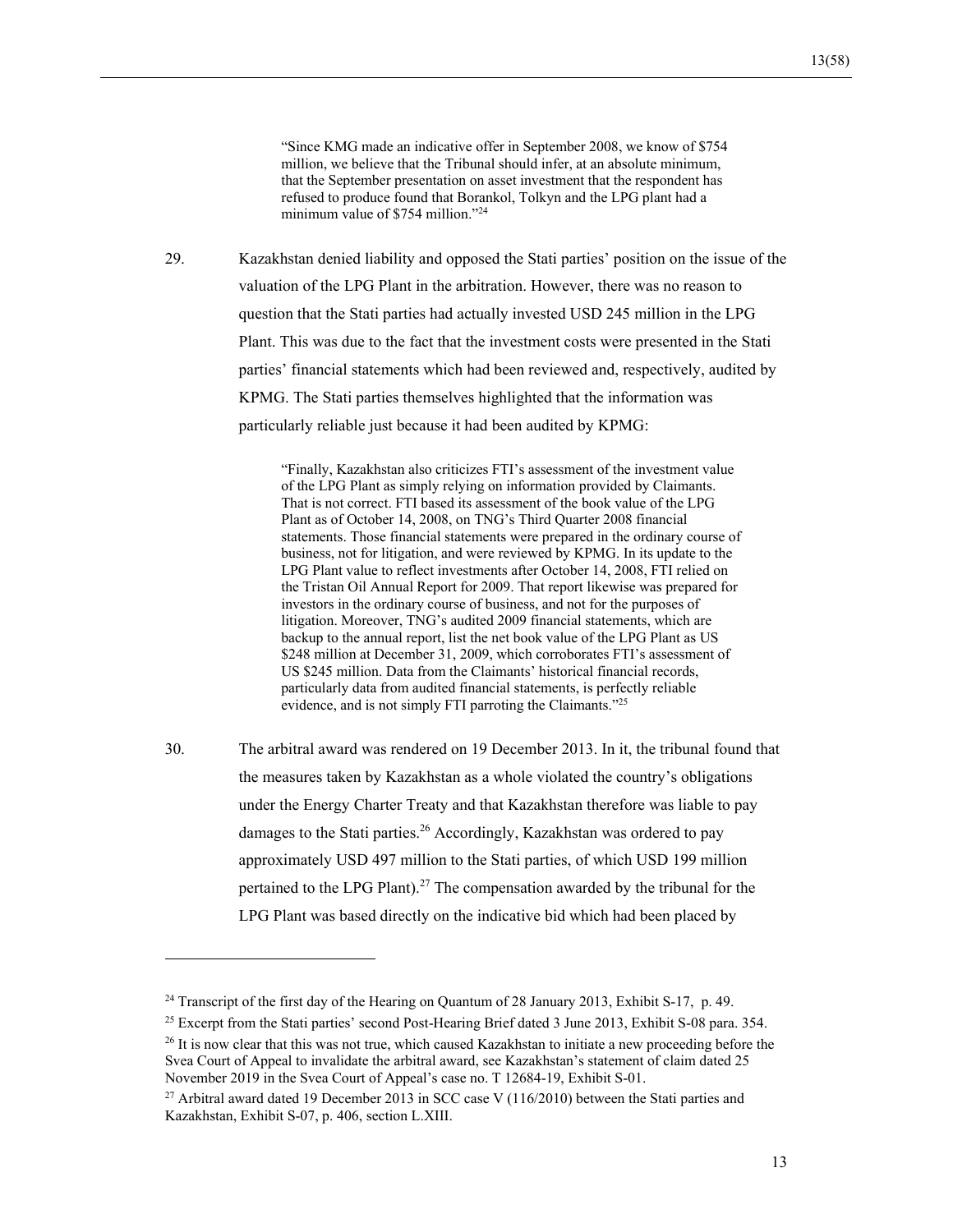KazMunaiGas.28 In turn, the indicative bid was based on the book value of the LPG Plant in Tolkynneftegaz's financial statements audited by KPMG.<sup>29</sup> The fact that the Stati parties relied on the indicative bid in the arbitration is apparent from what is stated in this section and directly from the award.<sup>30</sup>

## **D. The award was rendered on the basis of deception**

## **D.1 The deception**

- 31. After the award had been issued, Kazakhstan, through discovery proceedings in the US, obtained access to documents from arbitration proceedings which were mostly unknown to Kazakhstan in which the Stati parties had been involved at approximately the same time as the arbitration to which Kazakhstan had been a party.
- 32. The parallel arbitration proceedings addressed an issue which was also addressed in the arbitration to which Kazakhstan was a party, namely the valuation of the LPG Plant. The documents to which Kazakhstan obtained access showed that the Stati parties claimed in the parallel arbitral proceedings that they had only invested USD 200 million in the LPG Plant:

| The arbitration                                                                                                                                                         | <b>Parallell arbitration</b>                                                                                                                                                                                                                                                                                                                              |
|-------------------------------------------------------------------------------------------------------------------------------------------------------------------------|-----------------------------------------------------------------------------------------------------------------------------------------------------------------------------------------------------------------------------------------------------------------------------------------------------------------------------------------------------------|
| "I chose in May 2009 to postpone the LPG<br>Plant project, having already spent more<br>than USD 245 million toward its<br>construction." <sup>31</sup> (Our emphasis.) | "Due to cash constraints and the<br>harassment campaign conducted by<br>Kazakhstan, Ascom, in agreement with<br>Vitol, decided to halt the construction of<br>the LPG Plant in April 2009. At that time,<br>Ascom and Vitol had already invested<br>approximately US\$200 million in the LPG<br>Plant, which was almost completed." 32<br>(Our emphasis.) |

<sup>28</sup> KazMunaiGas's indicative bid dated 25 September 2008, Exhibit S-19.

<sup>29</sup> KazMunaiGas's indicative bid dated 25 September 2008, Exhibit S-19, pp. 2–3.

<sup>&</sup>lt;sup>30</sup> Arbitral award dated 19 December 2013 in SCC case V (116/2010) between the Stati parties and Kazakhstan, Exhibit S-07, paras 1694–1699 and 1707.

<sup>31</sup> Anatolie Stati's second witness statement dated 7 May 2012, Exhibit S-10 , paragraph 40.

<sup>&</sup>lt;sup>32</sup> Montvale's Statement of Defence dated 22 juli 2011 in arbitration between Vitol S.A. and Arkham S.A. on the one hand and Montvale Invest Ltd on the other, Exhibit S-20, para. 21. Montevale Invest Ltd was one of the many offshore companies controlled by Anatolie Stati.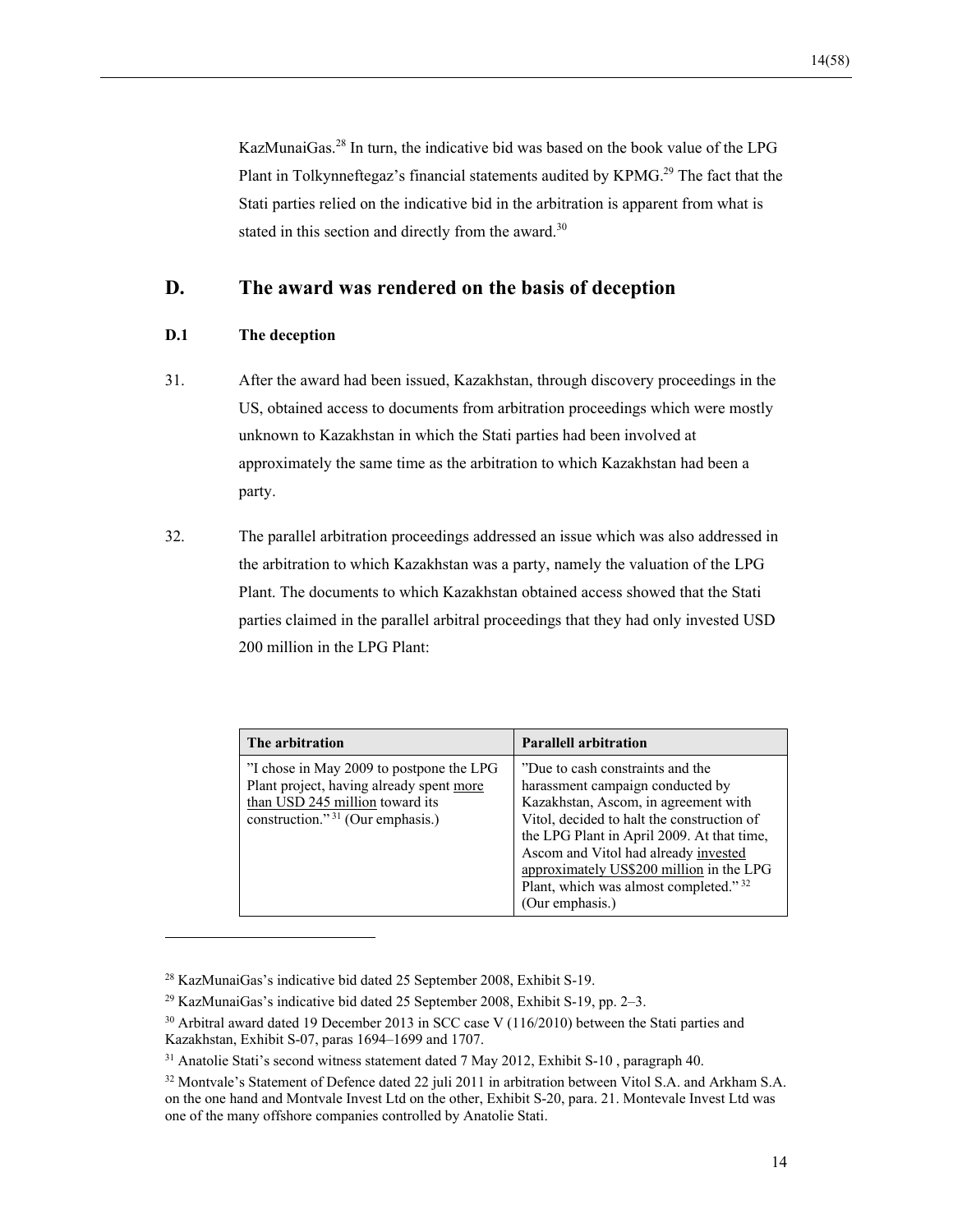- 33. The deception consisted, *inter alia*, of the fact that the Stati parties, by fraudulent invoices and similar measures, had inflated the investment costs for the LPG Plant in Tolkynneftegaz's financial statements. This occurred by virtue of an agreement and most of the transactions between Tolkynneftegaz and Perkwood Investment Ltd ("**Perkwood**").33
- 34. Perkwood was registered in England on 14 September 2005. From 2006 to 2009, the company told the English Companies House (the equivalent of the Swedish Companies Registration Office) that the company was dormant.<sup>34</sup> A dormant company which has not performed any transactions which are subject to a reporting obligation are, according to a rule in English law, exempted from the requirement to file audited annual reports to Companies House. Company representatives are subject to sanctions in the event the company applies the exemption to transactions which were subject to a reporting obligation.<sup>35</sup>
- 35. In relation to the Stati parties, Perkwood was a related company of which the Stati parties were aware at all relevant times, but kept secret to third parties. When the company was registered in 2005, a straw man was appointed as the sole board member.<sup>36</sup> On 2 November of the same year, Perkwood issued a general power of attorney to Anatolie Stati and Gabriel Stati which empowered them to represent Perkwood in all respects. The power of attorney was renewed on 14 September 2006, 22 August 2007, 26 August 2008 and 20 August 2009. The power of attorney issued in 2009, however, pertained only to Anatolie Stati.<sup>37</sup> Anatolie Stati and

<sup>33</sup> Agreement between Tolkynneftegaz and Perkwood of 17 February 2006, Exhibit S-21.

<sup>&</sup>lt;sup>34</sup> Registration certificate for Perkwood and annual information form submitted to Companies House with respect to Perkwood for 2006–2009, Exhibit S-22. On pp. 18, 25, 32 and 39 it is stated that Perkwood used the SIC code, 9999. SIC is an acronym for Standard Industrial Classification of Economic Activities. On p. 58, it is stated that code 9999 means dormant company.

<sup>35</sup> Opinion regarding English law of 2 June 2016, S-23.

<sup>&</sup>lt;sup>36</sup> Registration certificate for Perkwood and annual information form submitted to Companies House with respect to Perkwood for 2006–2009, Exhibit S-22, *inter alia*, p. 4, on which it is stated that Sarah Petre-Mears was the sole member of the board of directors. In the extract from Companies House regarding Sarah and Edward Petre-Mears of 12 November 2015, Exhibit S-24, it is stated that Sarah Petre-Mears had approximately 1,000 engagements in 2015. In *Sham directors: the woman running 1,200 companies from a Caribbean rock*, article from The Guardian of 25 November 2012, Exhibit S-25, a similar picture emerges.

<sup>&</sup>lt;sup>37</sup> General powers of attorney issued by Perkwood to Anatolie Stati and Gabriel Stati for 2005, 2006, 2007 and 2008 and to Anatolie Stati for 2009, Exhibit S-26.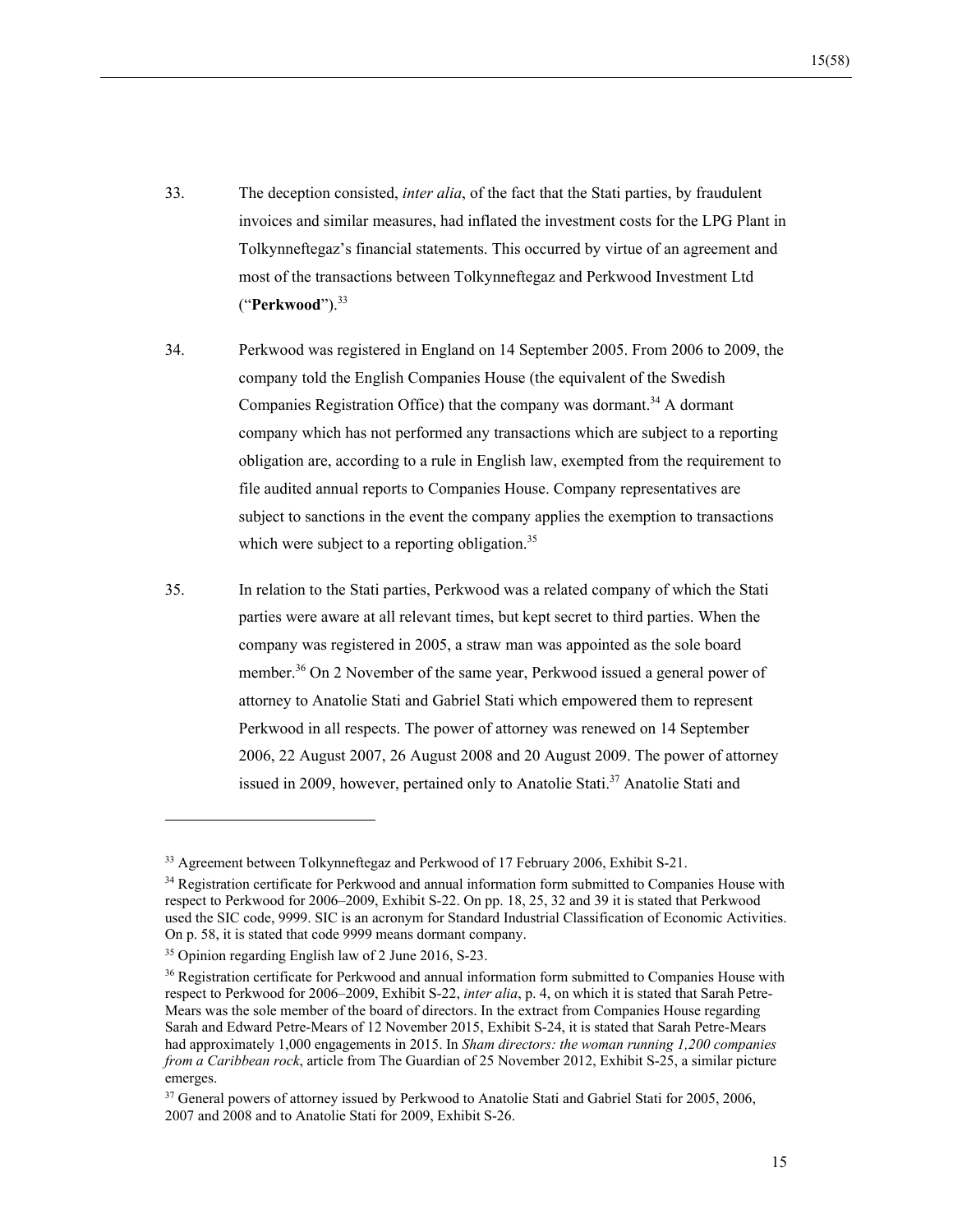Gabriel Stati alone controlled Perkwood's bank account and the funds deposited with the bank, Rietumu Banka AS in Latvia,<sup>38</sup> which bank was subsequently found to have been involved in money laundering.<sup>39</sup>

- 36. Anatolie Stati and Artur Lungu withheld, however, from the auditors from KPMG and, by extension, also from outside parties, including the tribunal and, as far as possible, Svea Court of Appeal during the invalidation claim, the fact that Perkwood was a company affiliated with the Stati parties and, not the least, Tolkynneftegaz. Instead, Anatolie Stati and Artur Lungu held out Perkwood as being independent – a third party – and that the transactions in accordance with the agreement between Tolkynneftegaz and Perkwood had thus been carried out at arm's length, i.e. between two independent parties on market terms and conditions.40 This is addressed in greater detail in section F.1 below.
- 37. One of the transactions which was carried out in accordance with the agreement entailed that Tolkynneftegaz purchased central components for the LPG Plant from Perkwood. The price according to the agreement was approximately USD 93.1 million. However, the same components had already been sold by a german company independent of the Stati parties' corporate group, TGE Gas Engineering GmbH (at that time, Tractebel Gas Engineering GmbH) ("**TGE**"), to a company, Azalia Ltd, controlled by Anatolie Stati for USD 35.1 million.<sup>41</sup>
- 38. The transaction between Tolkynneftegaz and Perkwood relating to the central components for the LPG Plant was one of several transactions which made it appear as though Tristan Oil, Tolkynneftegaz and Kazpolmunay had incurred investment costs for the LPG Plant which were far greater than the actual costs. Another one of these transactions pertained to a so-called *management fee* in the amount

<sup>&</sup>lt;sup>38</sup> See letter from the Latvian financial police to the Kazakh financial police, Exhibit S-27, and certificate regarding beneficiaries for Perkwood's bank account at Rietumu Banka AS of 28 November 2005, Exhibit S-28.

<sup>39</sup> *Latvian bank fined €80 million for money laundering, will appeal*, article from Organized Crime and Corruption Reporting Project of 10 July 2017, Exhibit S-29.

<sup>40</sup> See Tristan Oil, Tolkynneftegaz and Kazpolmunay's revised annual report for the 2008 financial year, Exhibit S-31, p. F-43, and KPMG Tax & Advisory's vendor due diligence report of 29 August 2008, Exhibit S-33, p. 11.

<sup>&</sup>lt;sup>41</sup> Supplementary Agreement no. 2 of the agreement between Tolkynneftegaz and Perkwood of 17 February 2006, Exhibit S-21, p. 12; agreement between TGE, Ascom and Azalia of 31 January 2006, Exhibit S-35, pp. 4 and 10; and expert opinion from TGE of 2 June 2016, Exhibit S-34, pp. 23 and 24.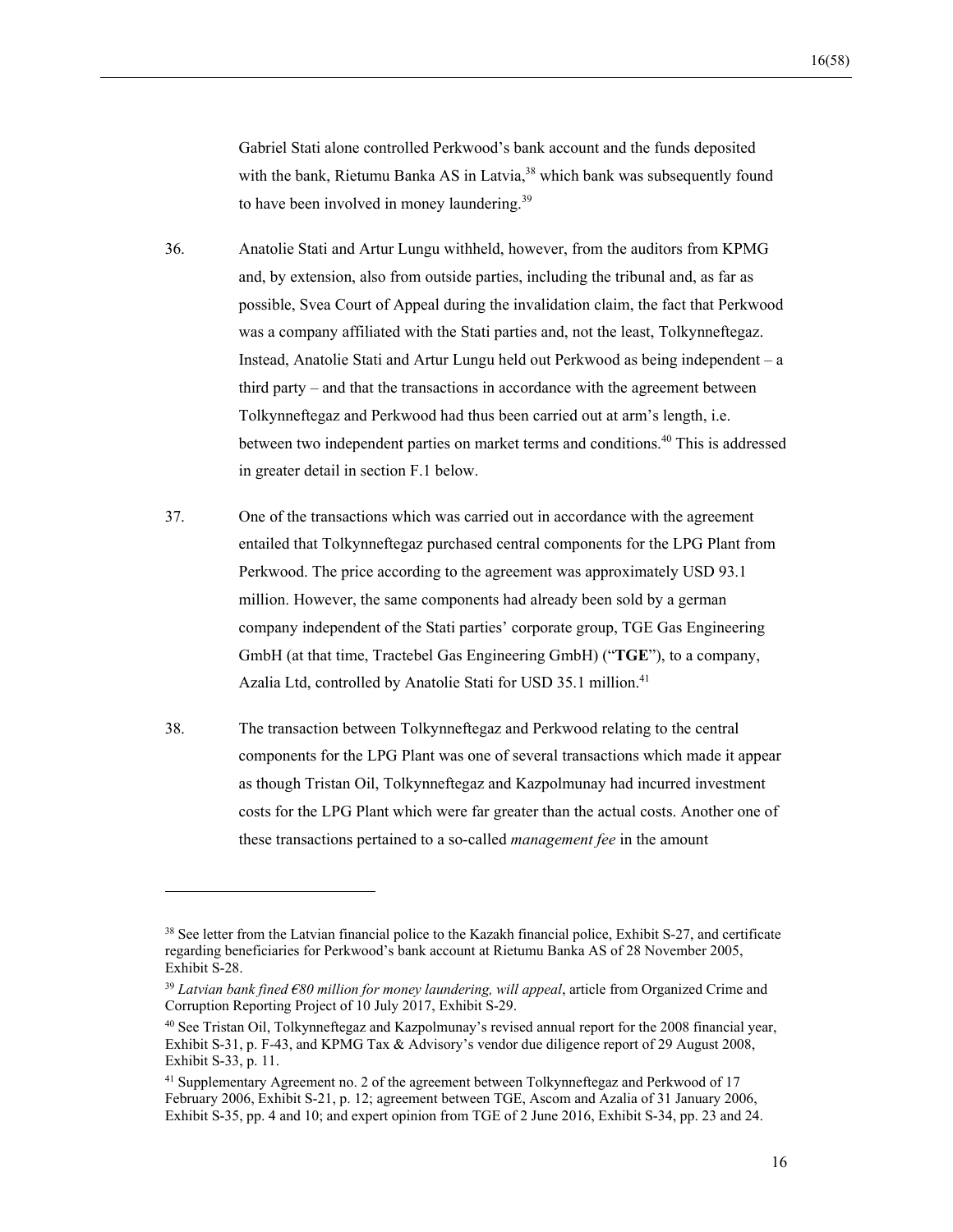approximately USD 44 million which Tolkynneftegaz paid Perkwood, $42$ notwithstanding that Perkwood was a dormant company which could not provide services which could generate such a fee (*cf* para. 33 above in which it is stated that a dormant company is a company which has not carried out any transactions which are subject to a reporting obligation). The funds which were paid to Perkwood by means of these transactions were deposited on the company's bank account at Rietumu Banka AS, which account was controlled solely by Anatolie Stati and Gabriel Stati (para. 34 above).

39. In other words, the investment costs stated for the LPG Plant in the companies' financial statements was far greater than the actual cost. The fictitious cost was also decisive to the USD 199 million which the tribunal ordered Kazakhstan to pay to the Stati parties for the LPG Plant.<sup>43</sup>

#### **D.2 The causal link between the deception and the award**

l

40. As described in section C.3 above, the tribunal awarded the Stati parties damages in the amount of USD 199 million in respect of the LPG Plant. The tribunal reached this value on the basis of the indicative bid made by the Kazakh-owned company, KazMunaiGas, in the autumn of 2008:<sup>44</sup>

> "On the other hand, the Tribunal considers it to be of particular relevance that an offer was made for the LPG Plant by state-owned KMG at that time for **USD 199 million**. The Tribunal considers that to be the relatively best source of information for the valuation of the LPG Plant among the various sources of information submitted by the Parties regarding the valuation for the LPG Plant during the relevant period of the valuation date accepted by the Tribunal, the Tribunal [sic].

Therefore, this is the amount of damages the Tribunal accepts in this context."45

<sup>&</sup>lt;sup>42</sup> See Artur Lungu's witness statement of 11 October 2013 in the arbitration between Ascom and Vitol, Exhibit S-36, para. 61.

<sup>&</sup>lt;sup>43</sup> Award of 19 December 2013 in SCC case V (116/2010) between the Stati parties and Kazakhstan, Exhibit S-07, paras 1747 and 1748.

<sup>44</sup> Award of 19 December 2013 in SCC case V (116/2010) between the Stati parties and Kazakhstan, Exhibit S-07, paras 1746–1748.

<sup>45</sup> Award of 19 December 2013 in SCC case V (116/2010) between the Stati parties and Kazakhstan, Exhibit S-07, paras s 1747–1748.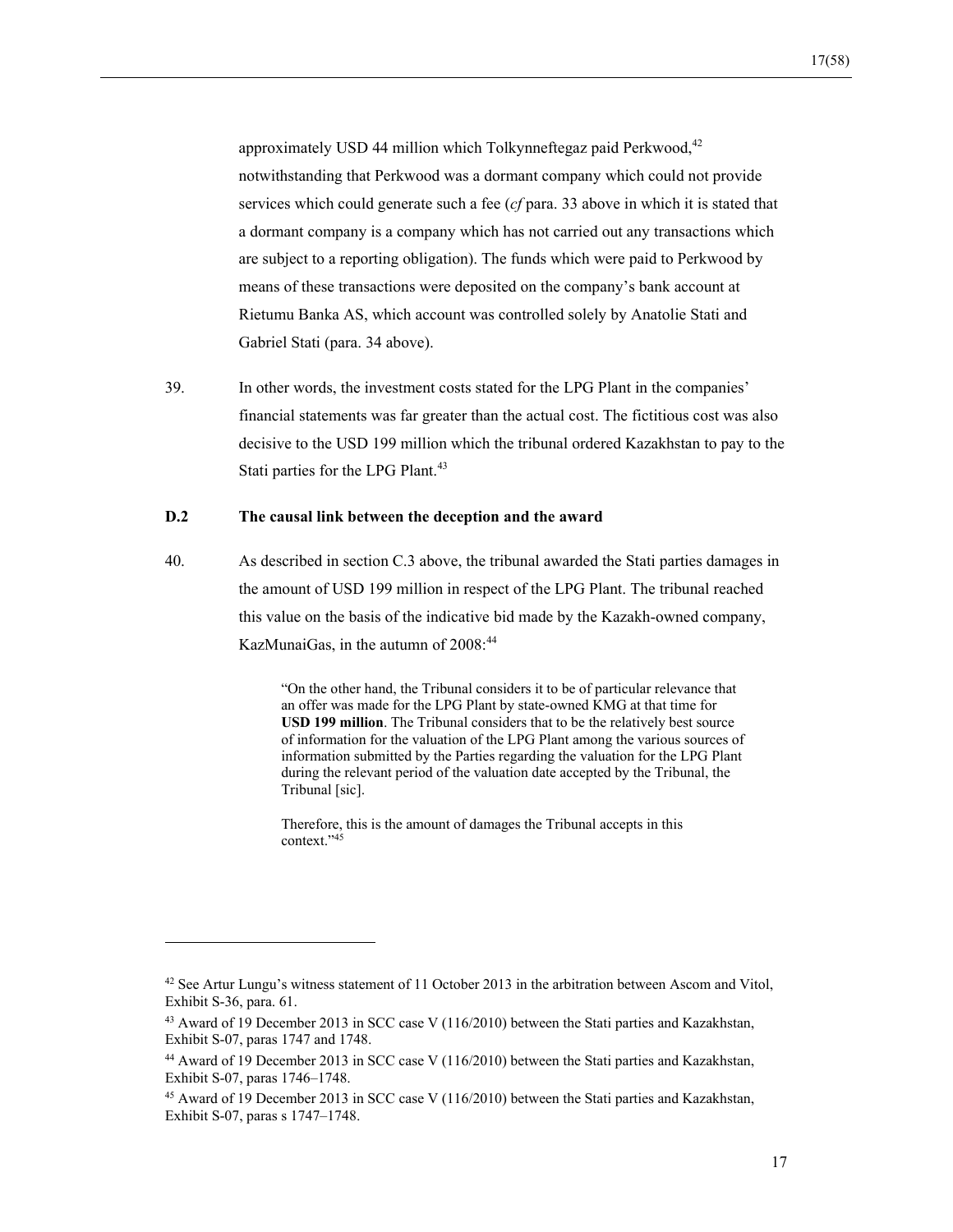- 41. In the indicative bid the LPG Plant had been valued at precisely USD 199 million, which value constituted an average of, on the one hand, the reported historical cost, i.e. the reported investment cost, and, on the other, a comparison figure.<sup>46</sup> The Stati parties argued during the arbitration that KazMunaiGas' indicative bid was mainly based on the investment cost of the LPG Plant. The reported investment cost was USD 193 million and was presented in the information memorandum which was expressly based on Tristan Oil, Tolkynneftegaz and Kazpolmunay's audited and unaudited financial statements.47 The amount, USD 193 million, was obtained from Tristan Oil, Tolkynneftegaz and Kazpolmunay's reviewed financial statements for the second quarter of 2008. Therein, an investment cost of USD 192,969,994 is stated.<sup>48</sup> This cost, however, was inflated by the deception described in section D.1 above.49 Consequently, the indicative bid, which formed the tribunal's immediate basis for its assessment of the amount of damages, was based on costs which has been inflated by means of the Stati parties' deception.<sup>50</sup>
- 42. While aware that the deception had influenced KazMunaiGas's indicative bid, the Stati parties, in the course of the arbitration, claimed that the tribunal should award them compensation for not less than the amount of the indicative bid.<sup>51</sup> In support of its position on the issue of the amount of damages, the Stati parties adduced the opinions from their financial expert who used KazMunaiGas's indicative bid in order to estimate the value of the LPG Plant.<sup>52</sup>

<sup>46</sup> KazMunaiGas's indicative bid of 25 September 2008, Exhibit S-19, pp. 2–3.

<sup>47</sup> Information memorandum (*Project Zenith, Confidential Information Memorandum*), August 2008, Exhibit S-06, pp. 5, 10, 54 and 59.

<sup>48</sup> Tristan Oil, Tolkynneftegaz and Kazpolmunay's reviewed financial statement for the second quarter of 2008, Exhibit S-37, p. 27, fifth column.

<sup>49</sup> Expert opinion of Thomas Gruhn (Deloitte) of 12 January 2017, Exhibit S-38, para. 28(e).

<sup>&</sup>lt;sup>50</sup> Expert opinion of Thomas Gruhn (Deloitte) of 12 January 2017, Exhibit S-38, para. 27, and expert opinion of Tim Allen (PwC) of 21 January 2020, Exhibit S-39, para. 20.

<sup>51</sup> Transcript from the first day of the Hearing on Quantum of 28 January 2013, Exhibit S-17, p. 49. See para. 26 above.

 $52$  Supplemental expert opinion of 28 May 2012 from the Stati parties' financial expert in the arbitration, Exhibit S-12, para. 7.5.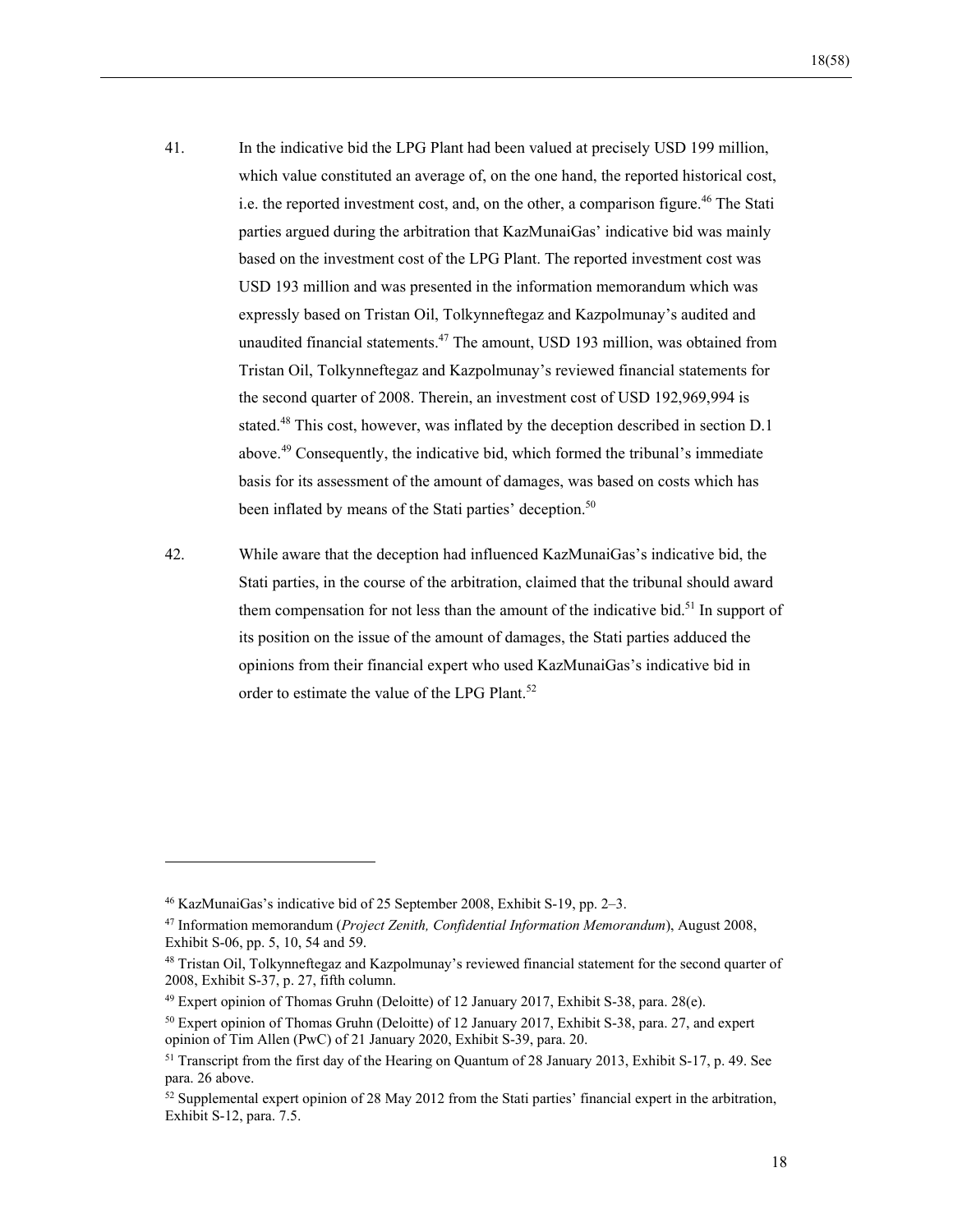## **E. The Stati parties' allegations abroad on the judgment of the Svea Court of Appeal**

- 43. For just over two years, proceedings regarding and relating to the enforcement of the award had been pending in several jurisdictions: Sweden, England, the US, the Netherlands, Belgium, Italy and Luxembourg. Kazakhstan has claimed in all jurisdictions that the Stati parties deceived the tribunal by means of the deception described in section D.1 above and that enforcement of the award thus violates the *ordre public* of the country of enforcement.
- 44. The Stati parties' position is principally that the Svea Court of Appeal had already reached the conclusion that there was no deception. This is not correct, since Svea Court of Appeal never tried whether the award was obtained by fraud, which also has been confirmed by an English court.

"No Court has decided the question whether there has been the fraud alleged. Neither the Swedish Court nor the US Court nor English Court has, although material has been put before those Courts that would allow them to decide that question" 53

45. In England, the High Court of Justice reached the conclusion that Kazakhstan had *prima facie* shown that the award was obtained by fraud:

> "If construction costs were […] fraudulently inflated by the Claimants […] then, because the […] Indicative Bid valued the LPG Plant […] there is the clearest argument that the […] Indicative Bid would have been lower."54

> "[I]n asking the Tribunal to rely on the […] Indicative Bid in circumstances (concealed from the Tribunal, as from the bidder) of the alleged fraud, there was a fraud on the Tribunal."55

<sup>&</sup>lt;sup>53</sup> The High Court of Justice of England and Wales dated 6 June 2017 in case no. CL-2014-000070 between the Stati parties and Kazakstan, Exhibit S-40, para. 80.

<sup>&</sup>lt;sup>54</sup> The High Court of Justice of England and Wales dated 6 June 2017 in case no. CL-2014-000070 between the Stati parties and Kazakstan, Exhibit S-40, para. 43.

<sup>&</sup>lt;sup>55</sup> The High Court of Justice of England and Wales dated 6 June 2017 in case no. CL-2014-000070 between the Stati parties and Kazakstan, Exhibit S-40, para. 48.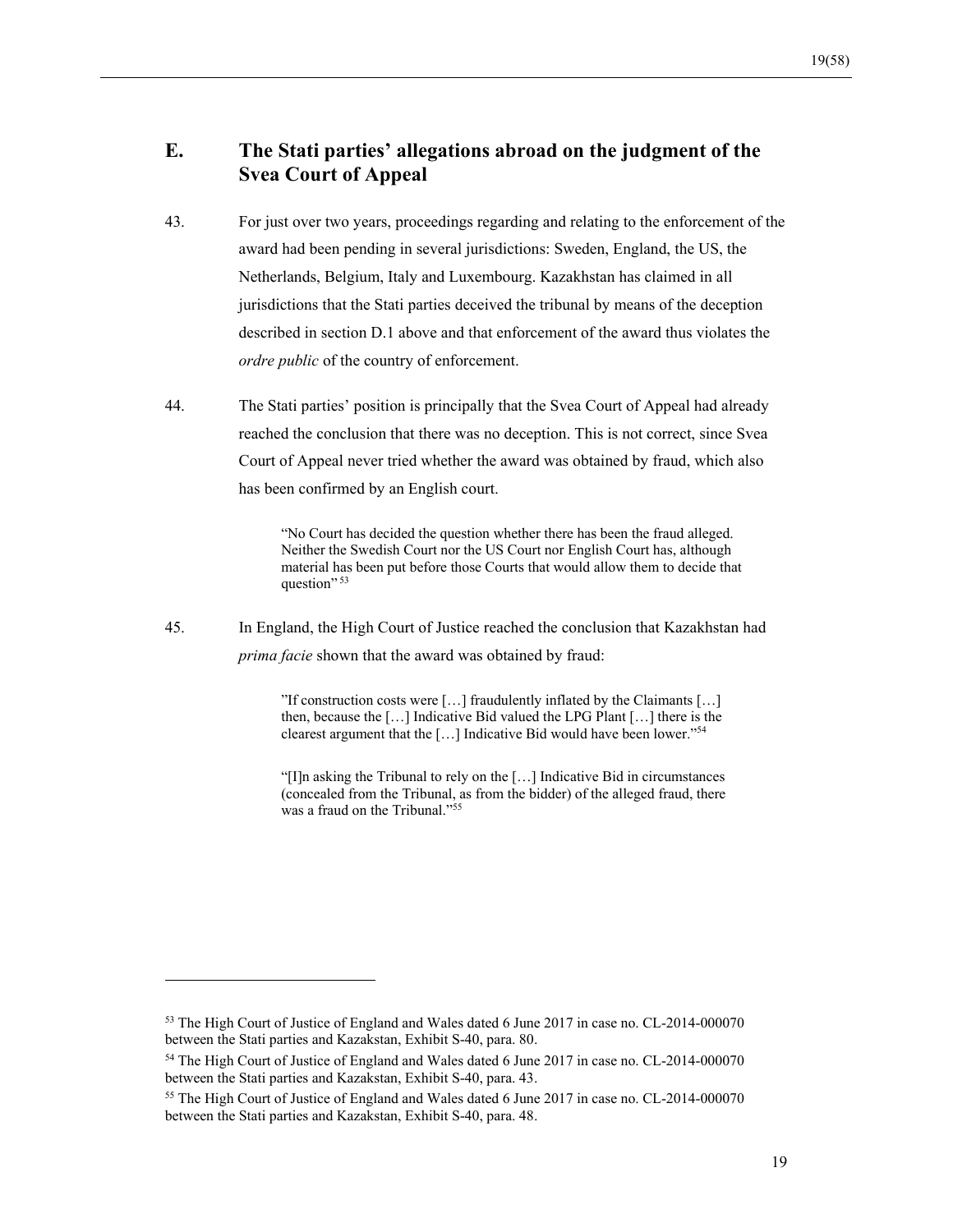"I hold […] that the State is entitled to rely on the evidence obtained since the Award and that there is a sufficient prima facie case that the Award was obtained by fraud."56

- 46. Thereafter, the Stati parties withdrew their application to enforce the award in England, which was opposed by Kazakhstan, but which was allowed by the Court of Appeal, as a consequence of which the Stati parties are now prevented from enforcing the award in England.
- 47. After the English court stated that it considered a *prima facie* case of fraud had occurred, the Stati parties initiated the majority of the enforcement proceedings mentioned in pararaph 43 (Sweden, USA, the Netherlands, Belgium, Italy and Luxembourg), and managed to obtain several overlapping enforcement orders relating to assets that was alleged to belong to Kazakhstan and which value totalled to over 28 billion USD, that is more than 50 times higher than the amount granted in the award.
- 48. In the enforcement proceedings, the Stati parties claim that Svea Court of Appeal has tried the allegations of fraud in its decision of 9 December 2016, that Kazakhstan's claim hence should not be tried in the enforcement proceedings and that Kazakhstan is barred from Svea Court of Appeal's decision to adduce in the relevant country of enforcement that the award was obtained by the Stati parties' fraud. In addition, the Stati parties have on several occations incorrectly stated in foreign courts that Svea Court based its decision on evidence that refuted Kazakhstan's allegations. Kazakhstan's case in Svea Court of Appeal was built on extensive witness and expert evidence as detailed as it could be from what knowledge Kazakhstan could possibly have about the Stati parties behaviour at that point in time. The Stati parties presented no witness or expert evidence and none of Anatolie Stati, Gabriel Stati and Artur Lungu were present – less were they heard – at the hearing in Svea Court of Appeal. Neither did the Stati parties present any witness statement or expert report to refute Kazakhstan's evidence of the fraud.

<sup>56</sup> The decision of the High Court of Justice of England and Wales of 6 June 2017 in case no. CL-2014- 000070 between the Stati parties and Kazakhstan, Exhibit S-40, para. 92. Professor George Bermann at Columbia University, specialised on inter alia international arbitration, came to the same conclusion in an expert opinion where he concluded that it in this case exists credible evidence of fraud in the procurement of the award, see Expert Opinion of Professor George Bermann dated 21 January 2020, Exhibit S-41, p. 12.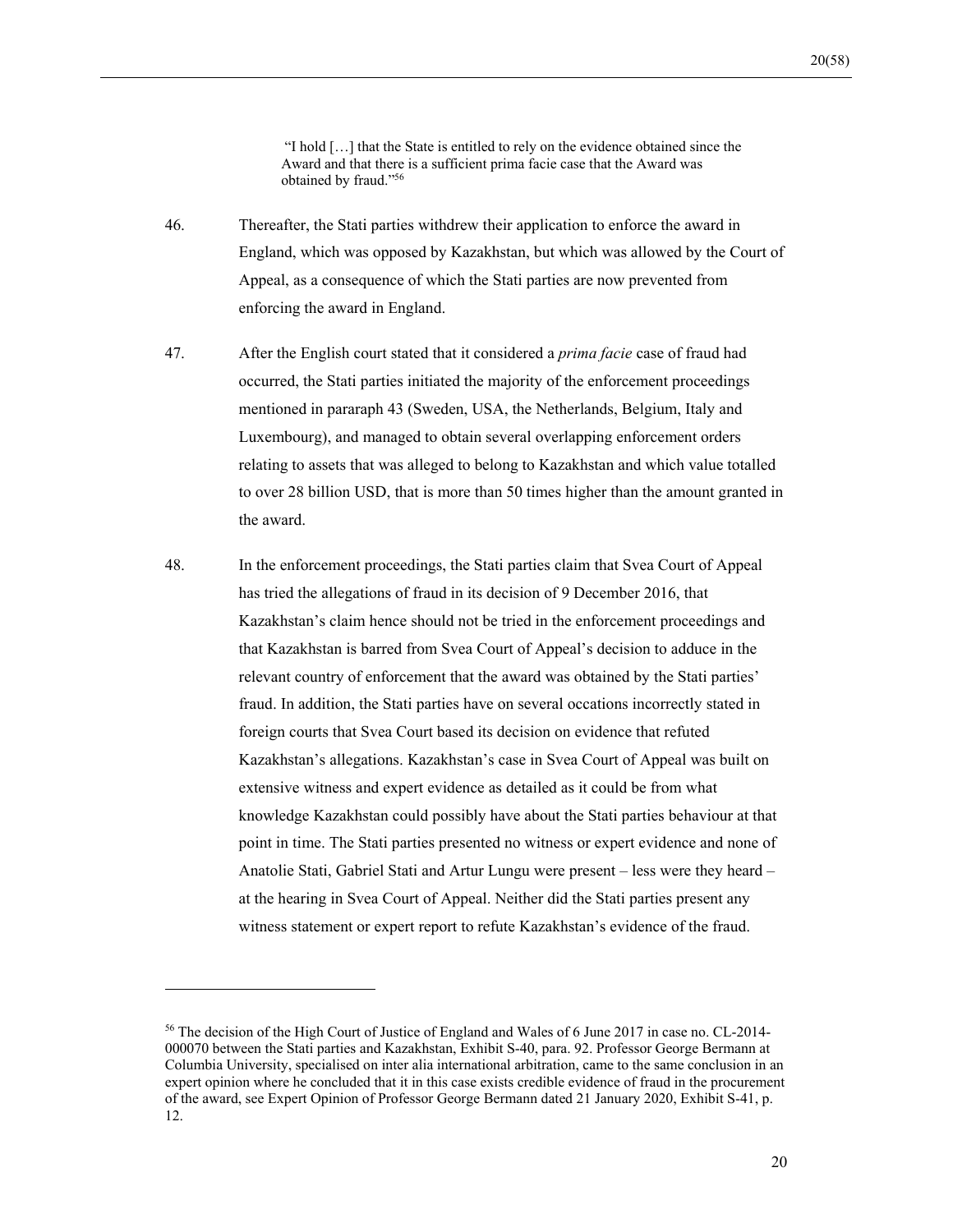## **F. The new evidence**

 $\overline{a}$ 

#### **F.1 Testimony of Artur Lungu of 3 April 2019 (***deposition***)**

- 49. Witness testimony under oath (*deposition*) was obtained from Artur Lungu on 3 April 2019 in accordance with a decision on 20 February 2019 by the United States District Court for the Southern District of Texas, Houston Division in the U.S..<sup>57</sup> The deposition took place in Houston, Texas. Artur Lungu was the CFO of Tristan Oil during the years 2004–2014 and Vice President of Ascom during the years 2006–2014, i.e. both prior to and during the arbitration. He gave written affidavits and testified orally in the arbitration. However, he did not testify in the the proceedings before the Svea Court of Appeal.
- 50. In his witness testimony, Artur Lungu confirmed several circumstances which show (i) that the financial reports on which the Stati parties relied before the Svea Court of Appeal and in the arbitration contained material misstatements; (ii) that Anatolie Stati and Artur Lungu systematically provided incorrect information to KPMG; (iii) that the Stati parties, at all relevant times, have been aware that the financial reports contain material misstatements but concealed it; (iv) that in the arbitration and before the Svea Court of Appeal, the Stati parties deliberately made untrue assertions on the amount of the investment cost; (v) that in the arbitration and before the Svea Court of Appeal, the Stati parties deliberately adduced evidence containing incorrect information based directly on the material misstatements in the financial reports; and (vi) that the Stati parties never obtained an independent fairness opinion for the transactions made between Perkwood and Tolkynneftegaz.
- 51. Artur Lungu confirmed that he and Anatolie Stati, on behalf of Tristan Oil, in written management representation letters to the accountants,<sup>58</sup> omitted informing

<sup>57</sup> Artur Lungu testified under oath due to a *subpoena ad testificandum*, a summons to testify issued through a court order under 28 United States Code § 1782, which gives American courts the possibility to decide on the taking of evidence in the United States in order to support future or ongoing legal proceedings abroad.

<sup>58</sup> ISA 580, *Written Representations*, provides that a written representation from the management constitutes audit evidence that is given to the auditor to confirm certain circumstances or to support other audit evidence. It further provides that the auditor shall request written statements from persons in the management with appropriate responsibilities for the financial statements and knowledge of the matters concerned.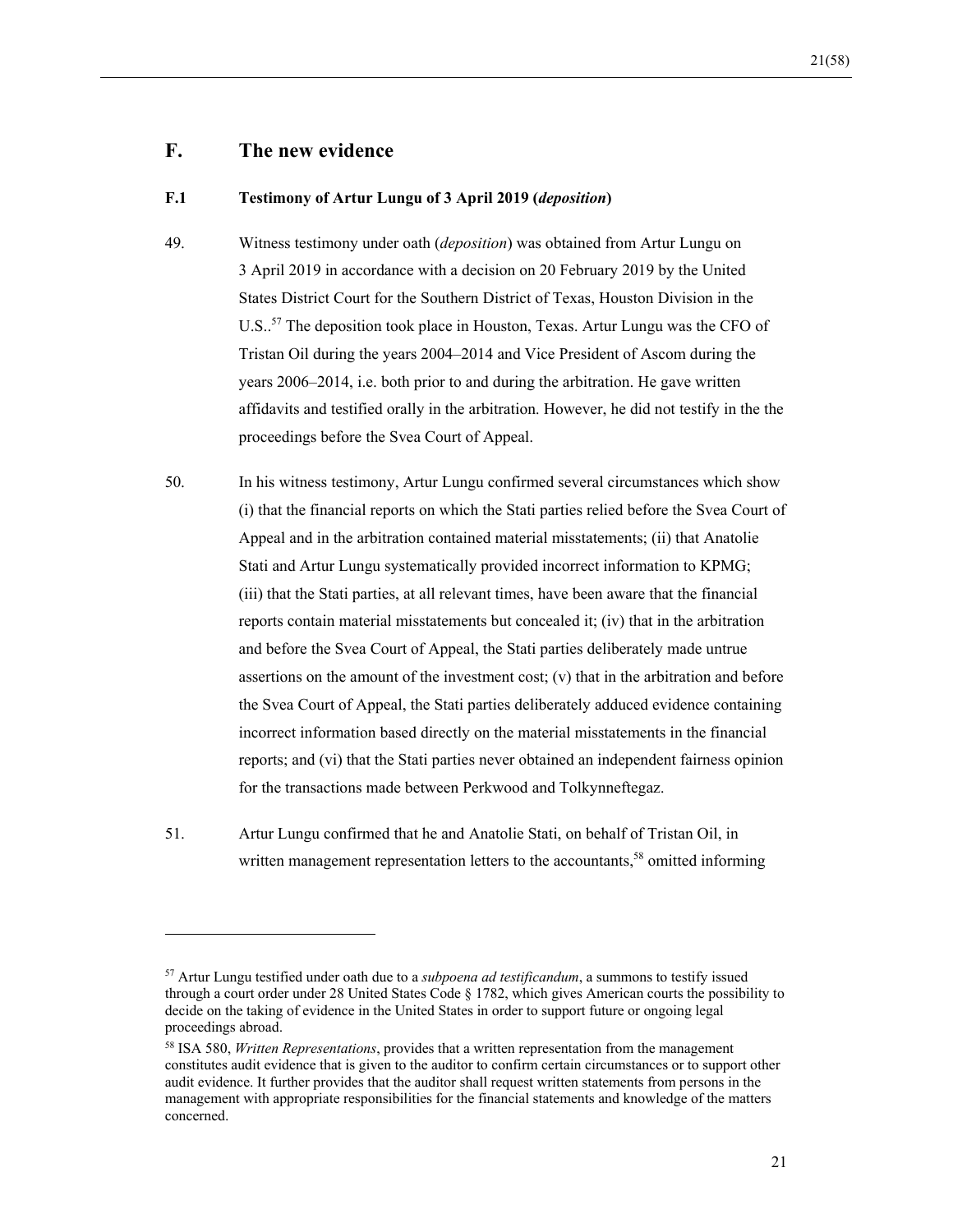KPMG of Perkwood's role as a related company in conjunction with the audit of Tristan Oil, Tolkynneftegaz and Kazpolmunay on several occasions:

- (1) In a letter of 11 November 2008, in conjunction with KPMG's audit of Tristan Oil, Tolkynneftegaz and Kazpolmunay's financial reports for the nine-month period ending 30 September 2008, Anatolie Stati and Artur Lungu erroneously stated to KPMG that the letter contained a complete list of related companies notwithstanding that Perkwood was not mentioned, as a consequence of which the letter erroneously confirmed that it contained complete information regarding the identity of the related companies and the related party transactions which had been carried out.<sup>59</sup>
- (2) In a letter of 10 June 2009, in conjunction with KPMG's audit of Tristan Oil, Tolkynneftegaz and Kazpolmunay's financial reports for the three-month period ending 31 March 2009, Anatolie Stati and Artur Lungu erroneously stated to KPMG that the letter set forth all related companies notwithstanding that Perkwood was not mentioned, which Artur Lungu confirmed constituted a material misstatement.<sup>60</sup>
- (3) In a letter of 25 August 2009, in conjunction with KPMG's audit of Tristan Oil, Tolkynneftegaz and Kazpolmunay's financial statements for the sixmonth period ending 30 June 2009, Anatolie Stati and Artur Lungu failed to inform KPMG of Perkwood's role as a related company, which Artur Lungu confirmed constituted a false statement by omission.<sup>61</sup>
- (4) In a letter of 14 December 2009, in conjunction with KPMG's audit of Tristan Oil, Tolkynneftegaz and Kazpolmunay's financial statements for the nine-month period ending 30 September 2009, Anatolie Stati and Artur Lungu failed to inform KPMG of Perkwood's role as a related company, which Artur Lungu confirmed was a material omission, as a consequence of which the letter erroneously stated that the information provided in the

<sup>59</sup> Transcript of deposition of Artur Lungu dated 3 April 2019, Exhibit S-42, pp. 144–145 and 150.

<sup>60</sup> Transcript of deposition of Artur Lungu dated 3 April 2019, Exhibit S-42, pp. 198–199.

<sup>61</sup> Transcript of deposition of Artur Lungu of 3 April 2019, Exhibit S-42, pp. 182 and 183.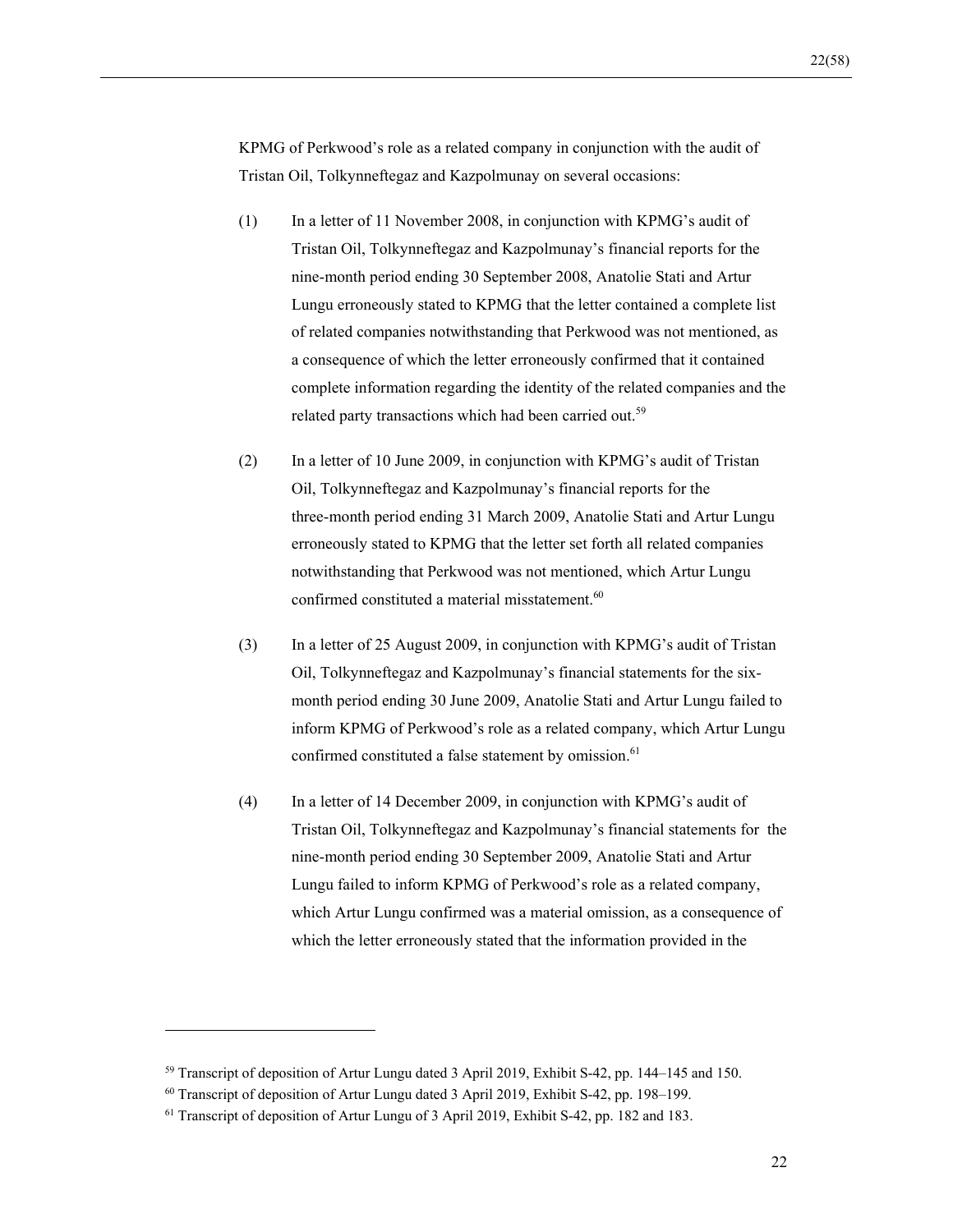letter, *inter alia*, that it contained complete information regarding the companies' related companies and transactions with related companies.<sup>62</sup>

- (5) In a letter of 25 May 2010, in conjunction with KPMG's audit of Tristan Oil, Tolkynneftegaz and Kazpolmunay's financial statements for the oneyear period ending 31 December 2009, Anatolie Stati and Artur Lungu failed to inform KPMG of Perkwood's role as a related company, which Artur Lungu confirmed meant that the letter erroneously stated that the information provided in the letter, *inter alia*, that it contained complete information regarding the companies' related parties and transactions with related companies.<sup>63</sup>
- 52. It is a fact that the Stati parties at all relevant times knew that Perkwood was a related company (*cf* section D above). In line with this, Artur Lungu confirmed, after having reviewed certain of Perkwood's payment instructions at Rietumu Banka in Latvia, which Artur Lungu confirmed were signed by Anatolie Stati, that his understanding was that Anatolie Stati had control over Perkwood's finances and could freely dispose of Perkwood's funds.<sup>64</sup> In addition, he confirmed that Anatolie Stati's personal chauffeur, Eldar Kasumov, who lacked business experience and competence, entered into agreements on behalf of Perkwood,<sup>65</sup> and that Elena Ozerova – a person who was working with bookkeeping at Ascom – also entered into agreements on behalf of Perkwood.<sup>66</sup>
- 53. Artur Lungu further confirmed that his and Anatolie Stati's failure, on several occasions, to inform KPMG of Perkwood's role as a related company meant that

<sup>&</sup>lt;sup>62</sup> Transcript of deposition of Artur Lungu of 3 April 2019, Exhibit S-42, p. 199 and p. 200.

<sup>&</sup>lt;sup>63</sup> Transcript of deposition of Artur Lungu of 3 April 2019, Exhibit S-42, p. 200 and p. 201.

<sup>64</sup> Transcript of deposition of Artur Lungu of 3 April 2019, Exhibit S-42, pp. 120–122. Artur Lungu further confirmed that Anatolie Stati appears to have controlled and could freely dispose of Azalia Ltd's funds and, insofar as he remembered, it was Anatolie Stati who took decisions to incorporate and dissolve companies such as Perkwood and Azalia Ltd (transcript of deposition of Artur Lungu of 3 April 2019, Exhibit S-42, pp. 112, 127 and 129–130).

<sup>&</sup>lt;sup>65</sup> Transcript of deposition of Artur Lungu of 3 April 2019, Exhibit S-42, pp. 221 and 255–258.

<sup>66</sup> Transcript of deposition of Artur Lungu of 3 April 2019, Exhibit S-42, pp. 95–96 and 229.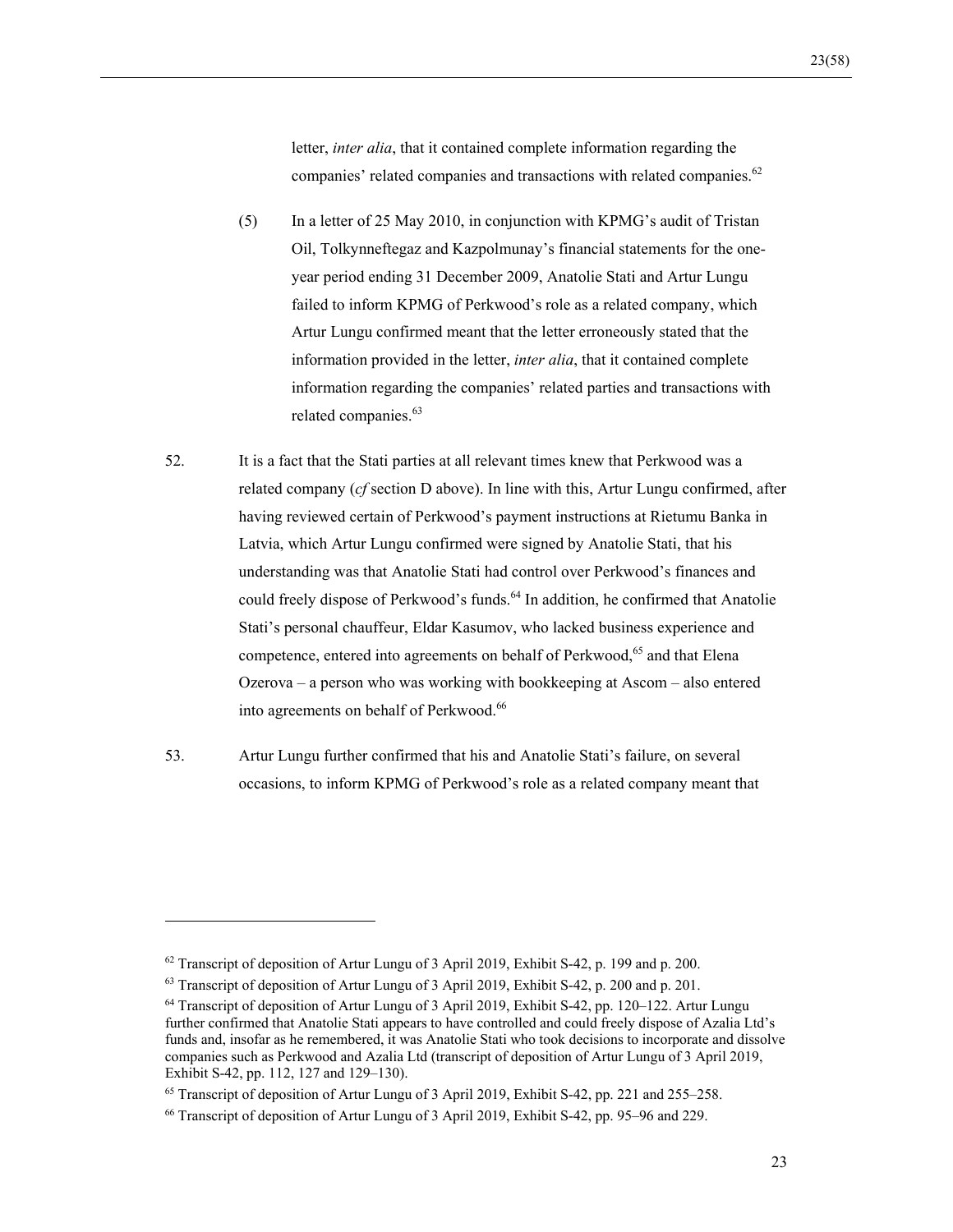several of Tristan Oil, Tolkynneftegaz and Kazpolmunay's financial statements contained material misstatements:

- (1) As a consequence of Anatolie Stati and Artur Lungu's failure in the letter of 11 November 2008 to inform KPMG of Perkwood's role as a related company, KPMG did not report Perkwood as a related company in Tristan Oil, Tolkynneftegaz and Kazpolmunay's audited combined interim report for the nine-month period ending 30 September 2008, as a consequence of which the interim report is incorrect.<sup>67</sup>
- (2) As a consequence of Anatolie Stati and Artur Lungu's failure in the letter of 25 August 2009 to inform KPMG of Perkwood's role as a related company, KPMG did not report Perkwood as a related company in Tristan Oil, Tolkynneftegaz and Kazpolmunay's audited combined interim report for the six-month period ending 30 June 2009, as a consequence of which the interim report contains material misstatements.<sup>68</sup>
- (3) The failure to notify KPMG of Perkwood's role as a related company has had as a consequence that KPMG did not report Perkwood as a related company in Tristan Oil, Tolkynneftegaz and Kazpolmunay's audited combined annual report for the financial year 2007, which constitutes a material omission in violation of IAS 24.<sup>69</sup>
- (4) The fact that Perkwood is not reported in Tristan Oil, Tolkynneftegaz and Kazpolmunay's audited combined annual report for the financial year 2008 constitutes a material omission as a consequence of which the annual report contains material misstatements.<sup>70</sup>
- (5) As a consequence of Anatolie Stati and Artur Lungu's failure in the letter of 25 May 2010 to KPMG to disclose Perkwood's role as a related company, KPMG has not reported Perkwood as a related company in Tristan Oil, Tolkynneftegaz and Kazpolmunay's audited combined annual report for the

<sup>&</sup>lt;sup>67</sup> Transcript of deposition of Artur Lungu of 3 April 2019, Exhibit S-42, p. 157 and p. 163.

<sup>68</sup> Transcript of deposition of Artur Lungu of 3 April 2019, Exhibit S-42, p. 197–198.

<sup>69</sup> Transcript of deposition of Artur Lungu of 3 April 2019, Exhibit S-42, p. 213–214.

<sup>70</sup> Transcript of deposition of Artur Lungu of 3 April 2019, Exhibit S-42, p. 212–213.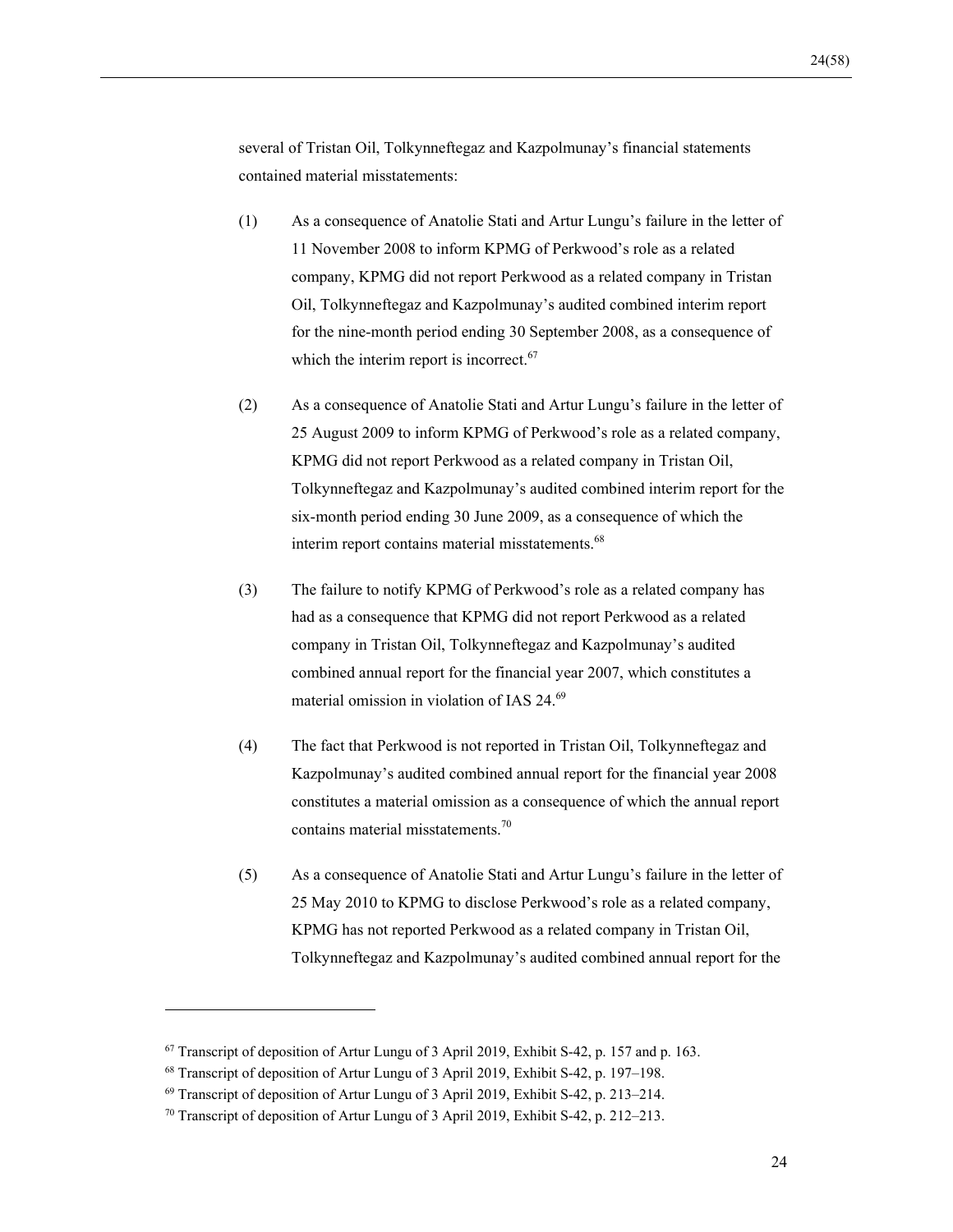financial year 2009, which constitutes a material omission as a consequence of which the annual report contains material misstatements.<sup>71</sup>

- 54. Artur Lungu confirmed that Tristan Oil, Tolkynneftegaz and Kazpolmunay, in relation to their financiers, had undertaken to comply with certain terms and conditions – amongst others, obtaining an independent fairness opinion from a third party, e.g. an authorised public accountant – in respect of transactions at values exceeding USD 10 million with related companies. He also confirmed that Tristan Oil, Tolkynneftegaz and Kazpolmunay, by failing to disclose Perkwood's role as a related company, circumvented this obligation and thereby omitted to obtain independent fairness opinions for the transactions with Perkwood.<sup>72</sup>
- 55. In conjunction with a review of the information memorandum, Artur Lungu conceded that, to the extent the underlying financial information (including the reported construction costs for the LPG Plant) is untrue, the corresponding information in the information memorandum is also untrue.73
- 56. In conjunction with the review of a draft of KPMG Tax & Advisory's vendor due diligence report (a detailed report regarding Tristan Oil, Tolkynneftegaz and Kazpolmunay's financial position for potential buyers) and correspondence regarding the same, Artur Lungu confirmed the following: The purpose of having an external accounting firm such as KPMG Tax & Advisory review and produce the vendor due diligence report was to give the report a measure of independence and legitimacy which it would not have had had the Stati parties themselves prepared a comparable report.74 From the beginning, Perkwood was listed as a related company in a draft from KPMG Tax & Advisory dated 29 August 2008. In the draft, KPMG Tax & Advisory had noted that the profit margins on the agreement between Tolkynneftegaz and Perkwood had not been provided to KPMG Tax & Advisory notwithstanding that they should have been provided to KPMG Tax  $\&$  Advisory.<sup>75</sup>

<sup>71</sup> Transcript of deposition of Artur Lungu of 3 April 2019, Exhibit S-42, p. 205.

<sup>72</sup> Transcript of deposition of Artur Lungu of 3 April 2019, Exhibit S-42, p. 239–242.

<sup>73</sup> Transcript of deposition of Artur Lungu of 3 April 2019, Exhibit S-42, p. 244– 245.

<sup>74</sup> Transcript of deposition of Artur Lungu of 3 April 2019, Exhibit S-42, p. 262.

<sup>&</sup>lt;sup>75</sup> Transcript of deposition of Artur Lungu of 3 April 2019, Exhibit S-42, p. 263, 265–266.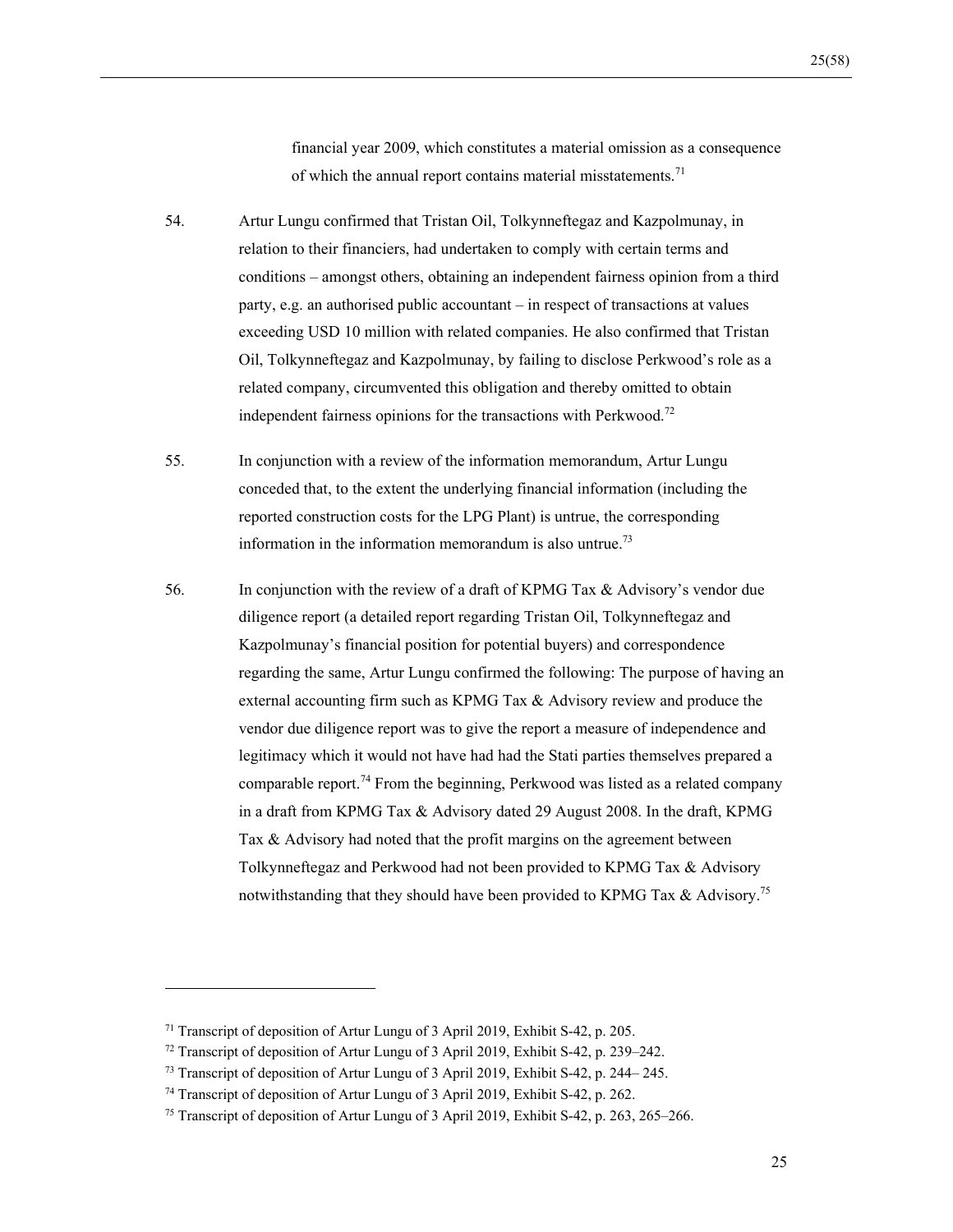- 57. In September 2008, Artur Lungu appended to an email to KPMG Tax & Advisory a scanned draft vendor due diligence report with handwritten changes made by Artur Lungu. In the draft, Artur Lungu had struck out the reference to Perkwood as a related company.76
- 58. Artur Lungu finally confirmed also that KPMG Tax & Advisory, as a consequence of his instructions, amended the vendor due diligence report so that Perkwood was no longer identified as a related company, but instead identified as a third party and that this was erroneous.<sup>77</sup>
- 59. In summary, it is evident from Artur Lungu's testimony that he and Anatolie Stati, on several occasions, provided incorrect information to KPMG (which also means that Anatolie Stati provided incorrect information to the arbitral tribunal and the Svea Court of Appeal); that Anatolie Stati knew that the information was incorrect and that Anatolie Stati thus deliberately provided KPMG with erroneous information; that the information has given rise to material misstatements in Tristan Oil, Tolkynneftegaz and Kazpolmunay's financial statements; that information in the information memorandum was false to the extent the corresponding underlying information in the financial statements was false; and that he instructed KPMG Tax & Advisory to change information in its vendor due diligence report that Perkwood was a related company to that Perkwood was a third party.

## **F.2 KPMG's statements regarding the audit opinions**

60. In the summer of 2019, KPMG received certain documents from Kazakhstan's counsel at Herbert Smith Freehills. Among those documents were the written management representations of Tristan Oil (cf para. 51 and note 61 above), in which Anatolie Stati and Arthur Lungu deliberately had provided incorrect information to

<sup>76</sup> Transcript of deposition of Artur Lungu of 3 April 2019, Exhibit S-42, p. 268–269.

<sup>77</sup> Transcript of deposition of Artur Lungu of 3 April 2019, Exhibit S-42, p. 275–276.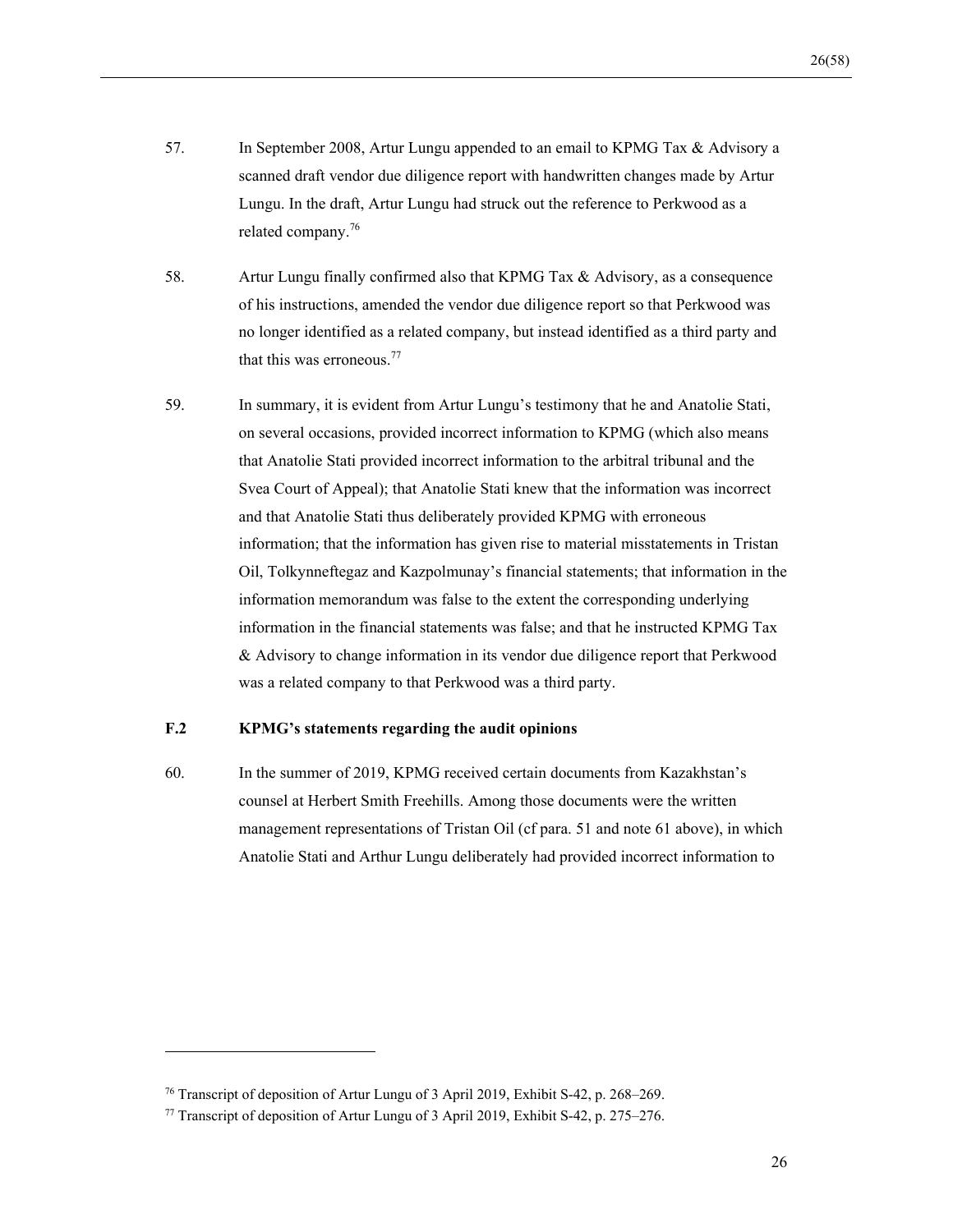KPMG and an excerpt from the transcript of the deposition of Arthur Lungu on 3 April 2019.<sup>78</sup>

- 61. After having received the documents, KPMG conducted an extensive and independent review which included, but was not limited to, the documents provided by Herbert Smith Freehills. On 21 August 2019, KPMG notified Herbert Smith Freehills by letter that the information which had come to light was material to the accuracy of the audit reports and the financial statements for Tristan Oil, Tolkynneftegaz and Kazpolmunay.<sup>79</sup>
- 62. KPMG's review led to KPMG finding that the audit reports that KPMG had issued for all of Tolkynneftegaz' financial statements in respect of the years 2007–2009 were not reliable. This further caused KPMG to find that the audit reports issued by KPMG for all of Tristan Oil, Tolkynneftegaz and Kazpolmunay's combined financial statements in respect of  $2007-2009$  were not reliable either.<sup>80</sup>
- 63. KPMG has in accordance with the applicable regulatory framework sought Anatolie Stati and Ascom, but has not received any reply.<sup>81</sup>

 $78$  The documents provided by Kazakhstan's counsel were (1) extract from the transcript of deposition of Artur Lungu dated 3 April 2019; (2) letter from Tristan Oil through Anatolie Stati and Artur Lungu to KPMG dated 11 November 2008; (3) letter from Tristan Oil through Anatolie Stati and Artur Lungu to KPMG dated 10 June 2009; (4) letter from Tristan Oil through Anatolie Stati and Artur Lungu to KPMG dated 25 August 2009; (5) letter from Tristan Oil through Anatolie Stati and Artur Lungu to KPMG dated 14 December 2009; (6) letter from Tristan Oil through Anatolie Stati and Artur Lungu to KPMG dated 25 May 2010; (7) Tristan Oil, Tolkynneftegaz and Kazpolmunay's combined annual report for 2007; (8) Tristan Oil, Tolkynneftegaz and Kazpolmunay's combined annual report for 2008; (9) Tristan Oil, Tolkynneftegaz and Kazpolmunay's combined annual report for 2009; (10) Tristan Oil, Tolkynneftegaz and Kazpolmunay's combined interim report for the nine-month period ending 30 September 2008; (11) Tristan Oil, Tolkynneftegaz and Kazpolmunay's combined interim report for the three and six-month periods ending 30 June 2009; (12) general powers of attorney for Anatolie Stati and Gabriel Stati issued by Perkwood and documents used for the opening of Perkwood's account at Rietumu Banka in Latvia; (13) *advokaten* Alexander Foerster's first witness statement dated 13 January 2017 in case no. CL-2014- 000070 between the Stati parties and Kazakhstan before the High Court of Justice of England and Wales; (14) decision of Justice Knowles CBE dated 6 June 2017 in case no. CL-2014-000070 between the Stati parties and Kazakhstan before the High Court of Justice of England and Wales; (15) Artur Lungu's first witness statement dated 11 October 2013 in the arbitration between Ascom and Vitol FSU B.V.; and (16) transcript of day 1 of the main hearing before the Svea Court of Appeal in case no. T 2675-14 dated 8 September 2016.

<sup>79</sup> Letter from KPMG to Herbert Smith Freehills of 21 August 2019, Exhibit S-43, p. 1.

<sup>80</sup> Letter from KPMG to Herbert Smith Freehills of 21 August 2019, Exhibit S-43, p. 1 and p. 2.

<sup>&</sup>lt;sup>81</sup> Letter from KPMG to Herbert Smith Freehills of 21 August 2019, Exhibit S-43, p. 1.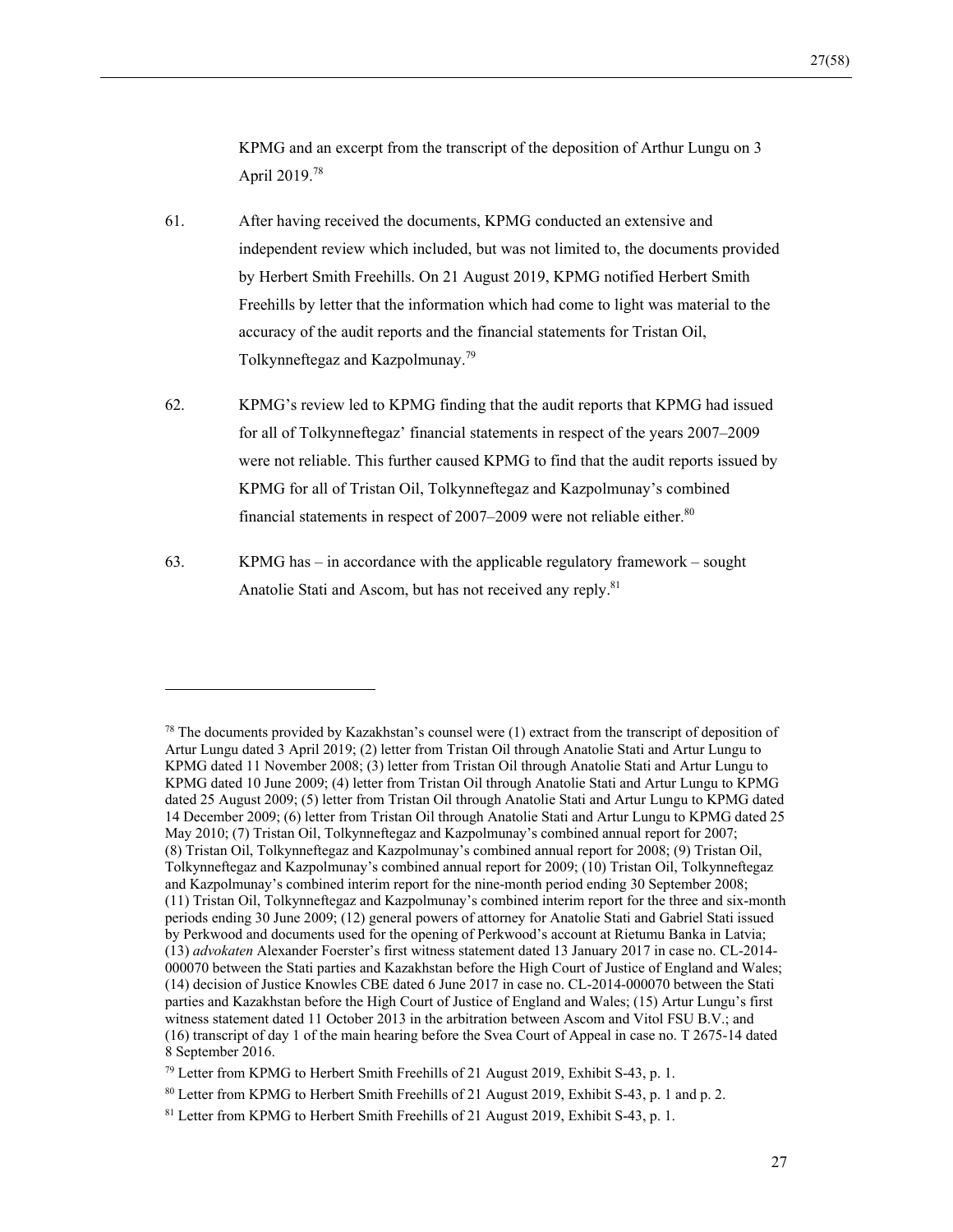- 64. On the same date, 21 August 2019, KPMG sent a letter to Anatolie Stati calling on him to take all measures necessary in order to prevent anyone from further or in the future relying on the audit reports issued for Tristan Oil, Tolkynneftegaz and Kazpolmunay.82
- 65. In the same letter, KPMG stated, *inter alia*, that KPMG had received information that Anatolie Stati had admitted before courts that Perkwood was part of the corporate group which is controlled/owned by Anatolie Stati and Gabriel Stati; and about the fact that Artur Lungu had provided sworn information that the management of Kazpolmunay, Tolkynneftegaz and Tristan Oil gave erroneous information ("*made misrepresentations*") to KPMG.<sup>83</sup> In light of the fact that Anatolie Stati had not replied to KPMG's previous question on whether Perkwood was a company related to Kazpolmunay, Tolkynneftegaz and Tristan Oil in accordance with IAS 24, KPMG stated that KPMG's working documents indicated that Tolkynneftegaz had carried out transactions with Perkwood in 2007, 2008 and 2009, which transactions rightly should have been reported in Tolkynneftegaz's financial statements in accordance with IAS 24. The fact that that had not happened constituted, according to KPMG, a material omission in respect of both Tolkynneftegaz' financial statements and Kazpolmunay, Tolkynneftegaz and Tristan Oil's combined financial statements.<sup>84</sup>
- 66. To declare, in the way that KPMG did, that previously issued audit reports are no longer reliable is practically tantamount to a revocation of the audit reports.<sup>85</sup> The measure taken by KPMG eliminates the reliability of Tristan Oil, Kazpolmunay and Tolkynneftegaz's financial information overall and the reliability of calculations based on the financial information.<sup>86</sup> This is explained in greater detail in section **Error! Reference source not found.**below.

<sup>&</sup>lt;sup>82</sup> Letter from KPMG to Anatolie Stati and Ascom of 21 August 2019, Exhibit S-44, p. 1.

<sup>83</sup> Letter from KPMG to Anatolie Stati and Ascom of 21 August 2019, Exhibit S-44, p. 1.

<sup>&</sup>lt;sup>84</sup> Letter from KPMG to Anatolie Stati and Ascom of 21 August 2019, Exhibit S-44, p. 1.

<sup>85</sup> Expert report of Tim Allen (PwC) of 21 January 2020, Exhibit S-39, para. 31. Cf also expert report by Mats Jakobsson (BDO) dated 25 November 2019, Exhibit S-45, p. 11–12.

<sup>86</sup> Expert report of Tim Allen (PwC) of 21 January 2020, Exhibit S-40, para. 40.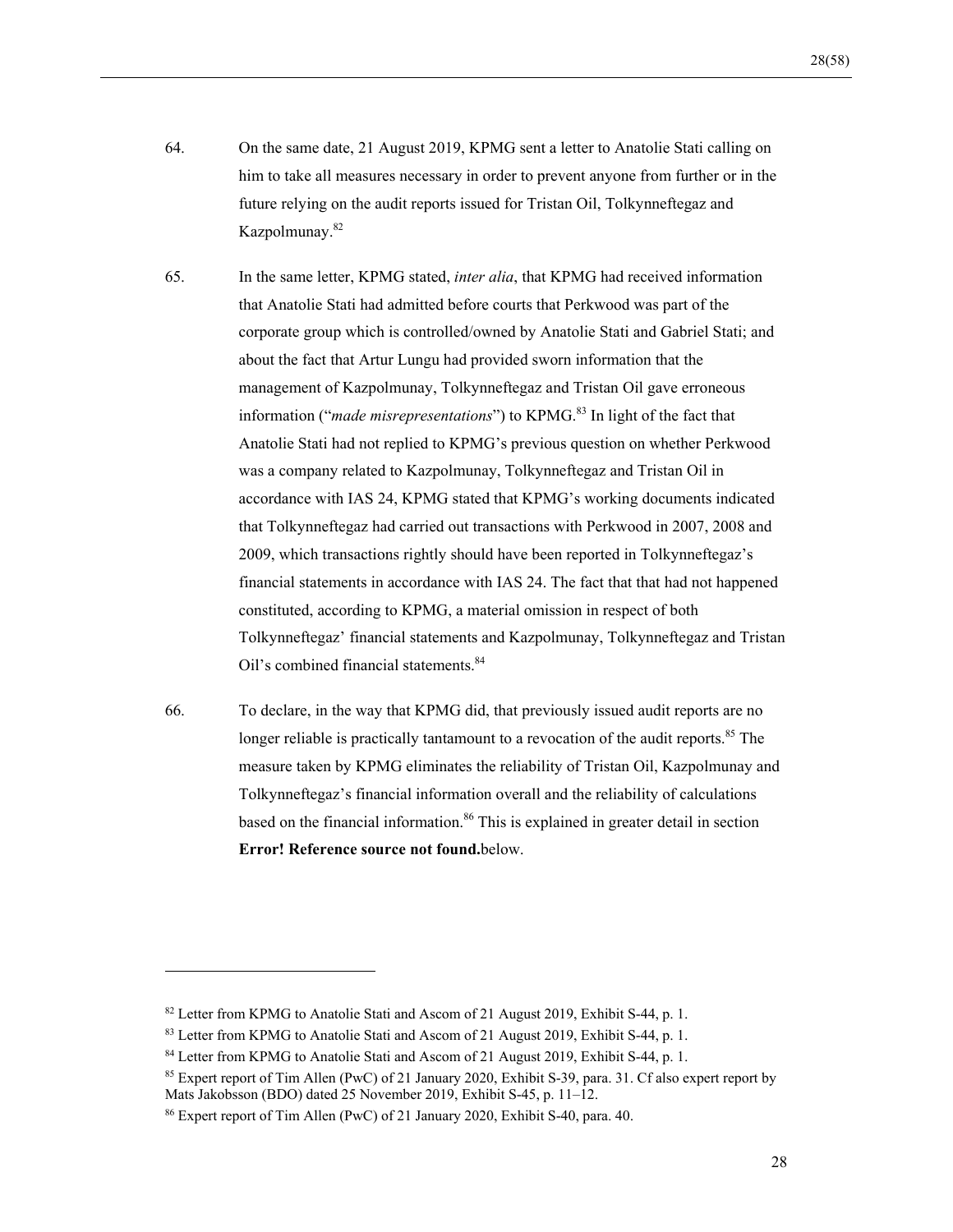#### **F.3 Correspondence between KPMG and the Stati parties**

- 67. On 25 October 2019, Kazakhstan's counsel obtained access to correspondence between KPMG on the one hand and Anatolie Stati and Ascom on the other. Part of the correspondence took place in 2019. Another part of the correspondence took place as early as 2016 in parallel with the administration by the Svea Court of Appeal of case no. T 2675-14, that is to say the case which is the subject of this petition for new trial.
- 68. Kazakhstan's obtaining of the correspondence was preceded by the following. At a hearing on 27 August 2019 in the Court of Appeal in Amsterdam, the counsel of the Stati parties stated that KPMG:s letter to Anatolie Stati and Ascom on 21 August 2019 (Exhibit S-44) did not concern new circumstances, instead KPMG:s questions had already been addressed in correspondence between KPMG and the Stati parties in 2016. On 30 August 2019, Kazakhstan's Dutch counsel requested the Stati parties' Dutch counsel to disclose the correspondence from 2016. The Stati parties' Dutch counsel refused to accede the request, but did not deny that the correspondence existed. In light of this, Kazakhstan requested on 17 October 2019 a Kazakh court to order KPMG to disclose the correspondence between KPMG and the Stati parties from 2016 to the date of the request. The request was granted and on 25 October 2019 KPMG disclosed the correspondence which is summarised below.

### F.3.1 The correspondence in 2019 between KPMG and the Stati parties

- 69. The correspondence which took place in 2019 may be summarised as follows.
- 70. On 5 August 2019, KPMG wrote to Anatolie Stati in his capacity as chairman of Ascom in accordance with IAS 560, *Subsequent Events*, and requested that Anatolie Stati comment on whether Perkwood was a company affiliated with Tristan Oil, Kazpolmunay and Tolkynneftegaz in accordance with IAS 24 and whether Perkwood's status as an affiliated company and the transactions with Perkwood should have been reported in Tristan Oil, Kazpolmunay and Tolkynneftegaz's financial statements for 2007-2009.87

<sup>87</sup> Letter from KPMG to Anatolie Stati and Ascom of 5 August 2019, Exhibit S-46.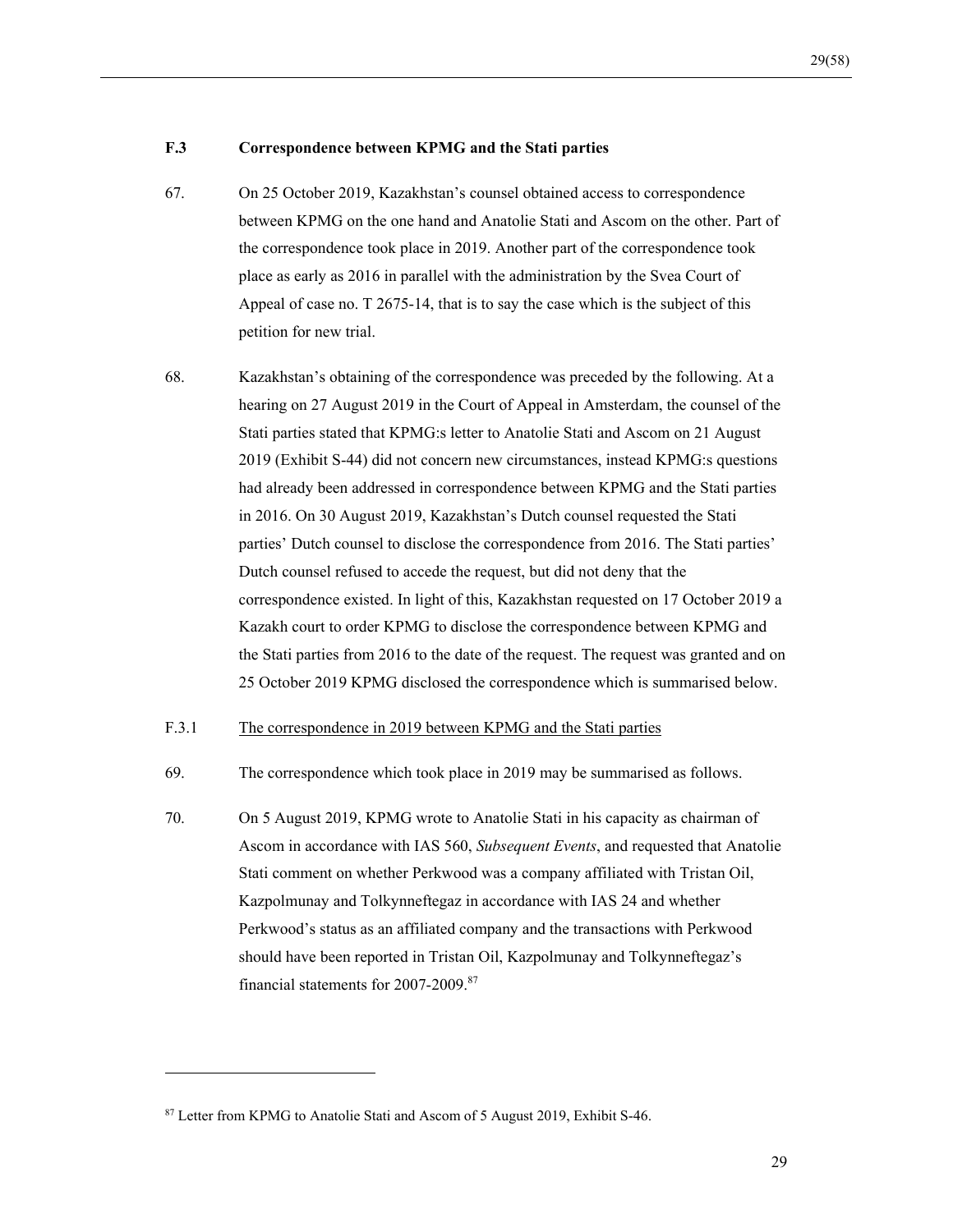- 71. Anatolie Stati did not reply to KPMG's letter.
- 72. On 21 August 2019, KPMG sent a new letter to Anatolie Stati in his capacity as chairman of Ascom in which KPMG encouraged him to take all necessary steps to prevent anyone from further or subsequently relying on the audit opinions issued for Tristan Oil, Tolkynneftegaz and Kazpolmunay (*cf* paragraphs 64–65 above).88
- 73. On 6 September 2019, Ascom sent a response to KPMG in which Ascom did not reply to the substantive issues raised by KPMG in its previous correspondence. Ascom instead alleged that KPMG had violated a number of professional undertakings and requested that KPMG withdraw the letter KPMG had sent to Anatolie Stati on 21 August 2019.<sup>89</sup>
- 74. KPMG responded to Ascom's letter of 20 September 2019. In its reply, KPMG stated, *inter alia*, that KPMG maintained its position and that Anatolie Stati had not presented any evidence which suggested that any other position was justified:

"[W]e strongly dispute your contention that the actions taken by KPMG Audit LLC (KPMG) in seeking to prevent any further or future reliance on the financial statements in question were in any way unjustified. […]

In the absence of any evidence to the contrary—which, to date, Mr. Stati has failed to provide—there is no justification for a change in KPMG's position."90

- 75. On 25 September 2019, Ascom replied to KPMG's letter. In the response, Ascom explained that it did not intend to comment on KPMG's substantive assertions before KPMG had commented on Ascom's claims that KPMG had violated its professional undertakings.<sup>91</sup>
- 76. KPMG replied to Ascom in a letter of 3 October 2019. In the letter, KPMG noted that Ascom had made no effort to deny KPMG's assertions and that Ascom's shifting explanations as to why Ascom had not answered KPMG's letter of 5 August 2019 were without basis.  $92$

<sup>88</sup> Letter from KPMG to Anatolie Stati and Ascom of 21 August 2019, Exhibit S-44, p. 1.

<sup>89</sup> Letter from Ascom to KPMG of 6 September 2019, Exhibit S-47.

<sup>&</sup>lt;sup>90</sup> Letter from KPMG to Ascom of 20 September 2019, Exhibit S-48, p. 1.

<sup>&</sup>lt;sup>91</sup> Letter from Ascom to KPMG of 25 September 2019, Exhibit S-49, paragraph 15.

 $92$  Letter from KPMG to Ascom of 3 October 2019, Exhibit S-50, p. 1.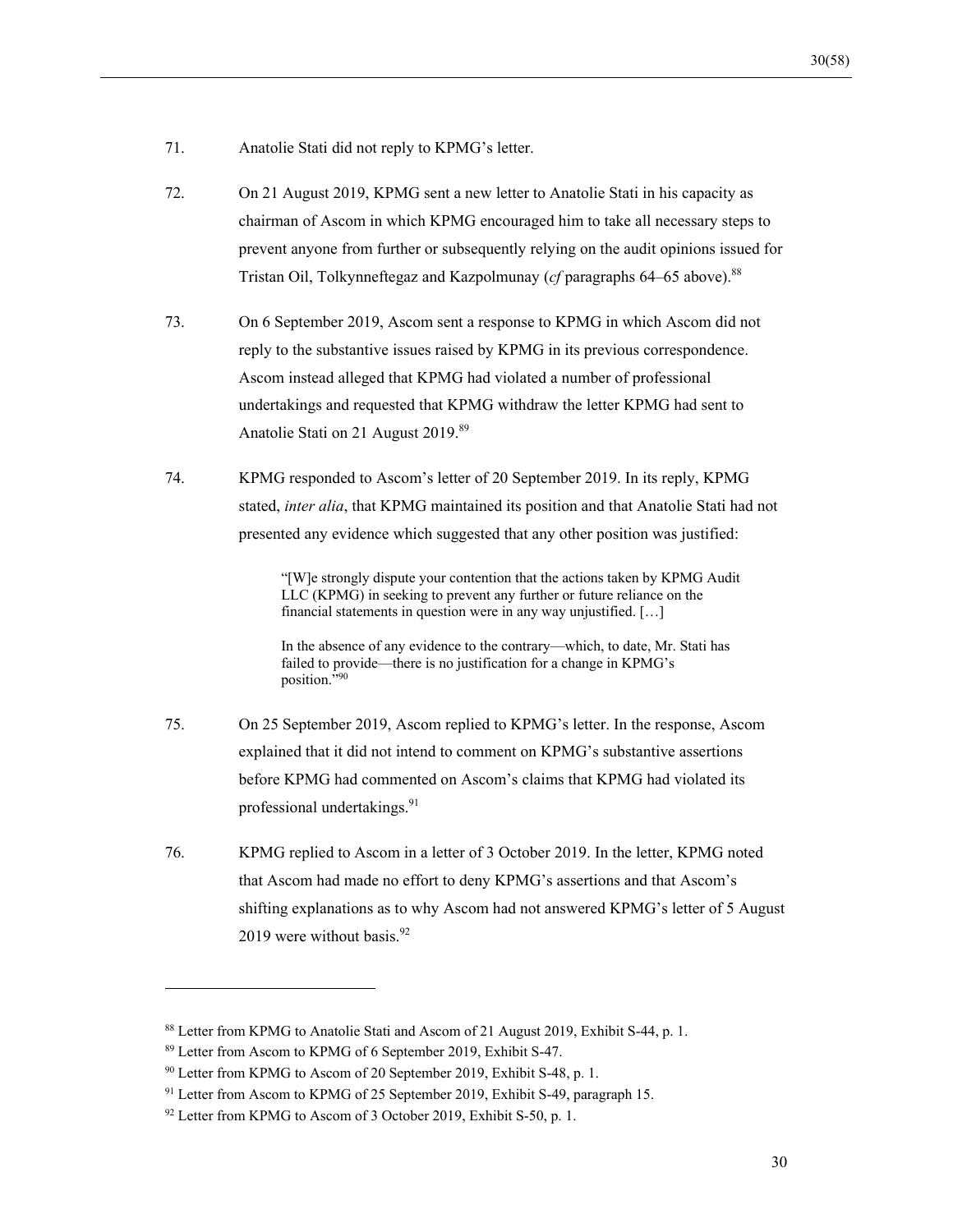#### F.3.2 Correspondence in 2016 between KPMG and the Stati parties

- 77. As stated in paragraphs 67–68above, KPMG on the one hand, and Anatolie Stati and Ascom on the other, exchanged correspondence as early as 2016. That correspondence may be summarised as follows.
- 78. On 15 February 2016, KPMG sent a letter to Anatolie Stati in his capacity as chairman for Ascom in which KPMG asked questions regarding, among other things, the management fee Tolkynneftegaz had paid to Perkwood (*cf* paragraph 38 above), Perkwood's role as an affiliated company or not in accordance with IAS, and the difference between, on the one hand, the prices Tolkynneftegaz had paid to Perkwood for the components for the LPG Plant and, on the other hand, the prices Azalia Ltd had paid to TGE for the same components (*cf* paragraph 37 above).<sup>93</sup> KPMG requested that Anatolie Stati reply with explanations and evidence in support of such explanations.<sup>94</sup> In addition, KPMG informed that KPMG, in the event Anatolie Stati did not reply with the requested information, retained the right to revoke its audit opinions and inform parties who relied upon them, such as Kazakhstan and the Svea Court of Appeal, of such revocation:

"In case if [sic] we receive no explanations or additional representations, we remain our [sic] rights to seek to prevent future reliance on our audit reports and in particular to withdraw our audit reports and to inform about such withdrawal all parties who are still, in our view, relying on these reports, including but not limited to, Ministry of Justice of the Republic of Kazakhstan and the Svea Court of Appeals."95 (Our emphasis.)

79. On 26 February 2016, Anatolie Stati replied to KPMG's letter with a number of questions regarding how KPMG obtained access to information and thereby avoided replying to the substance of KPMG's questions.<sup>96</sup> In addition, Anatolie Stati

<sup>93</sup> Letter from KPMG to Anatolie Stati and Ascom of 15 February 2016, Exhibit S-51, p. 2.

<sup>&</sup>lt;sup>94</sup> Letter from KPMG to Anatolie Stati and Ascom of 15 February 2016, Exhibit S-51, p. 2.

<sup>&</sup>lt;sup>95</sup> Letter from KPMG to Anatolie Stati and Ascom of 15 February 2016, Exhibit S-51.p. 2.

<sup>96</sup> Letter from Anatolie Stati and Ascom to KPMG of 26 February 2016, Exhibit S-52.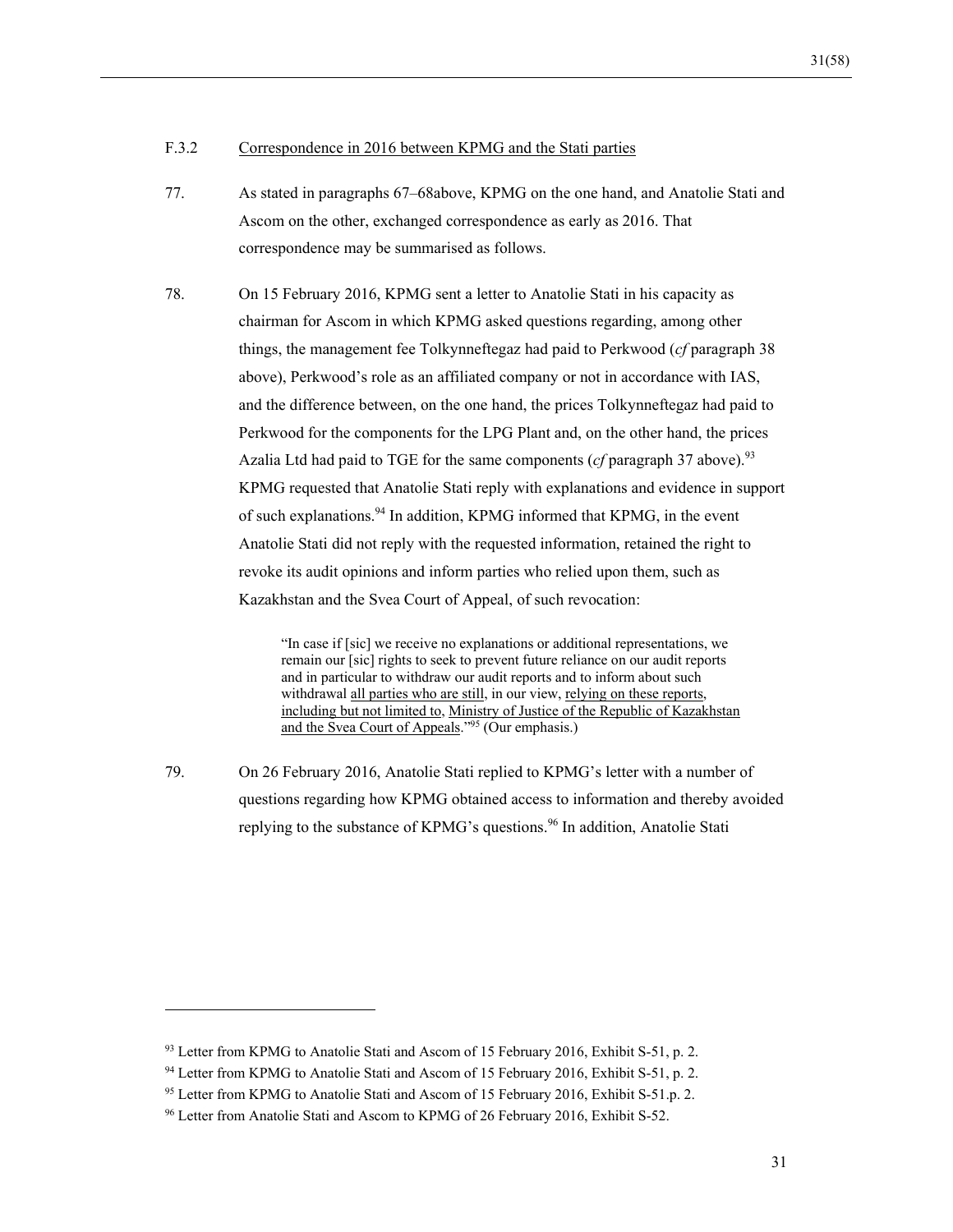reserved the right to hold KPMG liable in the event KPMG did not cooperate or if KPMG revoked its audit opinions.

"In the meantime, we expressly reserve the right to hold your firm accountable should you choose not to co-operate with us and/or proceed to withdraw your audit reports."97

80. As a consequence of the fact that Anatolie Stati did not reply to KPMG's questions, KPMG once again encouraged him, on 10 March 2016, to reply, once again without result.<sup>98</sup>

81. Anatolie Stati was consequently aware that KPMG had cause to question the accuracy of the information which Anatolie Stati had previously provided to KPMG and thus also the accuracy of the information in the financial reports of Tristan Oil, Tolkynneftegaz and Kazpolmunay which contained the information. Anatolie Stati was aware of this before the main hearing in the Svea Court of Appeal. Notwithstanding the same, Anatolie Stati and the other Stati parties told the following to Kazakhstan and the Svea Court of Appeal on 18 May 2016.

> "In conjunction with the audit of the prepared annual reports, TNG's auditors (KPMG) had full access to all accounting documents. KPMG was aware of Perkwood's function."99

> "It is denied that information regarding the Investors' assets in Kazakhstan, as included in the consolidated annual reports for Tristan Oil, KPM and TNG, was incorrect or misleading.

KPMG was aware of Perkwood's function."100

82. The information which KPMG saw cause to question (and for which it attempted to obtain clarifications from Anatolie Stati) concerned, *inter alia*, Perkwood's role and function in the transactions which Tolkynneftegaz and Perkwood had carried out prior to the arbitration. With this in mind, the Stati parties nonetheless erroneously claimed in Svea Court of Apeeal that KPMG knew Perkwood's function and had

<sup>&</sup>lt;sup>97</sup> Letter from Anatolie Stati and Ascom to KPMG of 26 February 2016, Exhibit S-52., p. 2.

<sup>&</sup>lt;sup>98</sup> Letter from KPMG to Anatolie Stati and Ascom of 10 March 2016, Exhibit S-53.

<sup>99</sup> Judgment of the Svea Court of Appeal of 9 December 2016 in case no. T 2675-14, p. 24 (Translation, p. 25.), *Cf.* the Stati parties comments on Svea Court of Appeal's recital on 18 May 2016, Court of Appeal's file appendix 246, p. 22 and 26.

<sup>&</sup>lt;sup>100</sup> Judgment of the Svea Court of Appeal of 9 December 2016 in case no. T 2675-14, p. 28. (Translation, p. 28.), *Cf.* the Stati parties comments on Svea Court of Appeal's recital on 18 May 2016, Court of Appeal's file appendix 246, p. 22 and 26.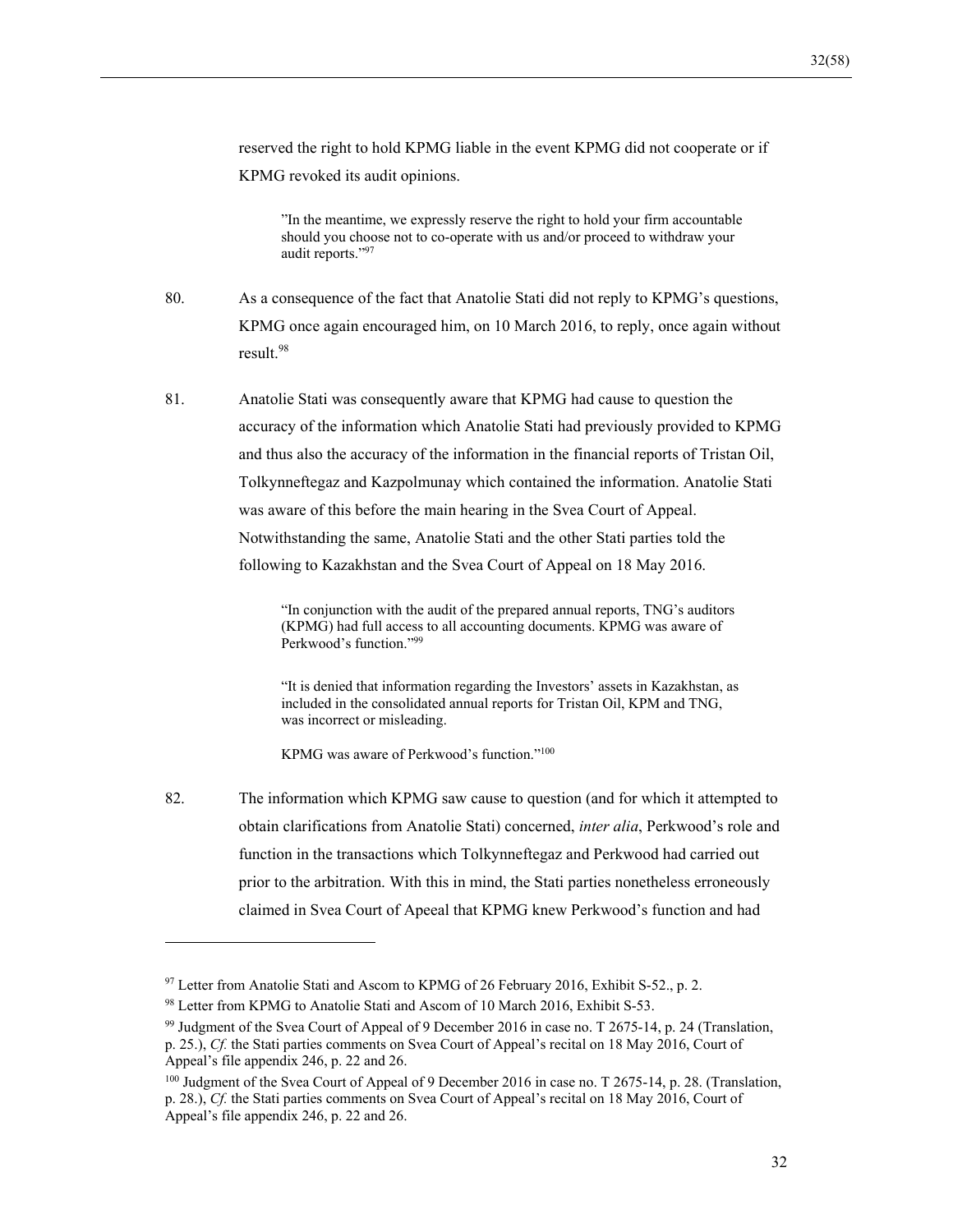complete access to all of the accounting documents. In addition, the Stati parties adduced a draft vendor due diligence report by KPMG Tax and Advisory dated 29 August 2008 in order to prove that the Stati Parties had not mislead KPMG about Perkwood's role.<sup>101</sup> This is the same draft that Artur Lungu now has confirmed that he in September 2008 instructed KPMG to change so that Perkwood was listed as a third party, and not a related party (paragraphs 56-58 and notes 75-78 above).

#### **F.4 Tim Allen's opinion of 21 January 2020**

- 83. In order to facilitate an understanding of what KPMG's measures entail, Kazakhstan has obtained an expert opinion from Tim Allen at the accounting firm, PricewaterhouseCoopers LLP ("**PwC**"), in England.
- 84. In the opinion, Tim Allen observes that KPMG's questions in the letters sent by KPMG to the Stati parties concern grave accusations that the Stati parties distorted information ("[t]*he issues raised by KPMG in the 2016 and 2019 KPMG Correspondence* […] *relate to serious and material allegations of misstatement*"102) and that the fact that the Stati parties have not responded in substance to these questions undermines the trustworthiness of the financial reports and the information relating thereto:

"The absence of a substantive response from the Stati Parties to the issues raised by KPMG is concerning and entirely undermines the reliability of the Financial Statements and related information."103

85. In addition, Tim Allen explains that the fact that KPMG itself could not answer the questions presented by KPMG to the Stati parties by means of the information to which KPMG had access suggests that the information provided by the Stati parties to KPMG was erroneous and/or incomplete:

> "Further, the fact that KPMG itself apparently was unable to answer the questions raised to the Stati Parties from the information it possessed suggests an inaccuracy and / or incompleteness in the relevant information provided previously by the Stati Parties to KPMG." 104

<sup>&</sup>lt;sup>101</sup> The Stati parties' final statement of evidence of 15 September 2016, Court of Appeal'sfile appendix 410, item 89.

<sup>102</sup> Expert opinion of Tim Allen (PwC) of 21 January 2020, Exhibit S-40, paragraph 29

<sup>103</sup> Expert opinion of Tim Allen (PwC) of 21 January 2020, Exhibit S-40, paragraph 29.

<sup>&</sup>lt;sup>104</sup> Expert opinion of Tim Allen (PwC) of 21 January 2020, Exhibit S-39, paragraph 30.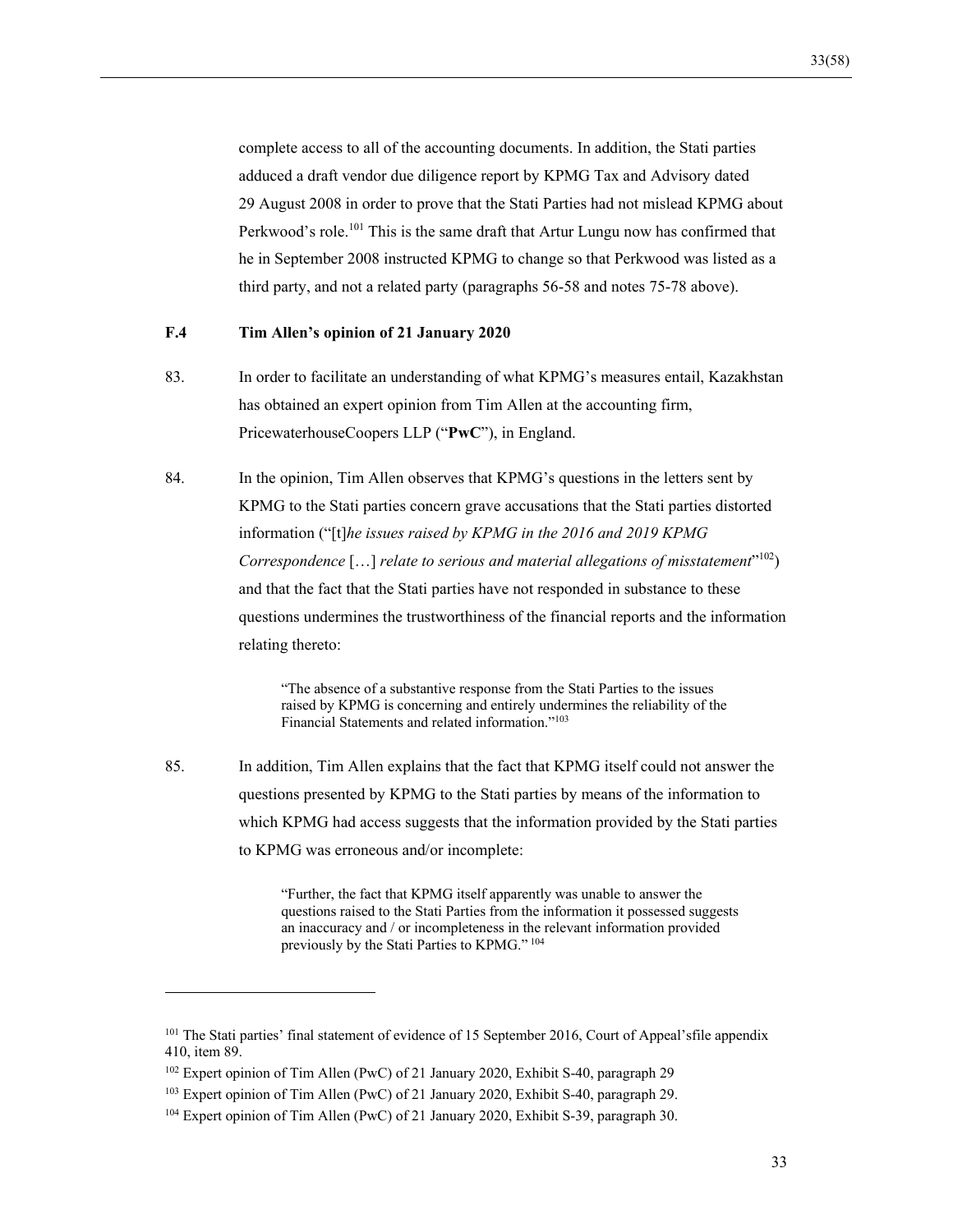86. In addition, according to Tim Allen, KPMG's measures show that KPMG reached the conclusion that the financial statements and the supporting documents were materially misstated:

> "The actions of KPMG, and the KPMG Correspondence, show that KPMG had reached the conclusion that the Financial Statements and supporting documents / records of TNG were materially misstated."105

87. KPMG's decision to pursue measures to prevent parties from relying on the audit opinions previously issued by KPMG is, according to Tim Allen, tantamount to a complete withdrawal of all audit opinions. Tim Allen further states that such a measure is a last resort for an auditor and is taken only in rare cases:<sup>106</sup>

> "The decision by KPMG in 2019 to take steps to prevent any further, or future, reliance on the audit opinions that had previously been issued by KPMG in respect of TNG et al. is a highly unusual and serious issue. The actions taken by KPMG do not only go to specific transactions, for example in relation to those between Perkwood and TNG, but represent in effect a complete 'withdrawal' by KPMG of its audit opinions over all of the financial information of the Financial Statements."107

"The effective 'withdrawal' of an audit opinion is a last resort by an auditor and only arises in rare circumstances […]."108

88. Tim Allen notes, in summary, that the actions taken by KPMG eliminate the reliability of Tristan Oil, Tolkynneftegaz and Kazpolmunay's financial information overall as well as the reliability of everything based on such information:<sup>109</sup>

> "In short, the actions taken by KPMG and their subsequent actions would entirely remove confidence in the reliability of Tristan's, TNG's and KPM's overall financial information and anything derived therefrom or based thereon (including, but not limited to, any written and oral testimony in the ECT Arbitration, expert opinions and statements from counsel based on such financial information)."110

89. Accordingly, it may be observed that the measures taken by KPMG are extremely rare, and that the measures eliminate the reliability of Tristan Oil, Tolkynneftegaz,

<sup>105</sup> Expert opinion of Tim Allen (PwC) of 21 January 2020, Exhibit S-39, paragraph 39.

<sup>106</sup> *Cf.* also expert opinion of Mats Jakobsson (BDO) of 25 November 2019, Exhibit S-45 p. 10 and 12.

<sup>107</sup> Expert opinion of Tim Allen (PwC) of 21 January 2020, Exhibit S-39, paragraph 31.

<sup>108</sup> Expert opinion of Tim Allen (PwC) of 21 January 2020, Exhibit S-39, paragraph 33.

<sup>109</sup> Expert opinion of Tim Allen (PwC) of 21 January 2020, Exhibit S-39, paragraph 40.

<sup>110</sup> Expert opinion of Tim Allen (PwC) of 21 January 2020, Exhibit S-39, paragraph 40.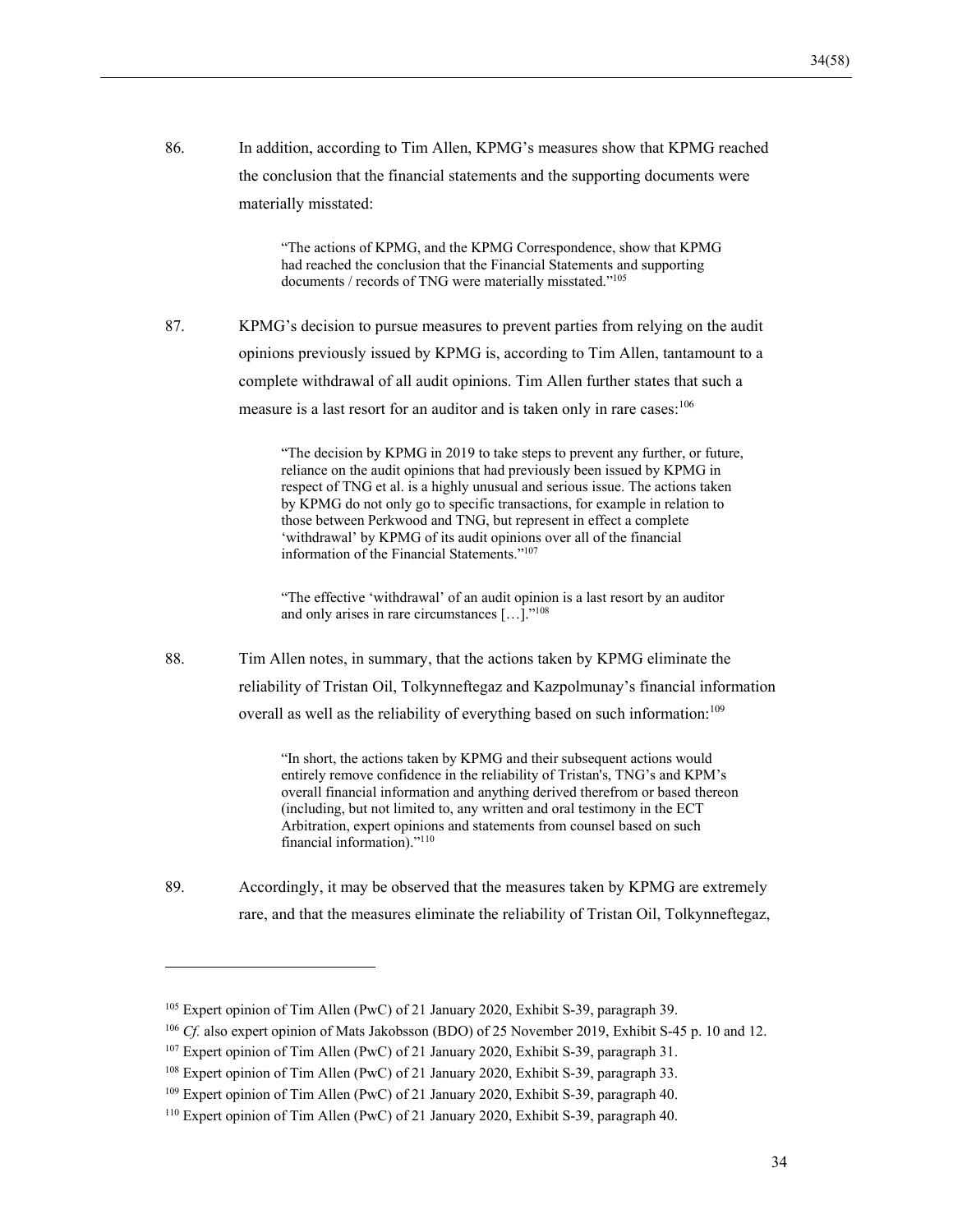and Kazpolmunay's financial statements for 2007–2009 as well as the reliability of everything based on that information.

## **G. The Stati parties' information regarding Perkwood in the proceedings before the Court of Appeal**

- 90. According to what is stated in section D.1 above, Kazakhstan, following the award, learned of circumstances which demonstrated that the award was a result of deception on the part of the Stati parties. At that time, Kazakhstan had already brought challenge proceedings against the award in the Svea Court of Appeal in case no. T 2675-14. Accordingly, Kazakhstan broadened the action on 5 October 2015 by asserting that the facts which had been learned by Kazakhstan had the consequence that the award violated Swedish *ordre public* and was thus invalid.<sup>111</sup> In support of this new ground, Kazakhstan alleged, *inter alia*, that the LPG Plant was shrouded in an extensive and advanced fraudulent scheme, constituting corruption, on the part of the Stati parties and that the scheme, by means of sham agreements and sham transactions, was designed to create substantially fictitious value for the LPG Plant.<sup>112</sup> The Stati parties responded to Kazakhstan's new ground on 30 October 2015 and thereupon denied what had been asserted by Kazakhstan.<sup>113</sup>
- 91. On 1 April 2016, Kazakhstan filed a submission containing a number of questions presented to the Stati parties. In brief, the issues pertained to Perkwood's role as a secret affiliated company and the scheme transactions carried out by the company.<sup>114</sup> Furthermore, Kazakhstan stated that the Stati parties, notwithstanding the request by the Court of Appeal therefor, had not given an account of their position in respect of Perkwood's role.<sup>115</sup> It may be added that Kazakhstan, on several occasions during

<sup>111</sup> Kazakhstan's submission of 5 October 2015 in Svea Court of Appeal case no. T 2675-14, Court of Appeal file appendix 104, subsequently 113.

<sup>112</sup> Kazakhstan's action with respect to the basis that the award violated Swedish *ordre public* is summarised in section 3.1.2.1 of the judgment of the Svea Court of Appeal 9 December 2016 in case no. T 2675-14.

<sup>113</sup> The Stati parties' submission of 30 October 2015 in Svea Court of Appeal case no. T 2675-14, Court of Appeal file appendix 147.

<sup>114</sup> Kazakhstan's submission of 1 April 2016 in Svea Court of Appeal case no. T 2675-14, Court of Appeal file appendix 231, pp. 2–4.

<sup>115</sup> Kazakhstan's submission of 1 April 2016 in Svea Court of Appeal case no. T 2675-14, Court of Appeal file appendix 231, p. 2.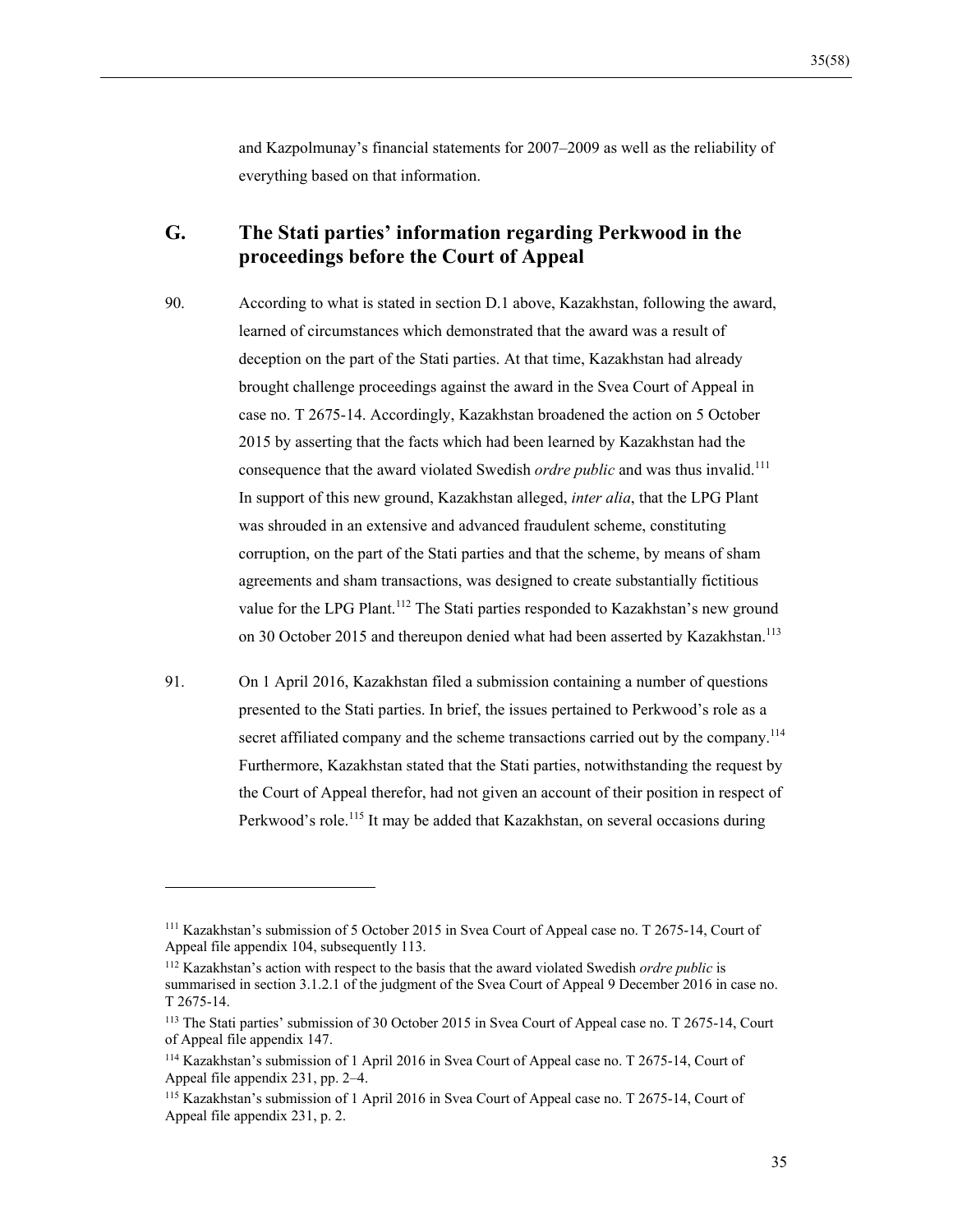the administration of the case, requested that the Stati parties clarify Perkwood's role.

92. Instead of responding to Kazakhstan's questions, the Stati parties moved that the Court of Appeal dismiss all evidence adduced by Kazakhstan in support of its new ground.116 In addition, the Stati parties incorrectly asserted that KPMG was aware of Perkwood's function:

> "Upon a review of the prepared annual reports, TNG's auditors, KPMG, had full access to all of the accounting documents. KPMG knew of Perkwood's function."<sup>117</sup>

93. In addition, the Stati parties denied that they had reported a fictitious cost for the *management fee*:

> "It is denied that the Investors reported a fictitious Management Fee. The legal basis for the payment of a "management fee" is set forth in section 10.1 of the Perkwood agreement."118

94. As regards Perkwood's relationship to the Stati parties, the Stati parties initially claimed during the proceedings before the Court of Appeal that they neither denied nor stipulated that Perkwood was an affiliated company.

> The Investors have not claimed that Perkwood is 'independent of the Investors' sphere'. What the Investors have stated is that it is not stipulated that Perkwood was in any respect – still undefined by Kazakhstan – an affiliated company."119

"If, which the Investors do not testify to, Perkwood in some vague sense has been the Investors' affiliated company, and if, which again is not testified to, the pricing between Perkwood and TNG has entailed an element of pricing that was not at arm's length, this raises no more serious questions than which dispositions that are acceptable under Kazakh tax law." $120$ 

<sup>116</sup> The Stati parties' submission of 18 May 2016 in Svea Court of Appeal case no. T 2675-14, Court of Appeal file appendix 247, p. 3.

<sup>117</sup> Judgment of the Svea Court of Appeal of 9 December 2016 in case no. T 2675-14, p. 24.

<sup>118</sup> The Stati parties' comments of 18 May 2016 to the Recitals of the Svea Court of Appeal in case no. T 2675-14, Court of Appeal file appendix 246, p. 21.

<sup>119</sup> The Stati parties' submission of 15 July 2016 in Svea Court of Appeal case no. T 2675-14, Court of Appeal file appendix 329.

<sup>120</sup> The Stati parties' submission of 13 June 2016 in Svea Court of Appeal case no. T 2675-14, Court of Appeal file appendix 300, paragraph. 24.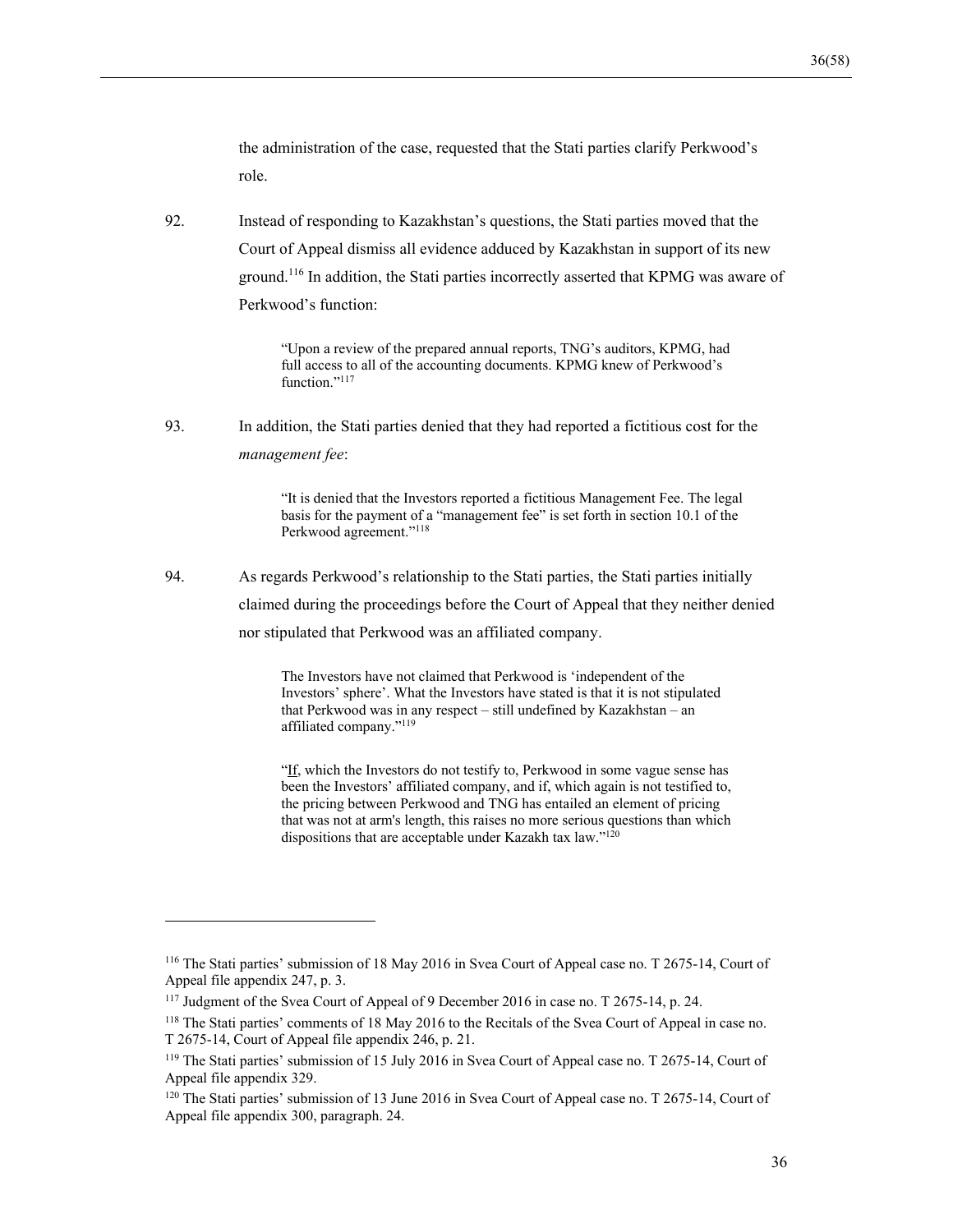- 95. As described in section F.3 above, Kazakhstan has now learned that KPMG presented a number of questions to the Stati parties as early as 15 February 2016, i.e. a relatively short period of time before Kazakhstan, on 1 April 2016, presented the aforementioned questions to the Stati parties.<sup>121</sup> Neither Kazakhstan nor the Svea Court of Appeal was then aware that KPMG had posed these questions to the Stati parties. KPMG's question to the Stati parties pertained, precisely as Kazakhstan's questions did, to Perkwood's role in the transactions carried out by the company.<sup>122</sup> It follows from the letter by KPMG of 15 February 2016 that KPMG already at that time saw a risk that courts and others would rely on the Stati parties' incorrect financial reports.
- 96. In light of the correspondence between KPMG and the Stati parties from 2016 which has now been obtained by Kazakhstan, it may be noted that the Stati parties, at the same time they made the aforementioned assertions regarding Perkwood in the proceedings before the Court of Appeal, were aware that KPMG questioned precisely such assertions. In addition, the Stati parties were aware that KPMG, in the event the Stati parties did not respond to the questions, was considering withdrawing the audit opinion and informing, *inter alia*, the Svea Court of Appeal and Kazakhstan regarding the same.<sup>123</sup>

# **H. The new evidence would probably have altered the outcome of the case before the Svea Court of Appeal**

- **H.1 What has come to light by virtue of the new evidence**
- 97. That which has come to light by virtue of the new evidence may be summarised as follows.
- 98. Due to the witness testimony of Artur Lungu of 3 April 2019, Exhibit S-42, the following is clear.

<sup>121</sup> KPMG's letter to Anatolie Stati of 15 February 2016, Exhibit S-39, p. 2

<sup>122</sup> KPMG's letter to Anatolie Stati of 15 February 2016, Exhibit S-39, p. 2.

<sup>123</sup> *Cf* KPMG's letter to Anatolie Stati of 15 February 2016, Exhibit S-39, p. 2.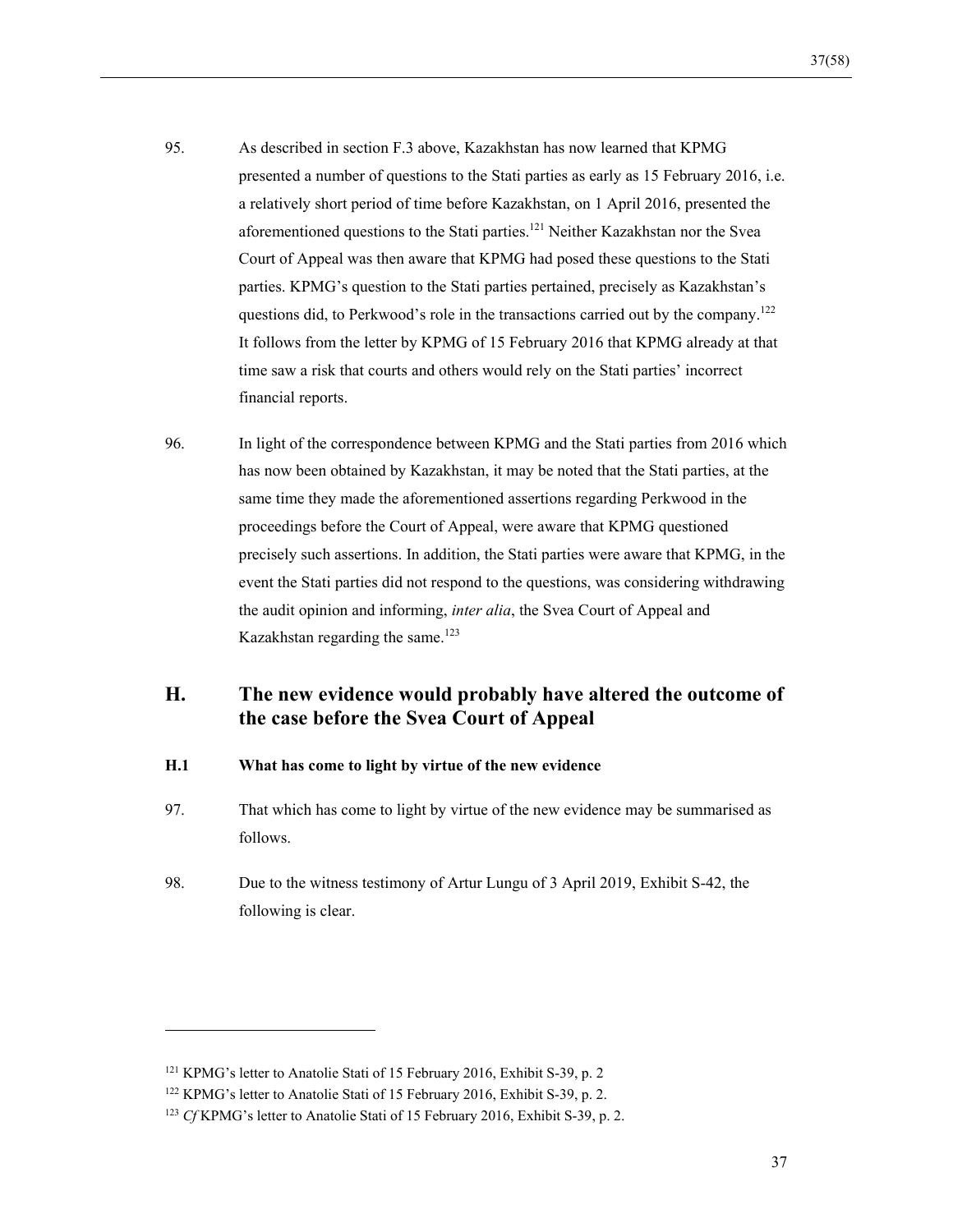- (i) Anatolie Stati founded Perkwood in 2005 and he did not disclose to anybody that the company was affiliated with the Stati parties.
- (ii) Anatolie Stati and Artur Lungu systematically submitted, on several occasions, during the years, 2008–2010, false information to auditors at KPMG and KPMG Tax & Advisory regarding Perkwood's role as an affiliated company which had as a consequence the fact that Tristan Oil, Tolkynneftegaz and Kazpolmunay's financial statements for the years 2007– 2009 and KPMG Tax & Advisory's vendor due diligence report contained false information.<sup>124</sup>
- (iii) Anatolie Stati intentionally provided KPMG with false information.
- (iv) The false information in Tristan Oil, Tolkynneftegaz and Kazpolmunay's financial reports created an erroneous impression that the Stati parties had invested USD 193 million in the LPG Plant as of 30 June 2008, and USD 245 million as per 31 December 2009.
- (v) The information memorandum contained erroneous information according to which the Stati parties, as per 30 June 2008, had invested USD 193 million in the LPG Plant.
- (vi) KazMunaiGas's indicative bid was based on the false information regarding the Stati parties' investment costs presented in Tristan Oil, Tolkynneftegaz and Kazpolmunay's financial statements and in the information memorandum. (In the arbitration, the Stati parties asserted that KazMunaiGas' indicative bid was based on historical costs, paragraphs 26– 27 above.)
- 99. Based on KPMG's statements regarding the audit opinions in the letter to Herbert Smith Freehills of 21 August 2019 ( Exhibit S-43), which is explained in Tim Allen's expert opinion of 21 January 2020 (Exhibit S-40), the following is clear.

 $124$  As described in section D.1 above, the fact that the Stati parties concealed Perkwood's role as an affiliate was central for the Stati parties being able to manipulate the costs of the LPG Plant in Tristan Oil, Tolkynneftegaz and Kazpolmunay's financial reports, which KazMunaiGas placed confidence when KazMunaiGas submitted its indicative bid.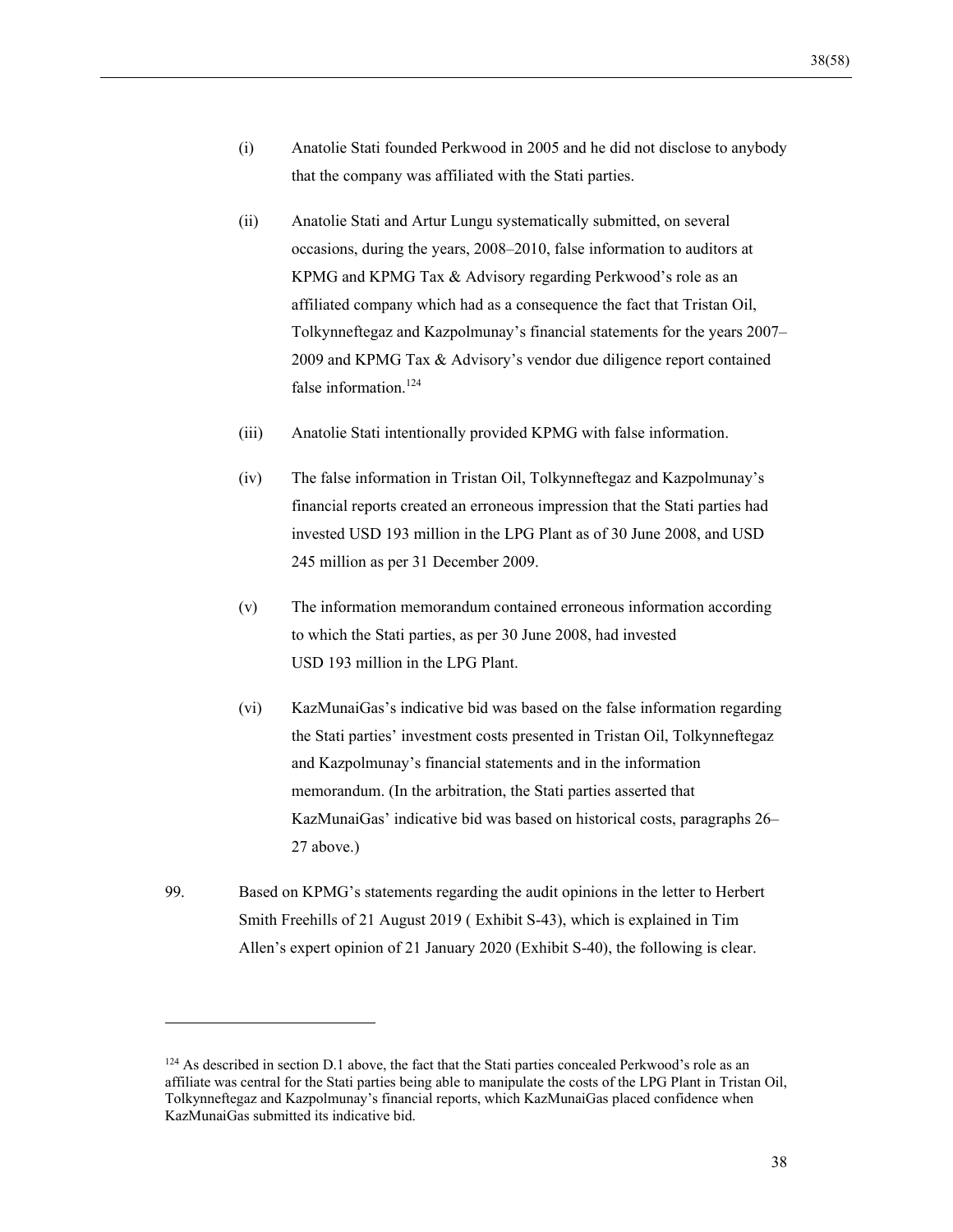- (vii) Anatolie Stati and Artur Lungu systematically submitted, on several occasions, during the years, 2008–2010, false information to auditors at KPMG regarding Perkwood's role as an affiliated company which had as a consequence the fact that Tristan Oil, Tolkynneftegaz and Kazpolmunay's financial statements for the years 2007–2009 contained false information.
- (viii) The false information in Tristan Oil, Tolkynneftegaz and Kazpolmunay's financial reports created an erroneous impression that the Stati parties had invested USD 193 million in the LPG Plant as of 30 June 2008, and USD 245 million as per 31 December 2009.
- (ix) KPMG's statements are tantamount to a complete withdrawal of all audit opinions, and the measures taken by KPMG completely undermines the confidence in Tristan Oil, Tolkynneftegaz and Kazpolmunay's financial information and the reliability of everything which has been based on the information, including the indicative bid by KazMunaiGas.
- 100. Due to the correspondence between KPMG and the Stati parties of 2016,Exhibits S-51–S-53, and in 2019, Exhibit S-44 andS-46–S-50, the following is clear.
	- (x) Notwithstanding that KPMG, in 2016, questioned the correctness of the information which Anatolie Stati had previously provided to KPMG in the representation letters and accounts, and especially questioned the correctness of the costs that had been reported for the LPG Plant (which was the exact basis for Kazakhstan's action in the case) the Stati parties claimed, in spite of knowing better, in the Svea Court of Appeal that KPMG had full access to all accounting documents, that KPMG was aware of Perkwood's function.
	- (xi) In the Svea Court of Appeal, the Stati parties, in spite of knowing better, denied that Tristan Oil, Kazpolmunay and Tolkynneftegaz's annual reports contained erroneous or misleading information regarding the Stati parties' Kazakh assets.
- 101. Together and separately, the new evidence demonstrates that, Anatolie Stati was aware that the indicative bid by KazMunaiGas was based on fictitious figures but nonetheless presented and relied upon the bid as a supposedly reasonable and fair presentation of the LPG Plant's value in the arbitration. Thus, the Stati parties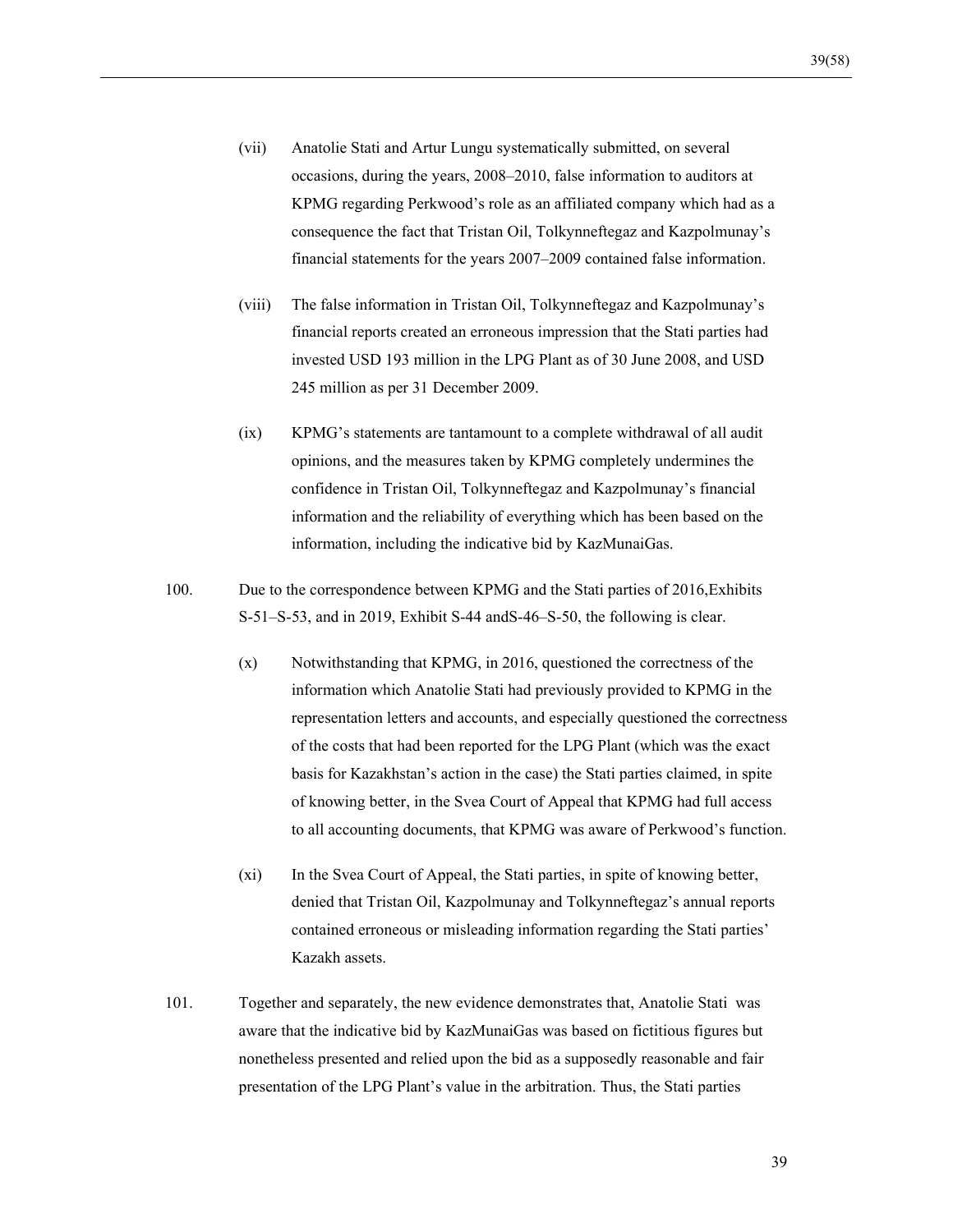presented and relied upon evidence the contents of which came about based on information which the Stati parties knew to be untrue.

- 102. This was the case since KazMunaiGas's indicative bid was based on the consciously false information provided by Anatolie Stati in Tristan Oil, Tolkynneftegaz and Kazpolmunay's financial statements for the years 2007-2009 as a consequence of, *inter alia*, the scheme described in section D.1 above.
- 103. By consciously providing KPMG erroneous information regarding that Perkwood was not a company affiliated with Tristan Oil, Tolkynneftegaz and Kazpolmunay, Anatolie Stati caused the auditors at KPMG to revise and issue audit opinions for Tristan Oil, Tolkynneftegaz and Kazpolmunay's financial reports for the years 2007–2009, even though Anatolie Stati was aware that the reports contained erroneous information.
- 104. One of the reports which contained erroneous information as a consequence of Anatolie Stati's aforementioned pledges was Tristan Oil, Tolkynneftegaz and Kazpolmunay's reviewed financial statements for the second quarter of 2008. Therein, KPMG stated the following:

"Based on our review, nothing has come to our attention that causes us to believe that the combined interim financial statements do not present fairly, in all material respects, the combined interim financial position of the Companies as at June 30, 2008, and their combined interim financial performance for the three- and six-month periods ended June 30, 2008 and their combined interim cash flows for the six-month period then ended in accordance with International Financial Reporting Standard IAS 34 *Interim Financial Reporting*."125

105. This report, which KPGM reviewed and stated that it presented a fair impression of the companies' financial position, contains the reported manipulated investment cost of USD 193 million which was reproduced in the information memorandum in accordance with what is described in paragraphs 40–42 above. By means of the erroneous financial information in the financial report mentioned above, the other financial reports and the information memorandum that was distributed before the sale of the Stati parties' Kazakh business, Anatolie Stati succeeded in obtaining several indicative bids from potential buyers. Amongst the potential buyers was

<sup>&</sup>lt;sup>125</sup> Tristan Oil, Tolkynneftegaz and Kazpolmunay's reviewed financial statements for the second quarter of 2008, Exhibit S-38, p. F-2.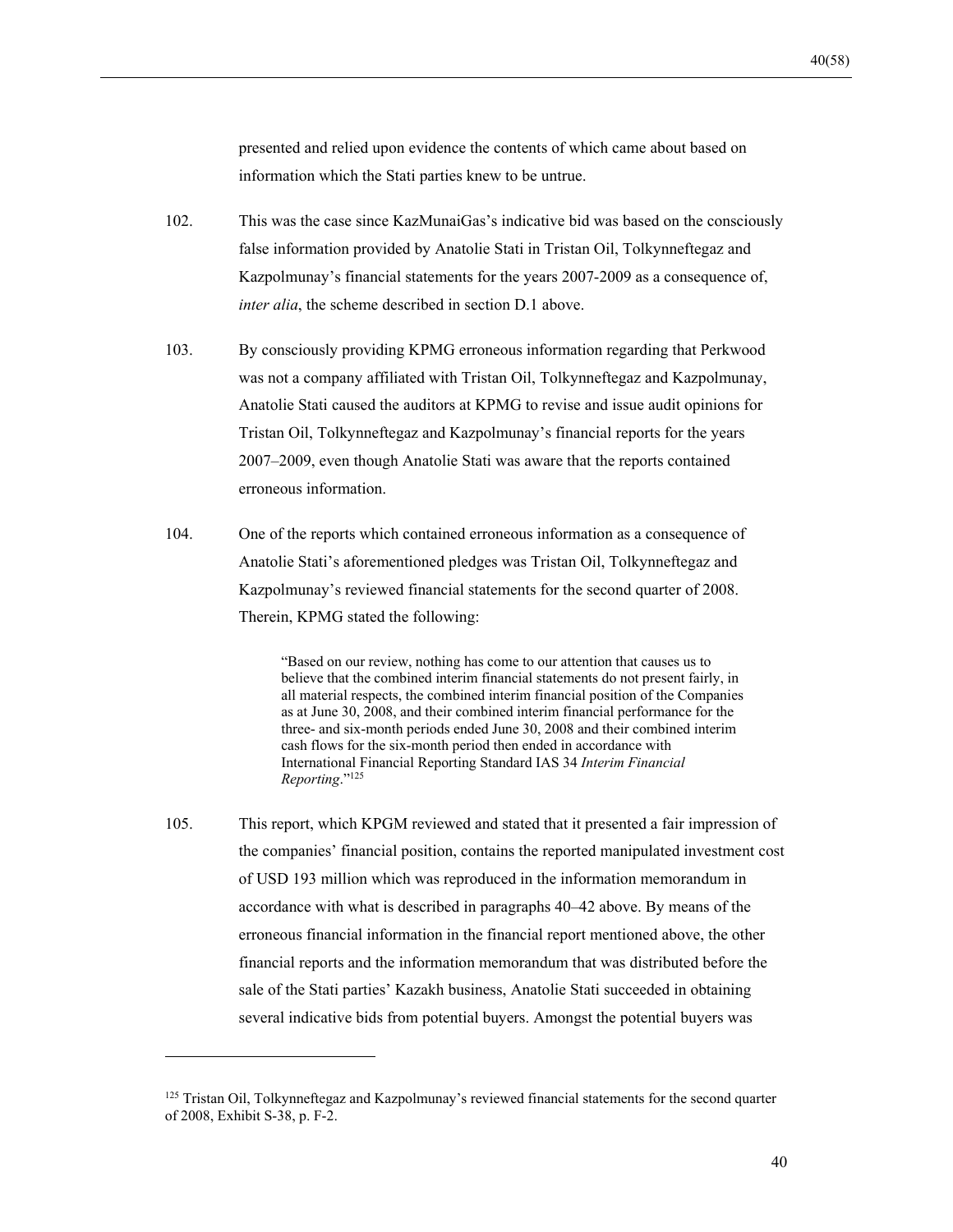KazMunaiGas, which submitted an indicative bid in which the LPG Plant was valued at USD 199 million, which value constituted an average of, on the one hand, the reported manipulated historical cost, that is to say the reported manipulated investment cost, and, on the other hand, a comparison figure.<sup>126</sup> This has been described in section **Error! Reference source not found.** above. It may be added that the Stati parties asserted in the arbitration that KazMunaiGas' indicative bid was based on historical costs, paragraphs 26–27 above.

106. As set forth in Nuran Bakhytovich Kairakbayev's witness statement, KazMunaiGas would not have tendered any indicative bid at all in order to acquire the Stati parties' Kazakh business had it been known at that time that Kazpolmunay and Tolkynneftegaz's management had provided KPMG with materially false information and that KPMG's audit opinions were not reliable:

> "[S]hould it have been known to me that during the preparation of the financial statements the management of TNG, KPM and Tristan Oil represented materially false information to their auditors and that the KPMG audit reports were not to be relied upon, which, in turn, would have meant that the financial information in the Information Memorandum was false, I would have recommended the management of KMG EP not to submit the Indicative Offer at all." $^{127}$

- 107. The false information which Anatolie Stati had intentionally included in Tristan Oil, Tolkynneftegaz and Kazpolmunay's financial statements and the true information Anatolie Stati had intentionally withheld from the auditors at KPMG was thus directly decisive to KazMunaiGas's indicative bid, and therefore at least indirectly decisive to the tribunal's assessment during the arbitration in accordance what is described further in H.3 below..
- 108. As explained in section F.1 above, it is set forth in the deposition of Artur Lungu of 3 April 2019 that Anatolie Stati intentionally submitted erroneous information to KPMG. Thus, Anatolie Stati was aware at all times that KazMunaiGas's indicative bid was based on false financial information and that the indicative bid was much

<sup>126</sup> KazMunaiGas's indicative bid of 25 September 2008, Exhibit S-19, p. 2–3.

<sup>127</sup> Nuran Bakhytovich Kairakbayev's witness statement of 2 April 2020, Exhibit S-54, p. 3–4.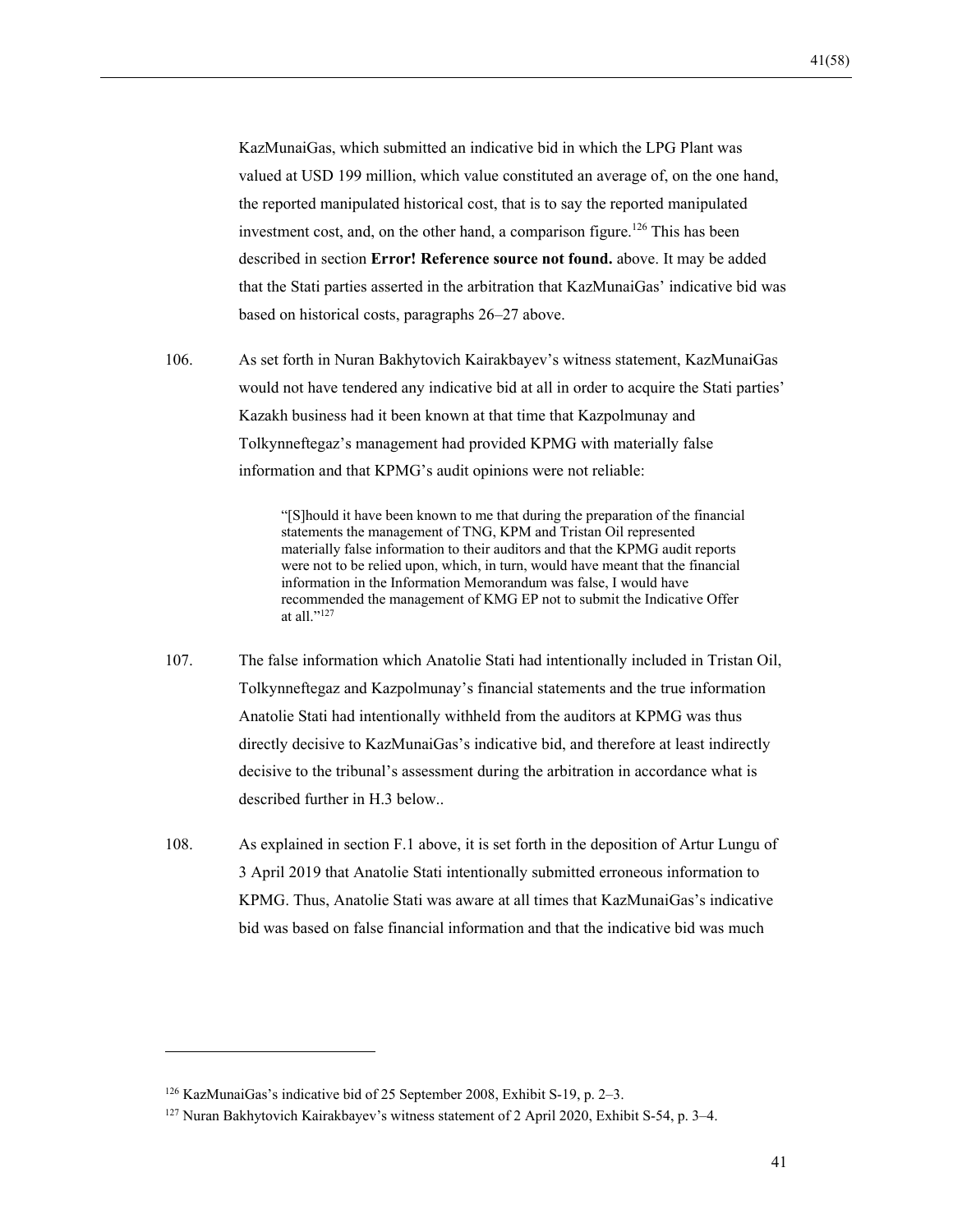higher than it would have been had Tristan Oil, Tolkynneftegaz and Kazpolmunay's financial information been correct.<sup>128</sup>

#### **H.2 The Svea Court of Appeal's view of** *ordre public* **and the court's conclusions**

109. As stated in section G above, Kazakhstan brought an action before the Svea Court of Appeal, case no. T 2675-14, asserting that the award violated Swedish *ordre public* and was therefore invalid, in accordance with the summarised presentation in section 3.1.2.1 of the judgment of the Court of Appeal of 9 December 2016.

110. At the outset, the Court of Appeal stated in the reasons, section 5.2.1, some legal starting points for the trial of *ordre public* under section 33, first paragraph, subsection 2 of the Swedish Arbitration Act. Thereby, the Court of Appeal noted that it is stated in the preparatory works to the provision, *inter alia*, that it is intended to cover only highly objectionable cases and that it covers cases where fundamental principles of law of a substantive or procedural nature have been disregarded (Government Bill 1998/99:35, p. 142 and 234). Furthermore, the Court of Appeal stated that it follows from the decision of the Supreme Court in the case reported in NJA 2015 p. 433 that if the parties' evidence supports that an award clearly violates fundamental principles of law, the court should, *sua sponte*, draw the attention of the parties to such fact and afford them an opportunity to present in detail their views on the matter. As an example of when an award may be deemed clearly incompatible with the basic principles of the Swedish legal system the Court of Appeal stated, with support in the preparatory works (Government Bill 1998/99:35, p. 141 f.), the case of when the arbitral tribunal has considered an issue that a court of general jurisdiction would decline to entertain as comprising a claim based on criminal activity.129

111. The Court of Appeal's reasons regarding Kazakhstan's action on invalidity are found in section 5.3.1 of the judgment. Thereby, the Court of Appeal began by

<sup>&</sup>lt;sup>128</sup> This is also supported by the fact that Anatolie Stati himself was authorised in all respects to represent and in fact did represent Perkwood (the affiliated company through which the Stati parties carried out the sham transactions which made it possible for Tristan Oil, Tolkynneftegaz and Kazpolmunay to inflate the reported investment costs, see paragraphs 35–39 above)).

<sup>&</sup>lt;sup>129</sup> Svea Court of Appeal judgment of 9 December 2016 in case no. T 2675-14, p. 38–39 (Translation, p. 39–40)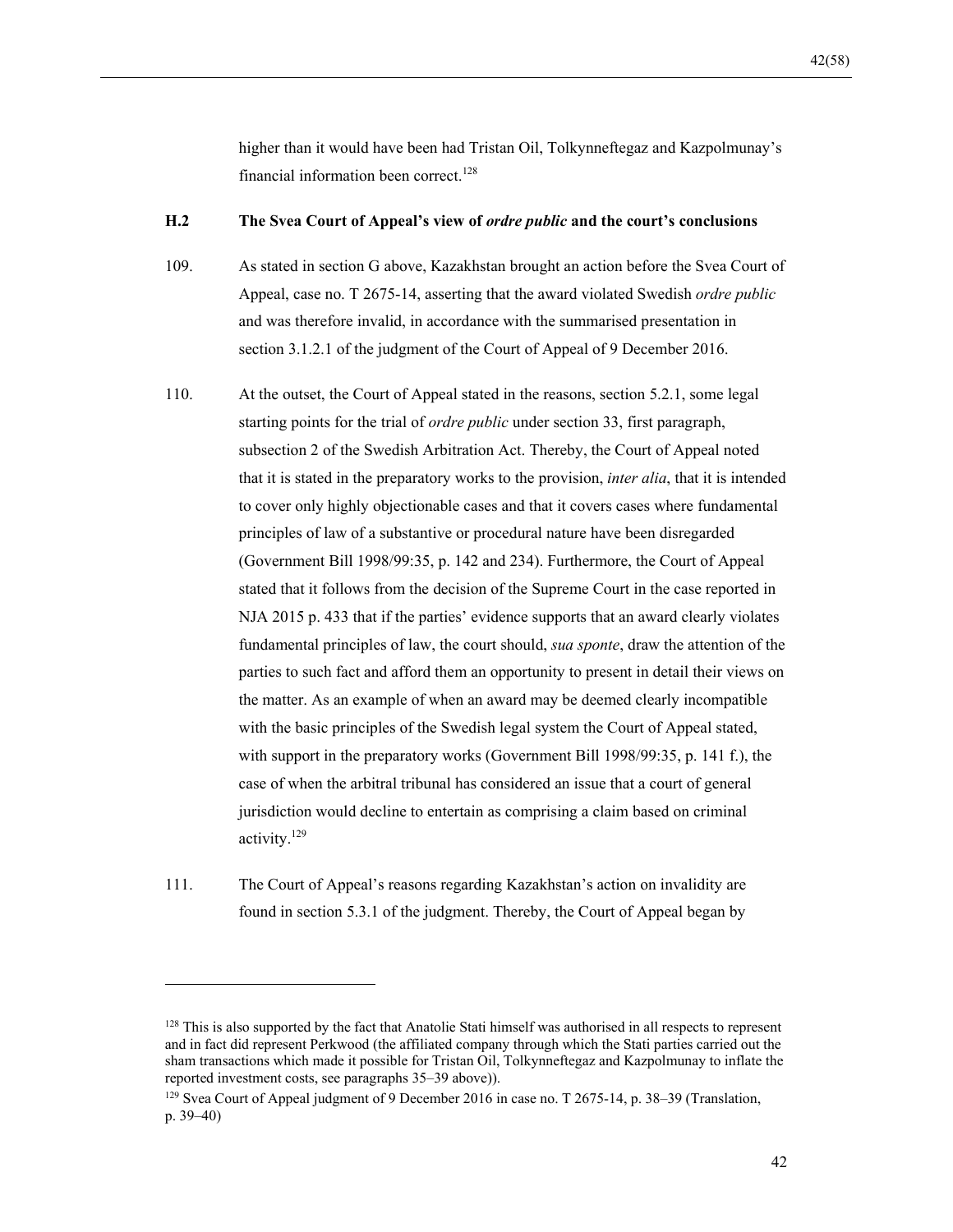providing an account of the general circumstances under which it was of the belief that false evidence could render an award invalid:

"In the arbitration, the Investors invoked evidence in the form of witness testimony, witness affidavits and expert reports to prove that the investment costs in the LPG plant had amounted to the alleged sum. However, the arbitral award states that the arbitral tribunal based its assessment of the damages with respect to the LPG plant on the so-called indicative bid which had been submitted by [KazMunaiGas]; see paragraphs 1746–1748 in the award.

As the Court of Appeal has described above, the scope of application of the public policy provision is very narrow and the legislature has also clearly decided not to introduce into the Arbitration Act any provision corresponding to the concept of new trial. Accordingly, in the Court of Appeal's opinion there can be no question of declaring an arbitral award invalid solely on the ground that false evidence or untrue testimony has occurred, when it is not clear that such have been directly decisive for the outcome (cf. Heuman, supra, p. 600 et seq). However, situations are conceivable in which the invocation of false evidence may have an indirect impact on the arbitral tribunal in its assessment of the dispute. In light of the narrow scope of application and the restrictive approach that should pertain as regards opening up a new substantive assessment of the arbitrated dispute within the scope of challenge proceedings, in the Court of Appeal's opinion there should be no question of allowing such an indirect impact on the arbitral tribunal to result in the arbitral award being deemed invalid, except when it appears to be obvious that such indirect influence has been of decisive significance for the outcome in the case."<sup>130</sup>

- 112. The view of the Court of Appeal must be understood such that there are two situations in which invalidity may arise based on false evidence:
	- (xii) if it is clear that the false evidence was decisive to the outcome of the arbitration, or
	- (xiii) if it appears obvious that false evidence indirectly influenced the tribunal and thereby was of decisive significance to the outcome of the arbitration.
- 113. In its more detailed assessment of Kazakhstan's assertions, the Court of Appeal began by stating the following.

"Since the arbitral tribunal based its assessment on the indicative bid, the evidence invoked by the Investors in the form of witness testimony, witness affidavits and expert reports regarding the size of the investment cost – which evidence Kazakhstan has claimed was false – has not been of immediate importance for the outcome. In the Court of Appeal's opinion, already in these circumstances, such evidence per se – even if it were proven to be false – does not constitute sufficient reason to consider the arbitral award invalid. In the

<sup>130</sup> Svea Court of Appeal judgment of 9 December 2016 in case no. T 2675-14, p. 43. (Translation, p. 45.)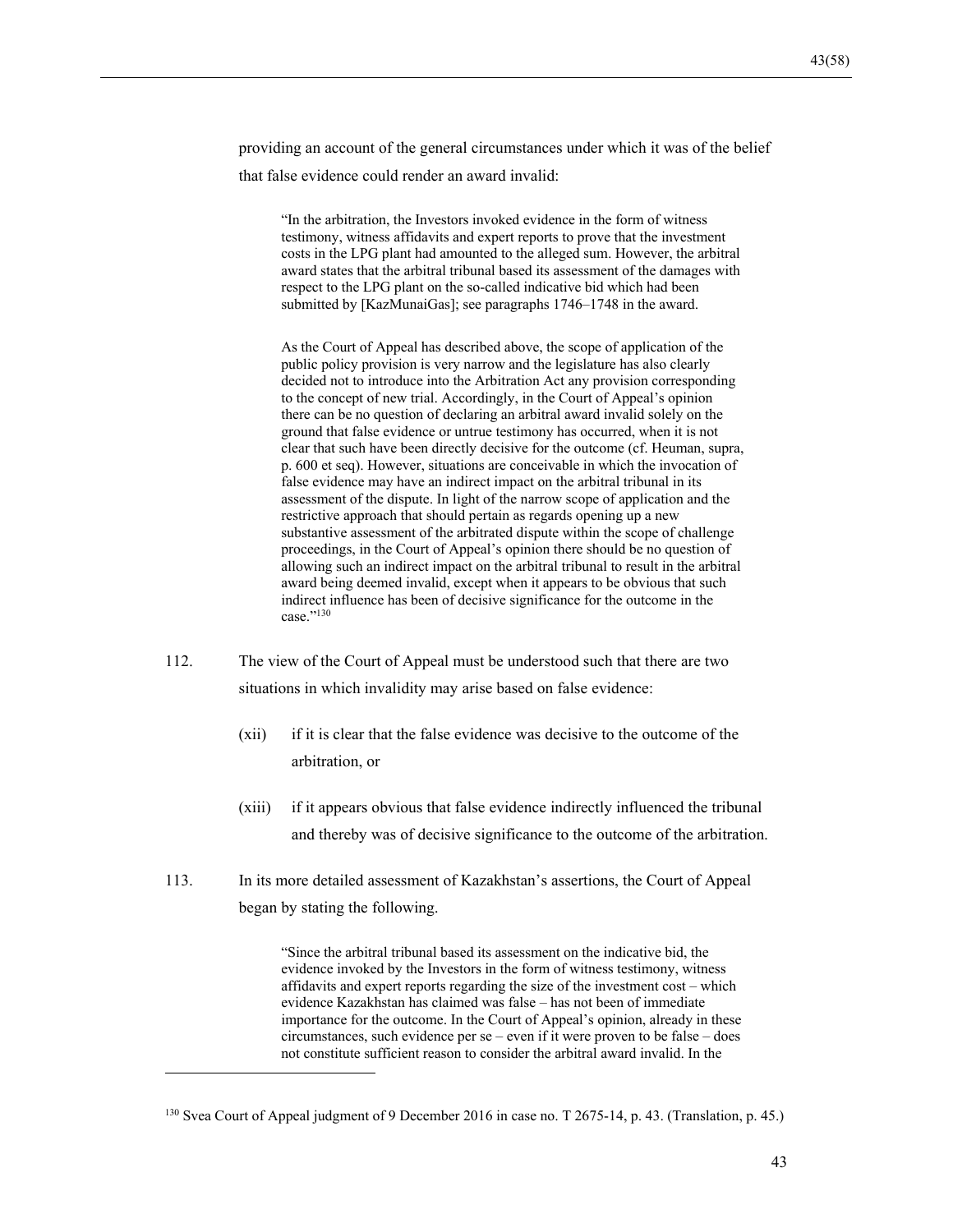Court of Appeal's opinion, it is also not obvious that this evidence, through indirect influence on the arbitration tribunal, was decisive for the outcome of the case."<sup>131</sup>

- 114. With the indicative bid in the foreground, the Court of Appeal was of the opinion that the testimony, witness statements and expert reports adduced by the Stati parties in the arbitration and which had been claimed by Kazakhstan to be false was not decisive to the outcome of the arbitration. According to the Court of Appeal, it was also not obvious that the testimony, witness statements and expert reports indirectly influenced the tribunal and were of decisive significance to the outcome of the arbitration. As a consequence, the Court of Appeal was not of the opinion that a determination needed to be made as to whether the evidence was false..
- 115. As regards the indicative bid, the Court of Appeal thereafter stated the following.

"Moving on to the question of whether the indicative bid per se constituted false evidence, it is undisputed that, prior to the initiation of the arbitration, [KazMunaiGas] had submitted the relevant offer of USD 199 million for the LPG plant. Thus, the indicative bid per se is not to be regarded as false evidence, even if– through the annual reports for Tristan Oil, [Kazpolmunay] and [Tolkynneftegaz] – possibly incorrect information regarding the amount invested in the LPG plant was among the factors that [KazMunaiGas] took into account when calculating the size of the offer. Accordingly, the allegedly false information in the annual reports did not directly constitute any basis for the arbitral tribunal's assessment of the value of the LPG plant. Against this background, the invocation of the indicative bid by the Investors did not constitute an invocation of false evidence."132

- 116. The view of the Court of Appeal appears to be that the fact that the indicative bid was actually made means that the bid per se did not constitute false evidence notwithstanding that the Stati parties adduced it as allegedly reliable evidence with the awareness that it was erroneous and misleading since it was based on fictitious investment costs.
- 117. The Court of Appeal does not appear to have considered it necessary to determine whether Tristan Oil, Tolkynneftegaz and Kazpolmunay's annual reports constituted false evidence. As it may be understood, this was due to the fact that the Court of

<sup>&</sup>lt;sup>131</sup> Svea Court of Appeal judgment of 9 December 2016 in case no. T 2675-14, pp. 43 and 44. (Translation, p. 45.)

<sup>&</sup>lt;sup>132</sup> Svea Court of Appeal judgment of 9 December 2016 in case no. T 2675-14, p. 44. (Translation, p. 46.)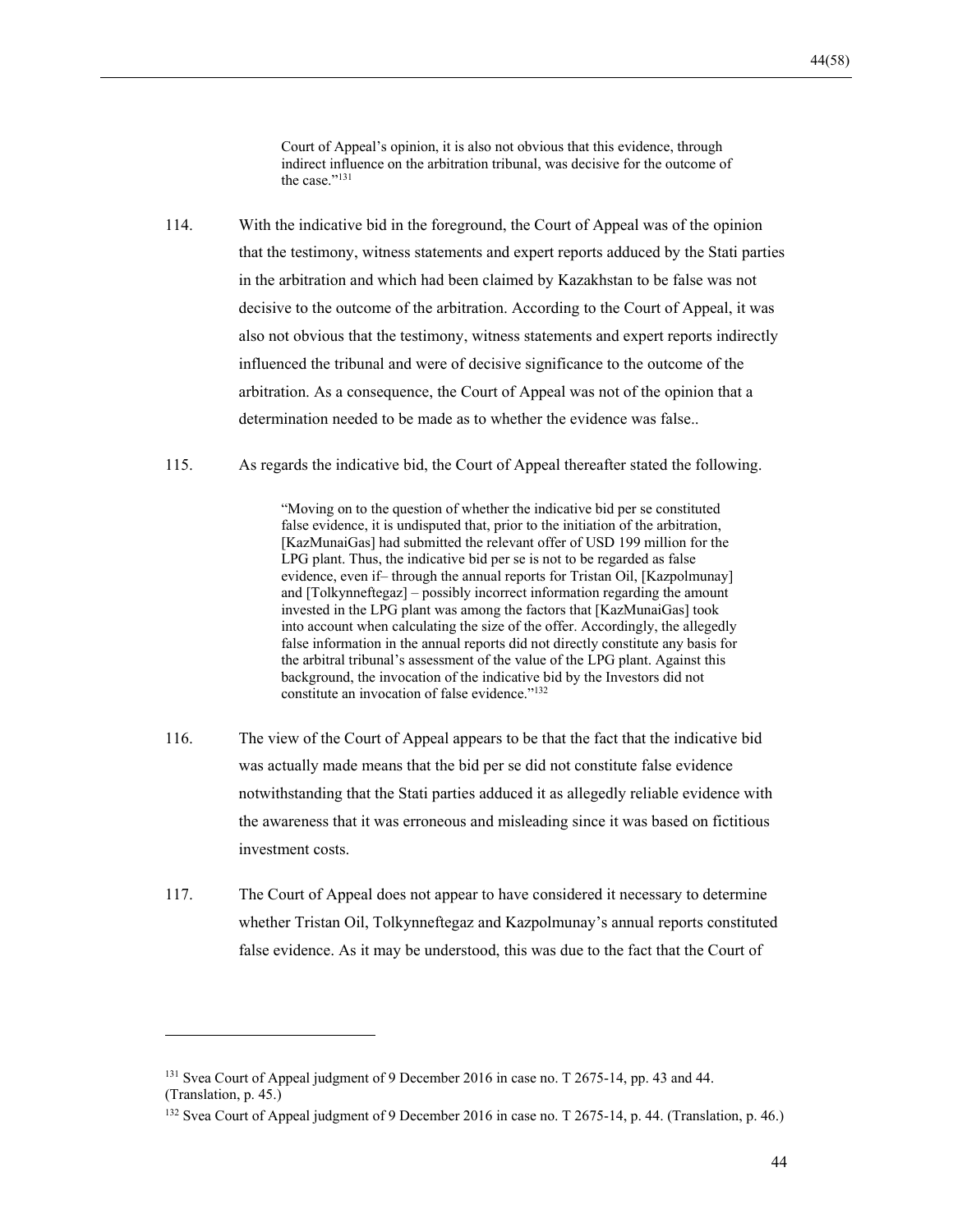Appeal was of the opinion that the information in the annual reports was not decisive to the outcome of the arbitration.

- 118. The Court of Appeal did not at all examine whether the information in the annual reports (which were issued by the companies Tristan Oil, Tolkynneftegaz and Kazpolmunay, that were controlled by Anatolie Stati) was false and in that case, by virtue of indirect influence on the tribunal, was of decisive significance to the outcome of the arbitration.<sup>133</sup>
- 119. The conclusions reached by the Court of Appeal in the relevant respect may be summarised as follows:
	- (xiv) It was not clear that the testimony, witness statements and expert reports adduced by the Stati parties in the arbitration and which were claimed by Kazakhstan to be false were decisive to the outcome of the arbitration.
	- (xv) It was not obvious that the testimony, witness statements and expert reports adduced by the Stati parties in the arbitration and which were claimed by Kazakhstan to be false were, by virtue of indirect influence on the tribunal, of decisive significance to the outcome of the arbitration.
	- (xvi) The indicative bid was not false evidence since it had been tendered before the arbitration was initiated.
	- (xvii) It was not clear that the information in Tristan Oil, Tolkynneftegaz and Kazpolmunay's annual reports was decisive to the outcome of the arbitration.
- 120. It is worth repeating and emphasising that the Court of Appeal over and above what is stated regarding the indicative bid – did not examine whether Kazakhstan's assertions regarding false evidence were correct, and failed to examine whether the false information in the annual reports issued by Tristan Oil, Tolkynneftegaz and Kazpolmunay, companies that were ultimately controlled by Anatolie Stati, by virtue

<sup>&</sup>lt;sup>133</sup> The High Court of Justice of England and Wales on 6 June 2017 in case no. CL-2014-000070 between the Stati parties and Kazakhstan, Exhibit S-40.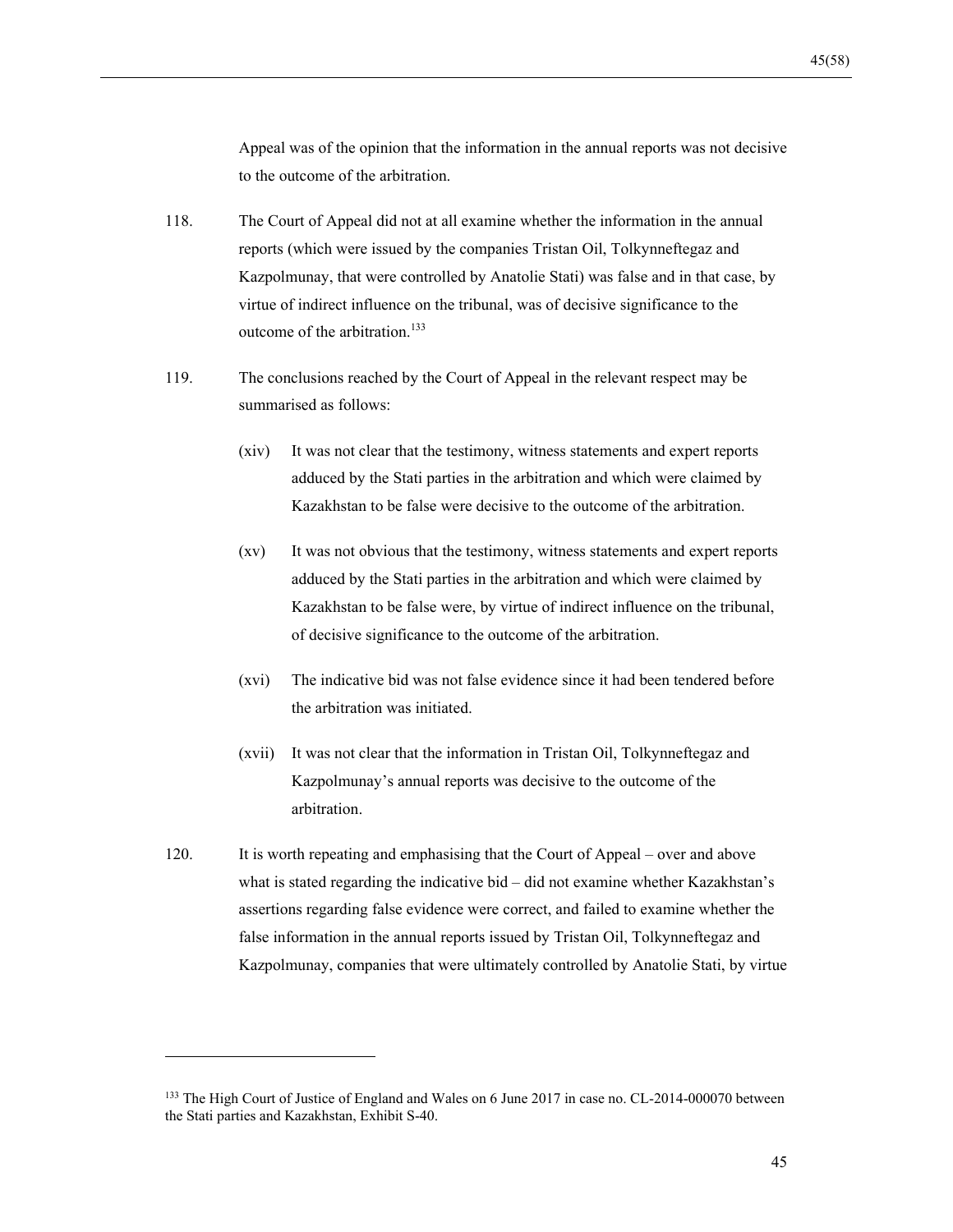of indirect influence on the tribunal, was of decisive significance to the outcome of the arbitration.

- 121. The Court of Appeal concluded with an overall assessment of all circumstances adduced by Kazakhstan and stated that these circumstances, neither separately nor together, where such that the award or the manner in which it arose is clearly incompatible with the basic principles of the Swedish legal system.<sup>134</sup>
- 122. The Court of Appeal found, based on the above, that the award, or the manner in which the award arose, was not clearly incompatible with the basic principles of the Swedish legal system.

### **H.3 Had it been aware of the new evidence, the Court of Appeal would probably have declared the award invalid**

#### H.3.1 Introduction

- 123. Had it been aware of the new evidence, the Court of Appeal would probably have reached the conclusion that the award, or the manner in which the award arose, is clearly incompatible with the basic principles of the Swedish legal system and thus declared the award invalid. There are two reasons for this. Firstly, the testimony of Atrur Lungu – a testimony from a person who, during the relevant time period, was a part of Ascom's and Tristan Oil's management – and KPMG's subsequent statement regarding the audit opinions that the financial reports which the Stati parties presented in the arbitration constitute false evidence and it is obvious that these, by virtue of an in any event indirect influence on the arbitral tribunal, was of decisive significance to the outcome in the arbitration. Secondly, it is clear by an overall assessment of all circumstances that the Stat parties' behaviour, which the award is based on, is highly objectionable and that the award, therefore, violates *ordre public*. These two reasons are described more closely in the following.
- H.3.2 The Court of Appeal would probably have reached the conclusion that false evidence was of decisive significance to the outcome in the arbitration
- 124. The new evidence shows that the Stati parties in the arbitration presented and relied upon financial reports which contained false information, which Anatolie Stati knew

<sup>&</sup>lt;sup>134</sup> Svea Court of Appeal on 9 December 2016 in case no. T 2675-14, p. 44 (Translation, p. 46).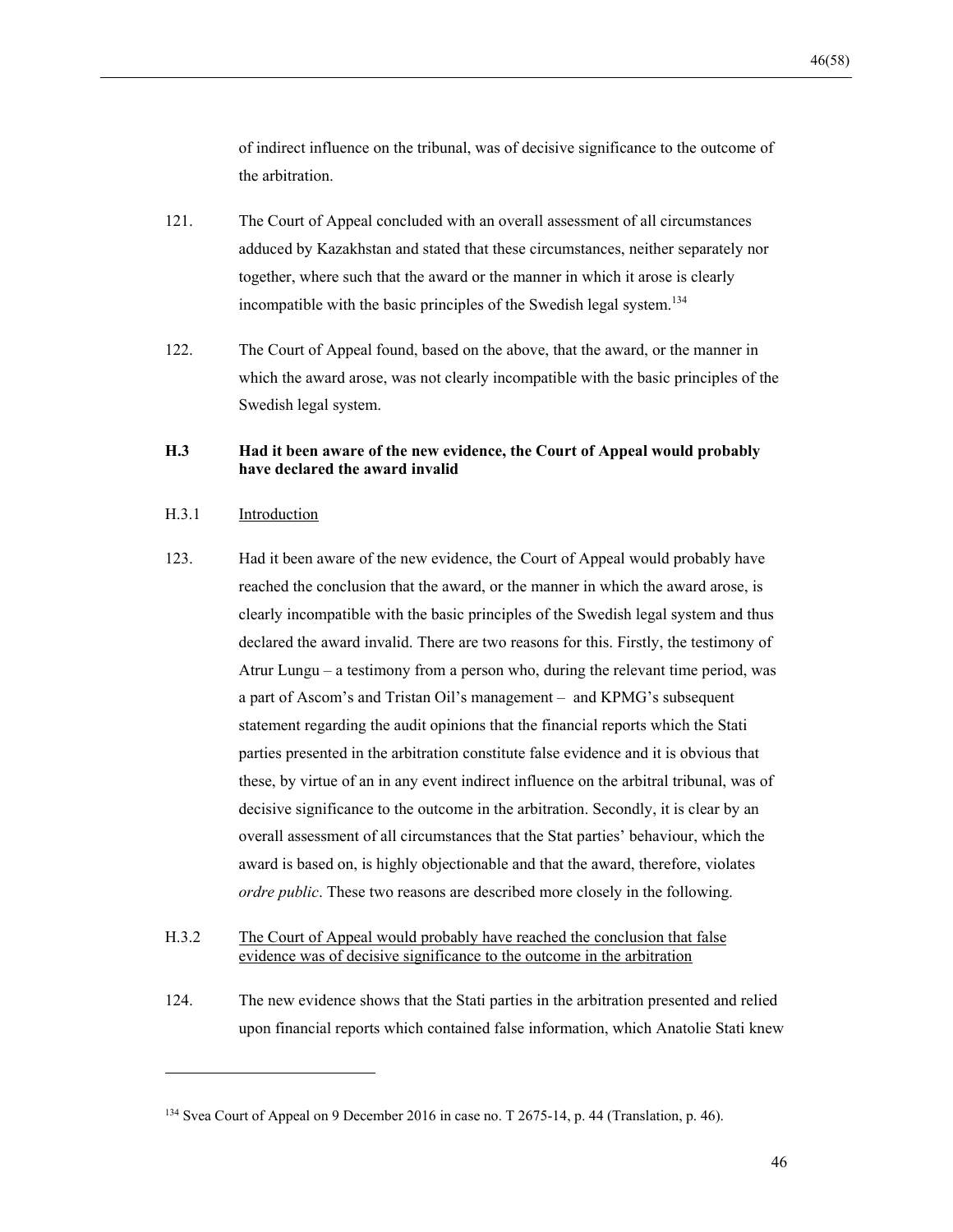to be false. Before the arbitration, the financial reports had been issued by Tristan Oil, Tolkynneftegaz and Kazpolmunay, companies that were represented by Anatolie Stati and ultimately owned and/or controlled by him and the other Stati parties. Anatolie Stati, have, by the time of the issuance of the financial reports and at all relevant times thereafter, known that the financial reports contains false information. Thus, the new evidence confirms that the financial reports constitutes false evidence, which the Stati parties consciously presented to deceive the arbitral tribunal.

- 125. In order to assess whether a document is false, Chapter 58, section 1, first paragraph, subsection 2 of the Swedish Code of Judicial Procedure, which concerns the possibility to grant a new trial when a written document that was invoked as evidence was false, can be used as inspiration. A document is considered to be false if the issuer has consciously given the document an erroneous content.<sup>135</sup> In other words, a document is considered to be false if the issuer of the document is aware of the fact that it contains erroneous information. It is not set forth in the Svea Court of Appeal's reasons which standard the Court of Appeal applied, however, the Court of Appeal presumably used the now mentioned standard.
- 126. Had the Court of Appeal known that Artur Lungu, who during the relevant time period was a part of Ascom's and Tristan Oil's management, has confirmed that the financial reports were materially false, and that KPMG, thereafter, has taken measures that are tantamount to a complete withdrawal of the audit opinions issued for the financial reports, the Court would probably have made the assessment that it was obvious that false evidence, by virtue of an in any event indirect influence on the arbitral tribunal, was of decisive significance for the outcome in the arbitration. This is described in more detail below.
- 127. The false information in Tristan Oil, Tolkynneftegaz and Kazpolmunay's financial reports was decisive to several parties' economic decisions. Amongst those parties was KazMunaiGas, which calculated and tendered the indicative bid based on the information memorandum which contained erroneous financial information obtained from the financial reports; FTI Consulting, Inc. and Deloitte GmbH, who acted as damages experts retained by the parties in the arbitration and whose expert opinions

<sup>135</sup> *Cf.* NJA 2016 p. 18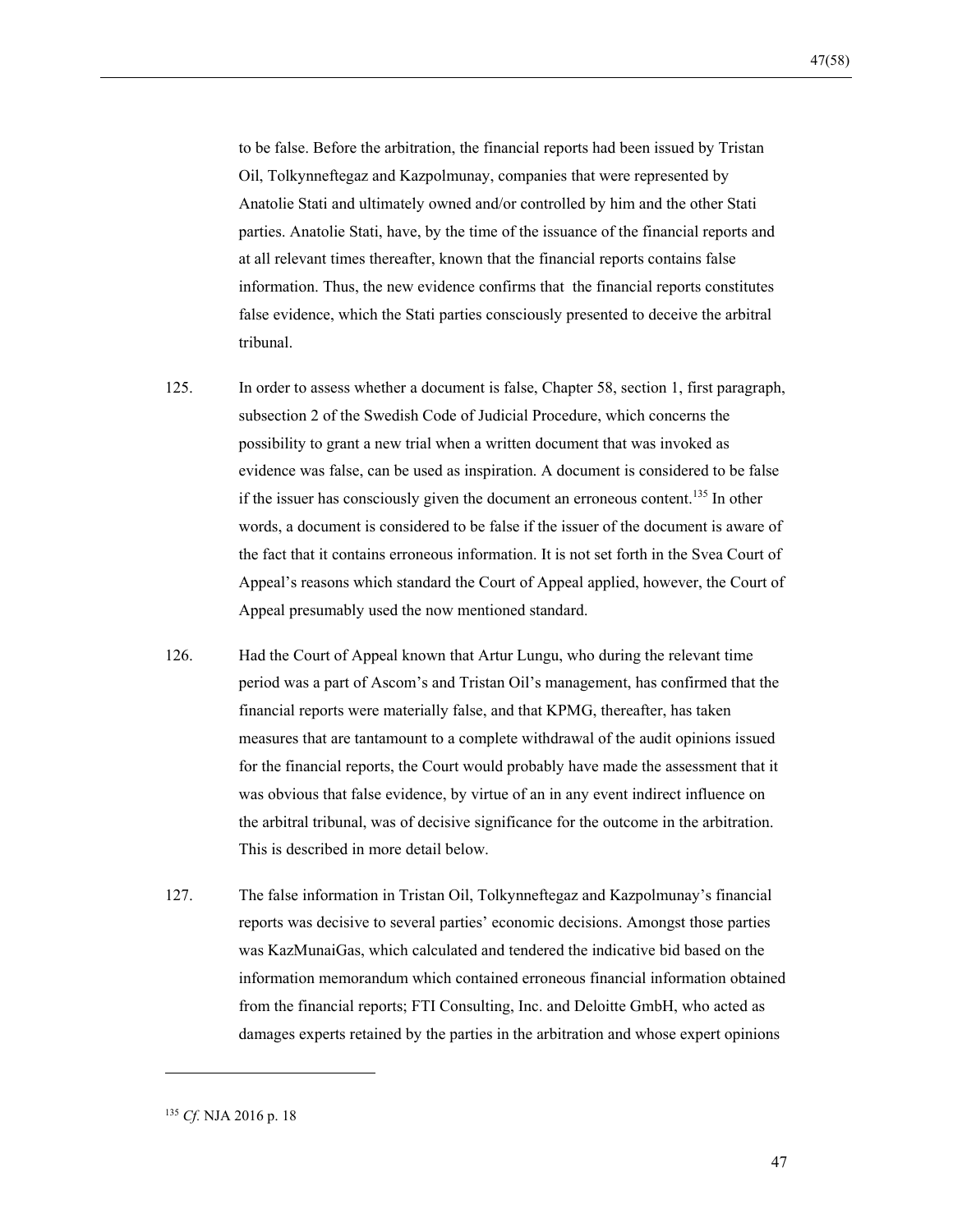and calculations were based on the financial reports; Kazakhstan, whose position on the issue of the amount of damages in the arbitration was based on the financial reports; and the arbitral tribunal, which considered the Stati parties' testimony, expert opinions and calculations regarding the valuation of the LPG Plant in the arbitration and accepted KazMunaiGas's valuation of the LPG Plant in the indicative bid and thus awarded damages in the amount of USD 199 million to the Stati parties.

- 128. In light of KPMG's statements regarding the audit opinions issued by KPMG for Tristan Oil, Tolkynneftegaz and Kazpolmunay's financial reports being tantamount to a complete withdrawal of the audit opinions which completely undermines the reliability of all financial information from and about the companies (paragraphs 87– 88 above), none of the parties mentioned above would have based any decision on the financial information.
- 129. The arbitral tribunal did not only consider KazMunaiGas' indicative bid when assessing the amount of damages, however, it considered the indicative bid to be of of particular relevance and the relatively best source of information for the valuation of the LPG Plant among the sources presented in the arbitration:

"On the other hand, the Tribunal considers it to be of particular relevance that an offer was made for the LPG Plant by state-owned KMG at that time for USD 199 million. The Tribunal considers that to be the relatively best source of information for the valuation of the LPG Plant among the various sources of information submitted by the Parties regarding the valuation for the LPG Plant during the relevant period of the valuation date accepted by the Tribunal, the Tribunal [sic].

Therefore, this is the amount of damages the Tribunal accepts in this context."136 (Our emphasis.)

130. Accordingly, the arbitral tribunal placed a high evidentiary value on the indicative bid. Therefore, the indicative bid and its quality as evidence according to the arbitral tribunal was of decisive significance to the outcome in the arbitration on the issue of the valuation of the LPG-Plant. Had the tribunal known that Artur Lungu, who during the relevant time period was a part of Ascom's and Tristan Oil's management, has confirmed that Tristan Oil, Tolkynneftegaz and Kazpolmunay's financial reports for the years 2007–2009 were materially false and that KPMG,

<sup>136</sup> Award of 19 December 2013 in SCC case V (116/2010) between the Stati parties and Kazakhstan, Exhibit S-07, paragraphs 1747–1748.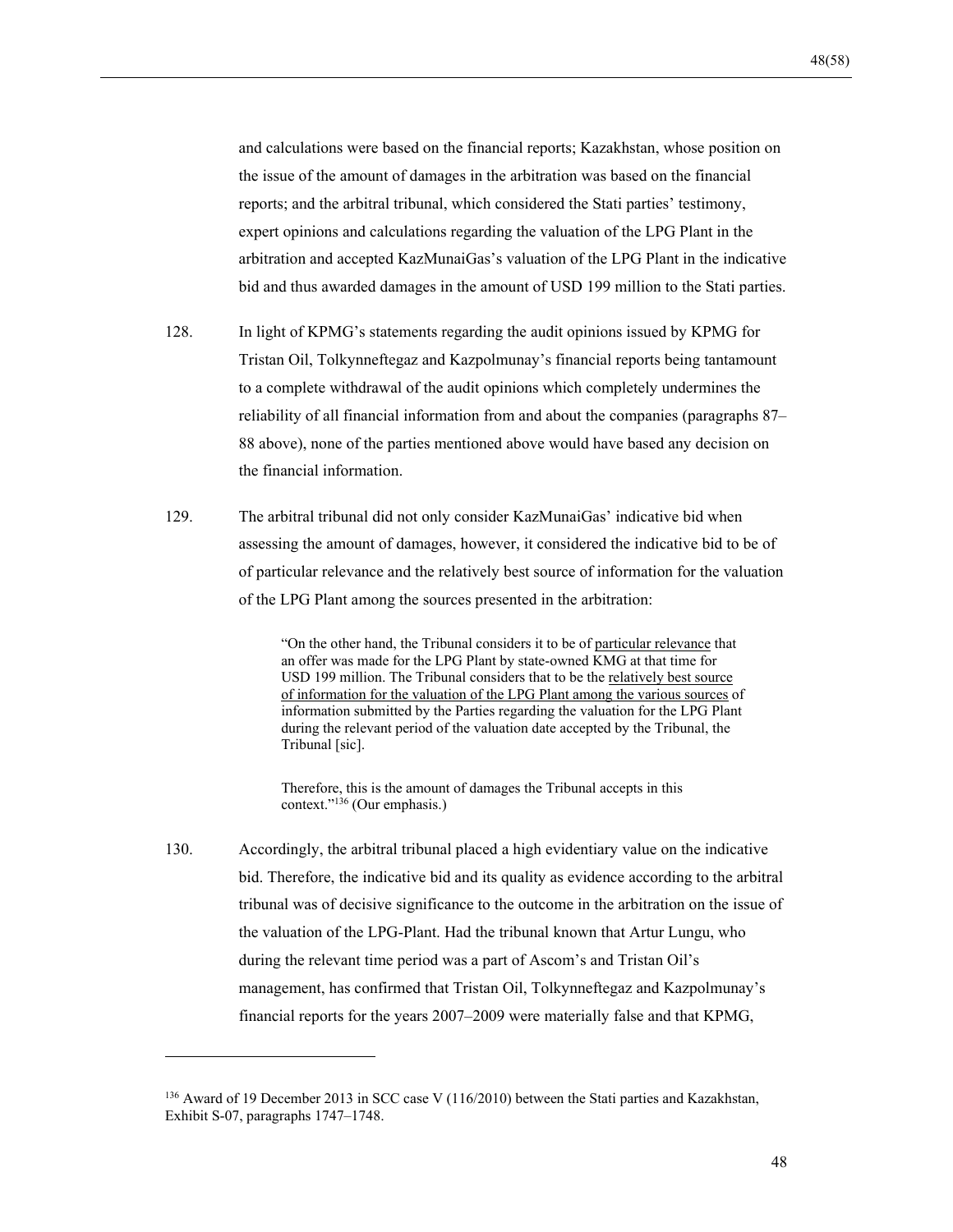thereafter, took measures that was tantamount to a complete withdrawal of the audit opinions issued by KPMG for the financial reports (paragraph 87 above), the arbitral tribunal would not have placed any evidentiary value on the indicative bid, that was based on these reports, at all. With this knowledge, the arbitral tribunal would not have awarded any compensation for the LPG Plant. Had the arbitral tribunal awarded any damages at all, which is improbable, it would have, in any case, not used the indicative bid as the basis for the calculation of the amount of compensation.137

- 131. The Court of Appeal appears to have found that the indicative bid was of direct significance to the outcome in the arbitration.<sup>138</sup> Had Kazakhstan been able to invoke the new evidence in the case before the Court of Appeal, Kazakhstan would have been able to show that the financial reports that formed the basis of the indicative bid were false evidence. In such case, the Court of Appeal would probably have found that no evidentiary value should rightly have been placed on the indicative bid, since it rightly should not have existed or in any event was based on false evidence. This had been of decisive significance to the outcome in the arbitration since the arbitral tribunal placed a high evidentiary value on the indicative bid.
- 132. What has emerged through the new evidence would have meant that the Court of Appeal would probably have reached the conclusion that it was obvious that false evidence, by virtue of an in any event indirect influence on the arbitral tribunal, was of decisive significance to the outcome in the arbitration. Consequently, the Court of Appeal would probably have found that the award, or the manner in which the award arose, is clearly incompatible with the basic principles of the Swedish legal system and, thus, declared the award invalid.
- H.3.3 The Court of Appeal would probably have, by an overall assessment of all circumstances, reached the conclusion that the award or the manner in which the

<sup>&</sup>lt;sup>137</sup> In this context, it should be considered that KazMunaiGas would not have submitted any indicative bid to purchase the Stati parties' Kazakh business if it had been known at the time that the Stati parties' financial reports contained false information. See paragraph 106 and footnote 128 above with reference to Nuran Bakhytovich Kairakbayev's witness statement of 2 April 2020, Exhibit S-54, p. 3–4

<sup>&</sup>lt;sup>138</sup> Judgment of the Svea Court of Appeal of 9 December 2016 in case no. T 2675-14, p. 43-44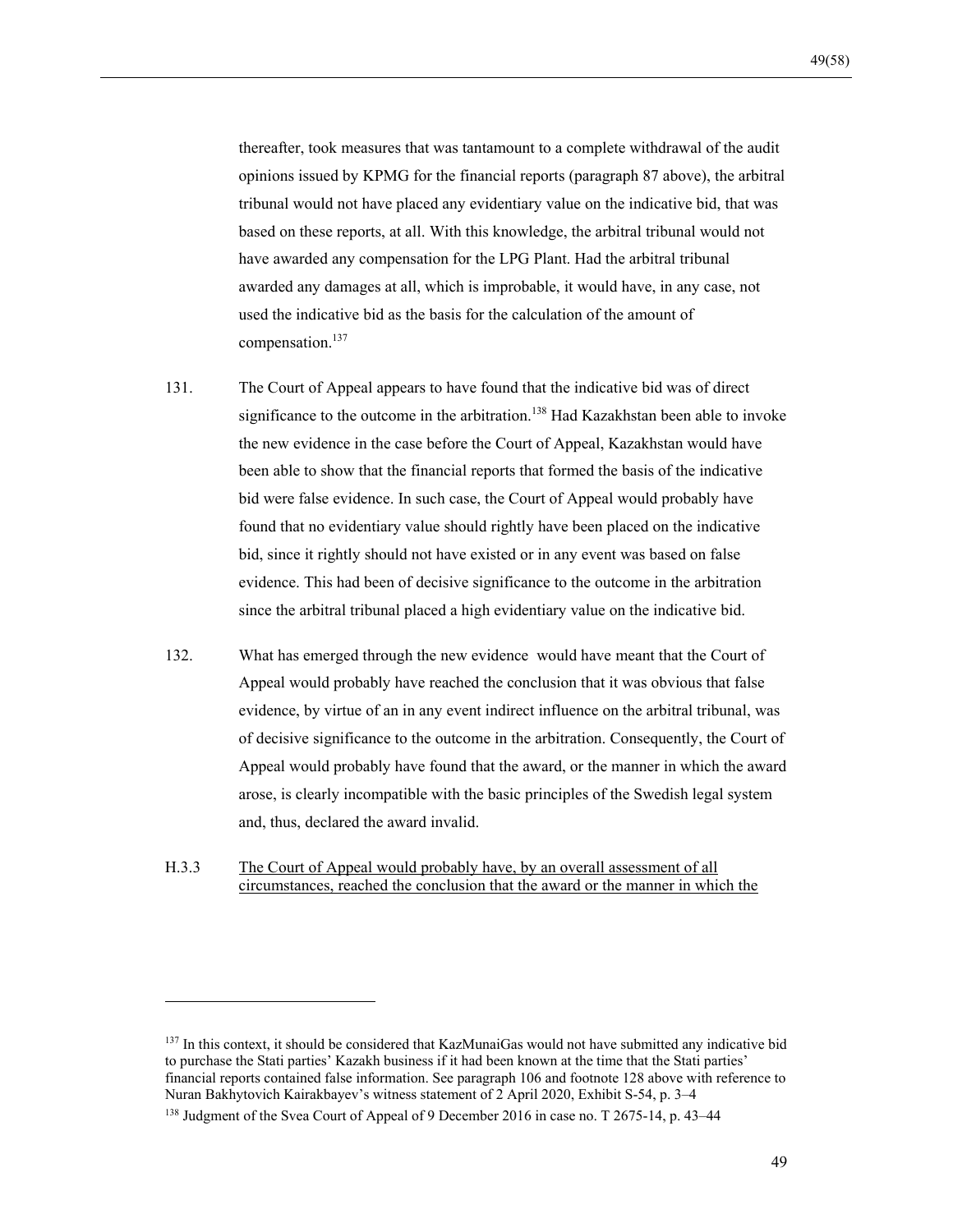award arose, is clearly incompatible with the basic principles of the Swedish legal system

- 133. Even if the Court of Appeal would not have reached the conclusion that it was obvious that false evidence, by virtue of an in any event indirect influence on the arbitral tribunal, was of decisive significance to the outcome in the arbitration, the Court of Appeal would probably have, by its overall assessment of all circumstances in light of the new evidence, found that the Stati parties', which the award is based on, is reprehensible to the extent that it would be highly objectionable, and thereby incompatible with the basic principles of the Swedish legal system, to uphold the validity of the award.  $139$  This is explained in the following.
- 134. Firstly, the new evidence shows that the Stati parties systematically and consciously provided several parties and the world at large with erroneous information. To begin with, the Stati parties provided their own auditors at KPMG with materially false information in written statements from the management to KPMG, as well as in the financial reports that KPMG audited and which were decisive to several parties' financial decisions.
- 135. On the basis of the financial reports, the Stati parties consciously claimed in the arbitration that they had had an investment cost which was far greater than their actual investment cost. Basically all evidence regarding the amount of damages in this part were based on the financial reports, which the new evidence confirms to be false. The Stati parties invoked, *inter alia*, testimony, witness statements and expert reports which included figures that were false since they were directly based on the materially false information in Tristan Oil, Tolkynneftegaz and Kazpolmunay's financial reports. The figures – which were thus based on false financial information – led the arbitral tribunal, on erroneous grounds, to a belief regarding the investment cost which was incurred by the Stati parties for the LPG Plant. The understanding thereby had by the arbitral tribunal led to the arbitral tribunal's determination that KazMunaiGas's indicative bid corresponded to just and reasonable damages.
- 136. Secondly, the Stati parties, in spite of knowing better, claimed before the Svea Court of Appeal that KPMG had full access to all of the accounting documents and that KPMG was aware of Perkwood's function (see paragraph 100 above).

<sup>139</sup> *Cf*. paragraph 100 above.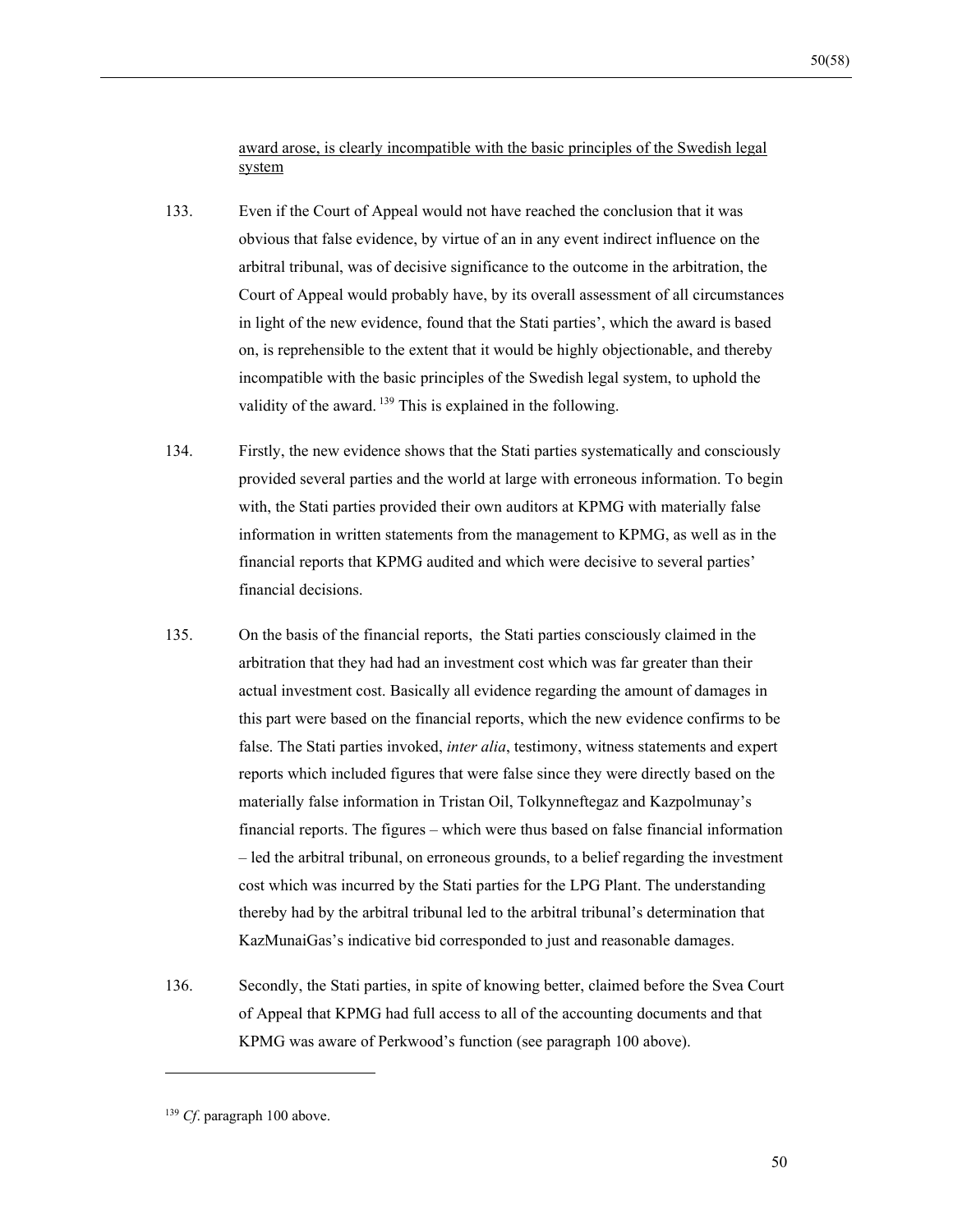Notwithstanding that the correspondence between KPMG and the Stati parties in 2016 shows that KPMG, while the proceedings before the Court of Appeal were pending, questioned the correctness of the information previously provided by Anatolie Stati to KPMG in the form of representation letters and accounts and presented the Stati parties with questions regarding precisely Perkwood's role and the transactions which the company had carried out. KPMG also questioned the correctness of the costs the Stati parties had reported for the LPG Plant (which was the exact basis for Kazakhstan's action in the case).

- 137. Had Kazakhstan been able to adduce the new evidence in the proceedings before the Court of Appeal, it would have been clear to the Court of Appeal that the Stati parties systematically and consciously provided false information, not only to KPMG and to the world at large through Tristan Oil, Tolkynneftegaz and Kazpolmunay's financial statements but, also, to the arbitral tribunal, Kazakhstan and the Court of Appeal.<sup>140</sup>
- 138. Had it been discovered that the Stati parties attempted to deceive the Svea Court of Appeal by making untrue assertions that KPMG was aware of Perkwood's role and that the Stati parties' Kazakh companies' financial information was in order, the view of the Court of Appeal regarding everything asserted by the Stati parties during the proceedings before the Court of Appeal would have been affected to such an extent that the Court of Appeal would have been more cautious and critical of all of the Stati parties' assertions. In other words, the general trust of the Court of Appeal in the Stati parties would have been reduced substantially, or been entirely undermined, had Kazakhstan been able to adduce this new evidence.
- 139. Thirdly, the Court of Appeal, with knowledge of the new evidence, would probably have taken into account that the Stati parties' claims in the arbitration were based on

<sup>&</sup>lt;sup>140</sup> George Bermann, as well, states in his opinion that it has been of significance that Svea Court of Appeal did not have before it a complete record of the relevant facts, considering the fact that additional evidence of the deception has emerged after the judgment of Svea Court of Appeal, and refers to KPMG's letter of 21 August 2019 and to the correspondence between KPMG and the Stati parties in 2016, see opinion by George Bermann of 21 January 2020, Exhibit S-41, p. 8.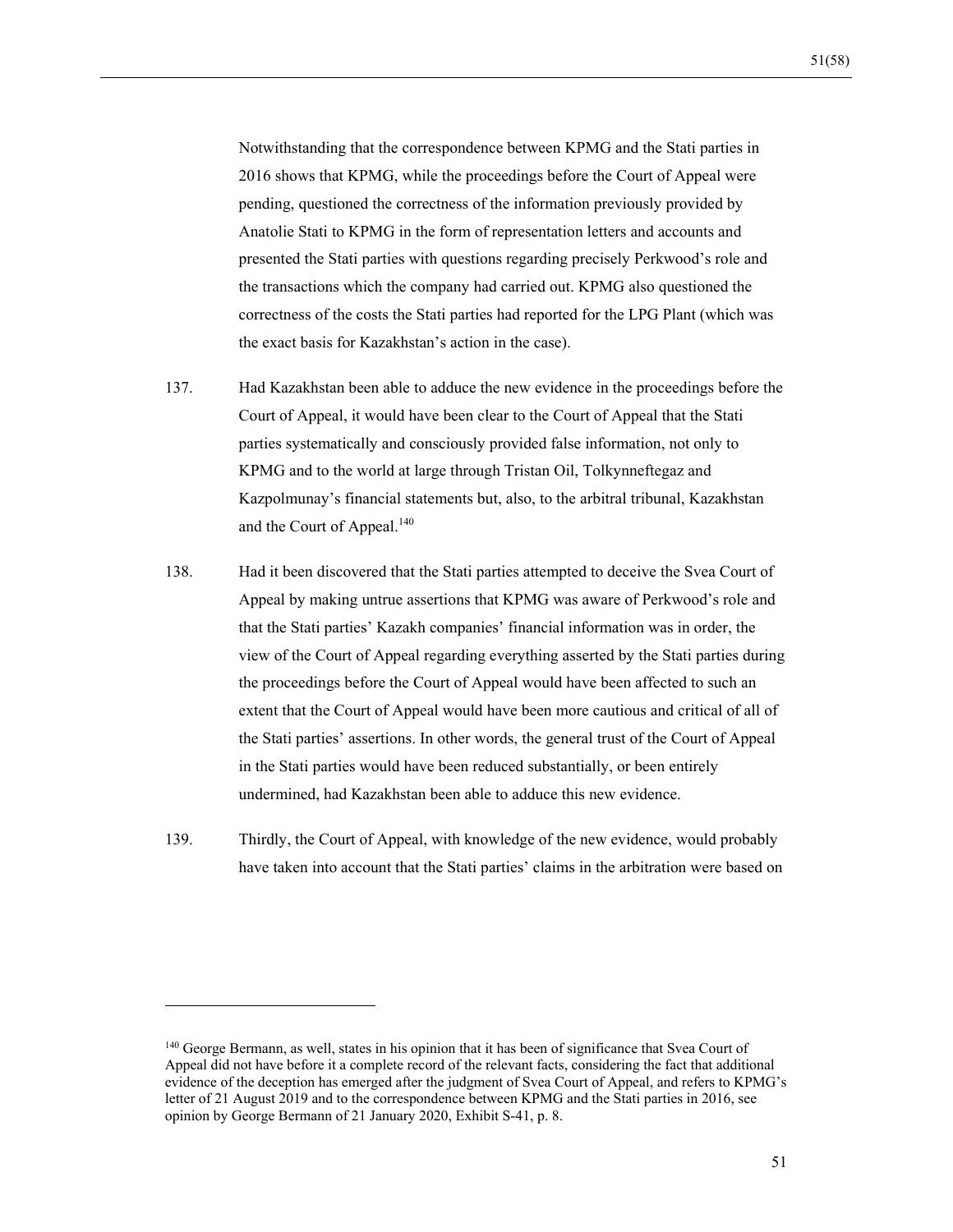criminal acts (*cf* Government Bill 1998/99:35 p 141 f.) in accordance with what is described in the following.<sup>141</sup>

- 140. What emerged through the new evidence indicates that Anatolie Stati's actions correspond to several crimes in Sweden, amongst them gross bookkeeping crime under Chapter 11, section 5 of the Swedish Penal Code, had Tristan Oil, Tolkynneftegaz and Kazpolmunay had a duty to provide accounts under the Swedish Accounting Act (Swedish Code of Statutes 1999:1078).
- 141. Anatolie Stati has systematically provided erroneous information regarding Perkwood's role as an affiliated company in Tristan Oil, Tolkynneftegaz and Kazpolmunay's accounts and to KPMG on not less than five occasions during the years 2008–2010 (*cf* paragraph 51 above). The fact that KPMG, after having learned the same, stated in a letter of 21 August 2019 that the audit opinions for the financial reports were not reliable (which corresponds to a withdrawal of the audit reports) shows that the companies' affairs, financial results and financial position essentially could not be assessed based on the accounts as a consequence of the erroneous information (*cf* section **Error! Reference source not found.** above). Anatolie Stati has committed the acts with intent given that, at all relevant times, he was aware that Perkwood was an affiliated company (*cf* paragraphs 52–52 above). Withholding the fact that Perkwood was an affiliated company allowed the Stat parties to be able to hide the affiliated transactions in respect of very substantial amounts to be able to inflate the costs of the LPG Plant, and such withholding took place systematically at least during the years 2008–2010, *inter alia*, by means of erroneous affirmations to the companies' auditors.
- 142. In this context, it must also be considered that the new evidence indicates that Anatolie Stati obtained the indicative bid, by consciously basing the information memorandum on the false financial reports, is tantamount to deceit under section 30 of the Swedish Contracts (Swedish Code of Statutes 1915:218) if it was to be determined under Swedish law. This is also supported by Nuran Bakhytovich Kairakbayev's witness statement of 2 April 2020, Exhibit S-54, where it is set forth that KazMunaiGas would not have provided any indicative bid at all had the

<sup>141</sup> See also Kazakhstan's statement of claim of 25 November 2019 in Svea Court of Appeal's case no. T 12462-19, Exhibit S-01, section N.2.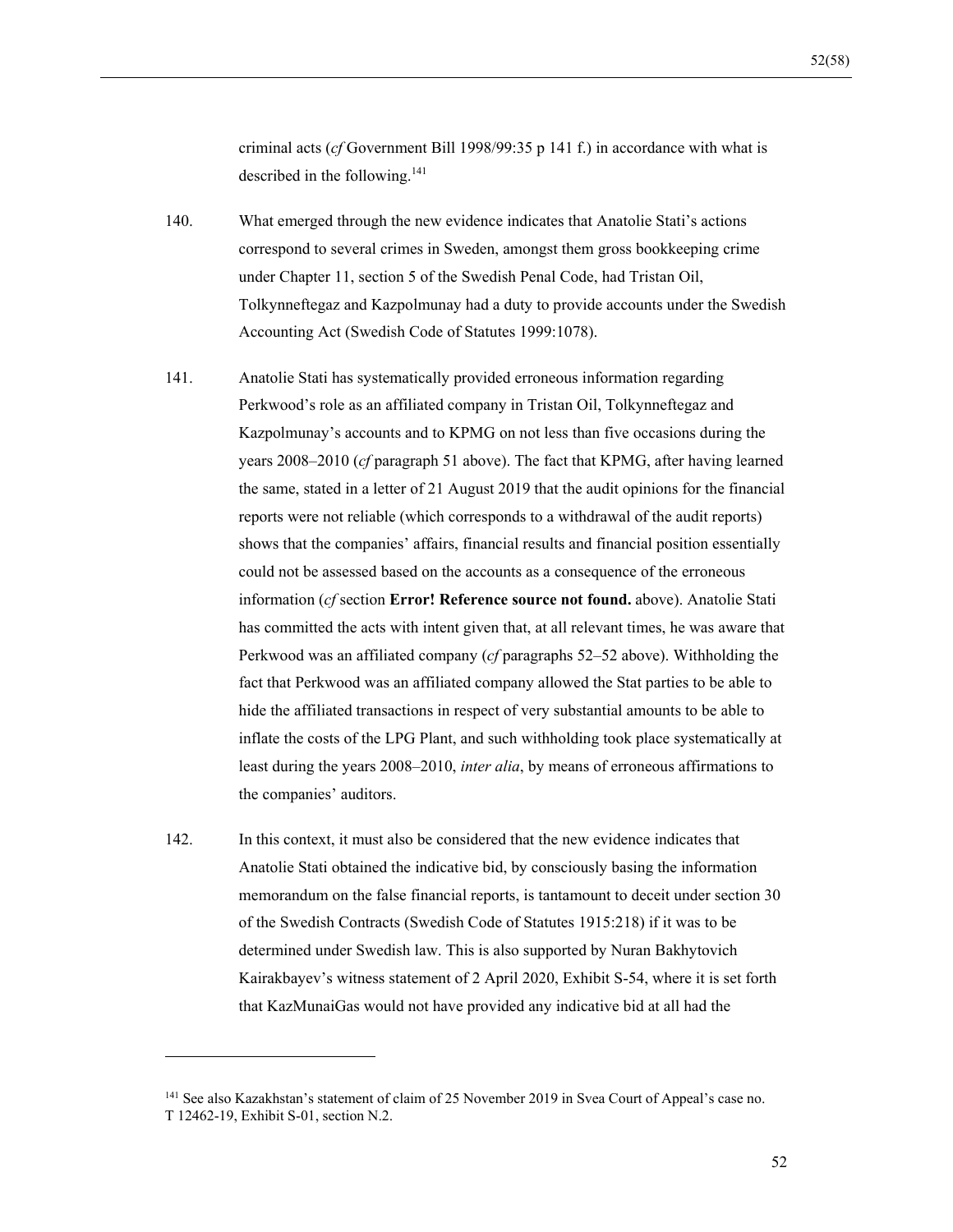company, at the time, known that Kazpolmunay and Tolkynneftegaz's management provided KPMG with materially false information and that KPMG's audit opinions were not reliable.

- 143. Finally, the Court of Appeal would have taken into account the principle of good faith in international law. The principle – and which consequences applying it on this case would have had – is described more closely in an opinion by Professor Emeritus Christoph Schreuer of 21 January  $2020$ .<sup>142</sup> A result of this principle is the clean hands doctrine, which means that the one who has acted unlawfully does not have the right to present any claims based on the unlawful actions (*nemo auditur propriam turpitidinem alleans*).143 In the opinion, Screuer concludes that arbitral tribunals in investment disputes, where the claimant has submitted false evidence, have invariably dismissed the claims,<sup>144</sup> and his conclusion is that the correspondence between KPMG and the Stati parties in 2016 and 2019 would have had a material influence on the arbitration and the award.<sup>145</sup>
- 144. Had the Court of Appeal been aware of the new evidence, it would probably have, by way of an overall assessment of all circumstances, found that the Stati parties' had deceived the arbitral tribunal, *inter alia*, by presenting and relying on false evidence in the arbitration and thereby procuring an award according to which Kazakhstan is obligated to compensate a supposed damage that actually is the result of the Stati parties' criminal actions, that the Stati parties had tried to deceive the Court of Appeal and that the Stati parties' behaviour is reprehensible to the extent that it would be highly objectionable to uphold the validity of the award. Therefore the Svea Court of Appeal would probably have come to conclusion that the award is

<sup>142</sup> Opinion by Professor Emeritur Christoph Schreuer of 21 January 2020, Exhibit S-55.

<sup>143</sup> Opinion by Professor Emeritur Christoph Schreuer of 21 January 2020, Exhibit S-55, section B.

<sup>&</sup>lt;sup>144</sup> Opinion by Professor Emeritur Christoph Schreuer of 21 January 2020, Exhibit S-55, paragraph 69: "*In investment arbitration, the submission of false or fraudulent evidence by claimants has invariably led to the dismissal of claims. Tribunals have based their decisions to disallow claims under these circumstances on the principles of good faith and clean hands, on the doctrine of abuse of process and on the finding that reliance of [sic] fraudulent evidence is contrary to public policy*."

<sup>145</sup> Opinion by Professor Emeritur Christoph Schreuer of 21 January 2020, Exhibit S-55, paragraph 71: "*In the present case, the conclusion seems inevitable that the KPMG Correspondence would have had a material impact on the ECT Arbitration and the Award. The unusual and serious step of auditors withdrawing their audits, because their client has provided them with false information, renders the entire financial information relating to the investment unreliable and thus deprives the Award providing compensation for losses relating to such investment of any reliable basis*." (Our emphasis.)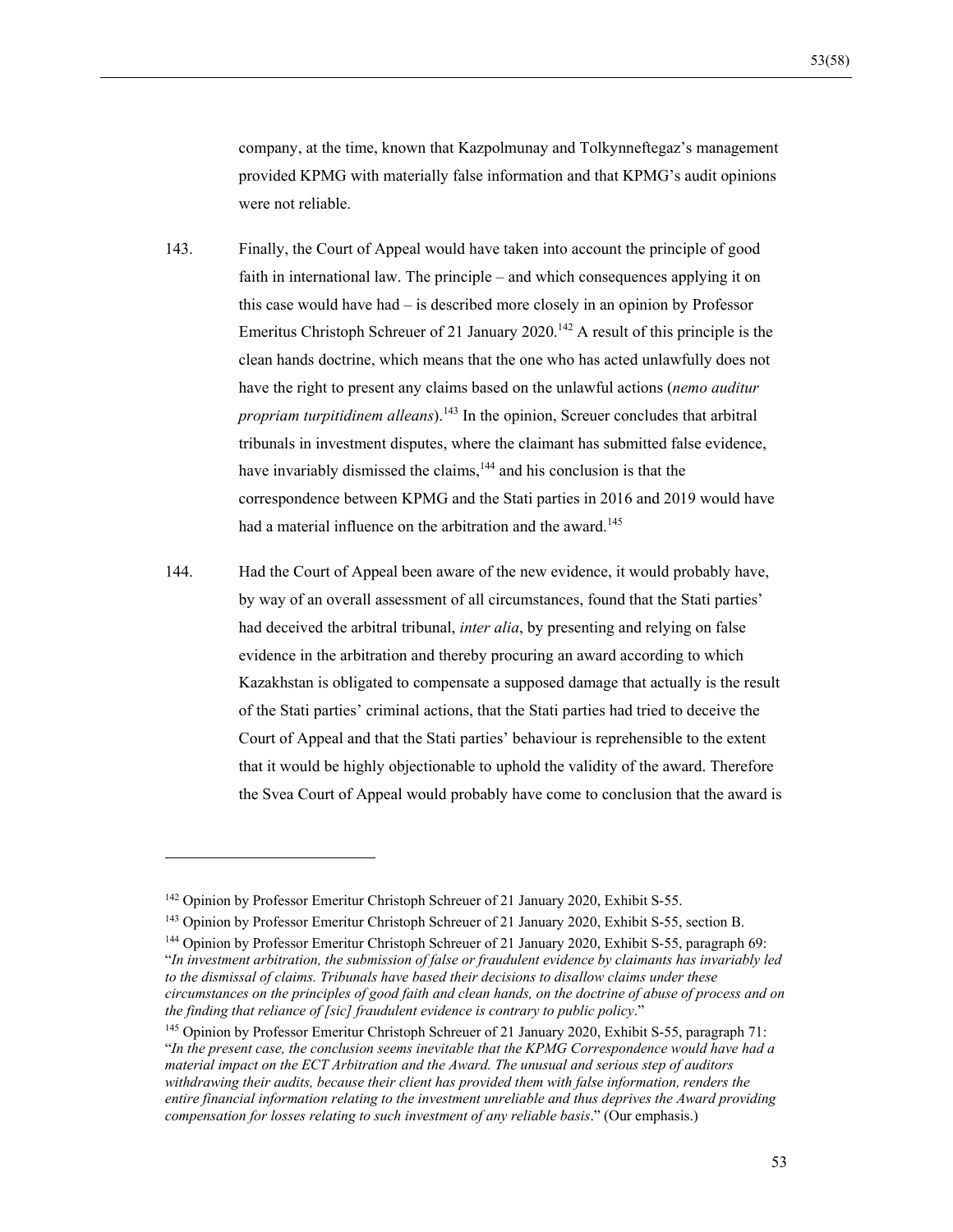clearly incompatible with the basic principles of the Swedish legal system , and thereby declared the award invalid.

## **I. Kazakhstan was not able to adduce the new evidence in the Svea Court of Appeal's case no. T 2675-14**

145. Most of the new evidence did not exist during the period of time at which case no. T 2675-14 was pending before the Svea Court of Appeal. That part of the evidence which existed was unknown to Kazakhstan during the period of time the case was pending, because it was at that time withheld from Kazakhstan (and the Svea Court of Appeal). Accordingly, Kazakhstan could not adduce the evidence in the case. The Svea Court of Appeal was of the opinion that there was no reason to allow an appeal of the judgment, as a consequence of which Kazakhstan could not have adduced the evidence by means of appealing the judgment.

## **J. Grounds**

- 146. If Kazakhstan had been able to invoke as evidence Artur Lungu's oath-sworn information, KPMG's declaration and the correspondence from 2016 between KPMG and the Stati parties in the case before the Svea Court of Appeal, the case would probably have had another outcome. The Court of Appeal would probably have reached the conclusion that the award, or the manner in which the award arose, is clearly incompatible with the basic principles of the Swedish legal system and thus declared the award invalid for the following two reasons.
- 147. Firstly, the financial reports which the Stati parties presented in the arbitration constitute false evidence and it is obvious that these, by virtue of an in any event indirect influence on the arbitral tribunal, was of decisive significance to the outcome in the arbitration.
- 148. Secondly, it is clear by an overall assessment of all circumstances that the behaviour of the Stati parties is reprehensible to the extent that it would be highly objectionable to uphold the validity of the award. The Stati parties carried out sham transactions and manipulated their companies' financial reports, *inter alia*, by systematically and consciously providing their auditors with false information, which behaviour, if it was to be judged under Swedish law, would have corresponded to, *inter alia*, gross bookkeeping crime. By means of the manipulated financial information, the Stati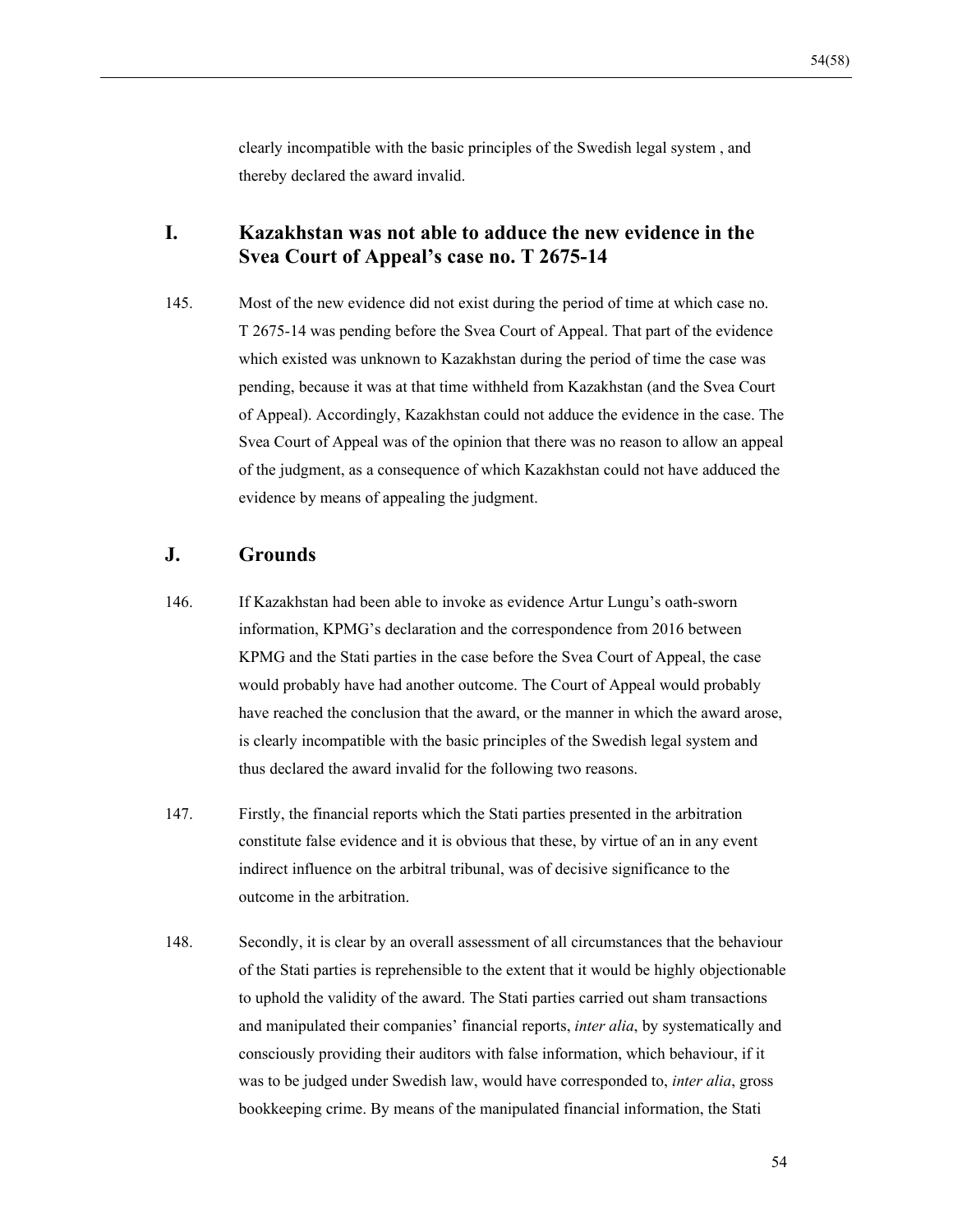parties caused third parties to submit indicative bids for the Stati parties' business in Kazakhstan. The Stati parties presented and relied upon the manipulated financial information in the arbitration, in which the information formed the basis for all assertions and evidence concerning, and all calculations of, the value of the LPG Plant. The information also formed the basis for the damages that the arbitral tribunal awarded. The Svea Court of Appeal had also considered that the Stati parties, in order to conceal their criminality, consciously made untrue assertions in the challenge and invalidation case, which would have caused the Svea Court of Appeal to consider the Stati parties to be not trustworthy and the information presented by the Stati parties to be unreliable.

149.

## **K. Evidence**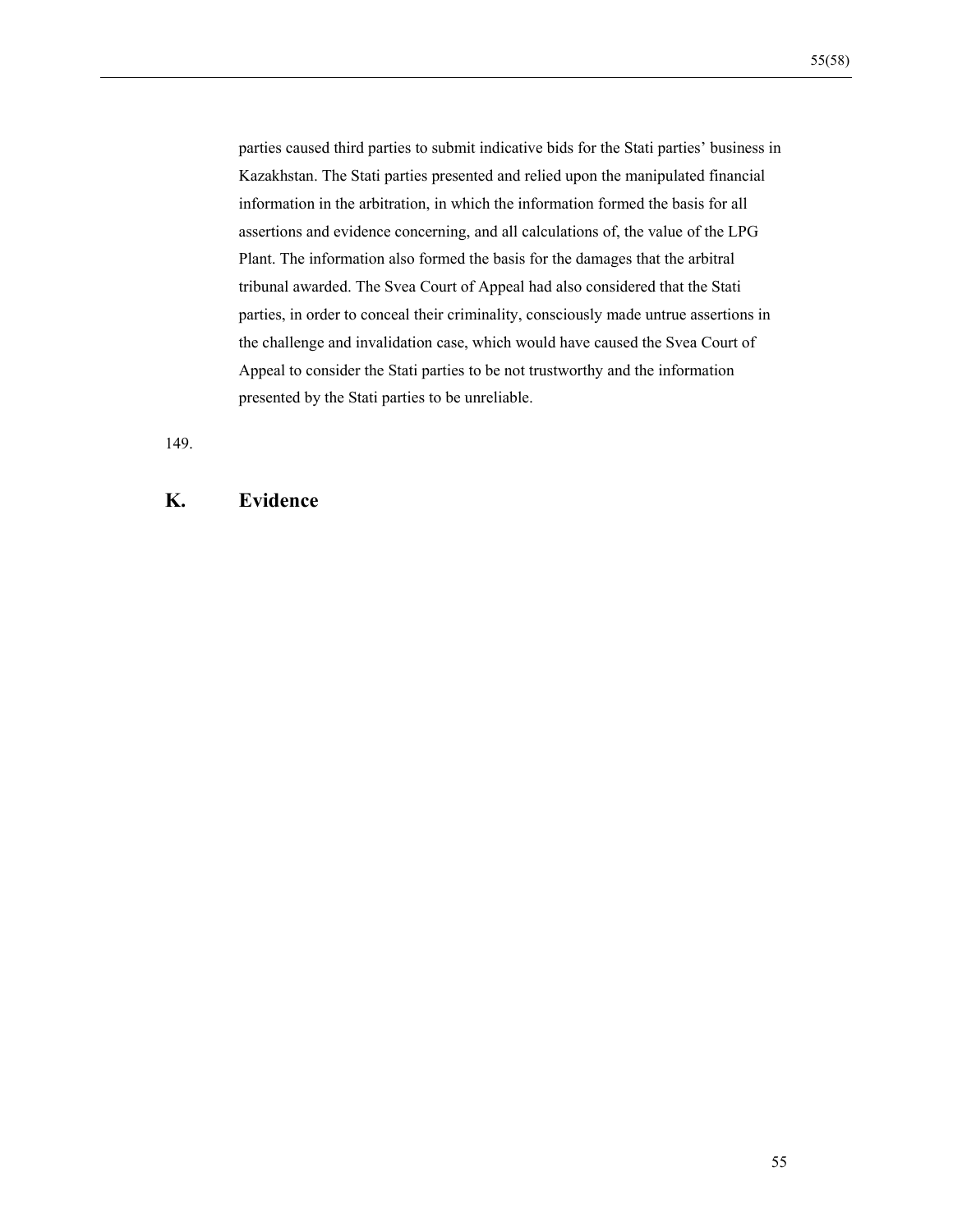| <b>Bilaga</b> | <b>Beskrivning</b>                                                                                                                                               | <b>HAB</b> |
|---------------|------------------------------------------------------------------------------------------------------------------------------------------------------------------|------------|
| $S-01$        | Kazakhstan's statement of claim on dated 25 November 2019 in the Svea Court of<br>Appeal's case no. T 12462-19                                                   |            |
| $S-02$        | Article from Accent-TV, Special Commission: Vlad Plahotniuc is the main<br>beneficiary of the theft of a billion, published on 20 September 2019                 |            |
| $S-03$        | Article from Hromadske International, Fugitive Oligarch Wanted in Moldova's<br>"Theft of the Century" Case, published on 15 October 2019                         |            |
| $S-04$        | Federal Register /Vol. 83, No. 56/Thursday, March 22, 2018/Rules and<br>Regulations                                                                              |            |
| $S-0.5$       | Press release on the US Chamber of Commerce's website,<br>https://www.bis.doc.gov/index.php/regulations/export-administration-regulations-<br>ear/17-regulations |            |
| $S-06$        | Information memorandum (Project Zenith, Confidential Information<br>Memorandum), August 2008                                                                     | 114(8)     |
| $S-07$        | Arbitral Aaward of dated 19 December 2013 in SCC case V (116/2010) between<br>the Stati parties and Kazakhstan                                                   | 5          |
| $S-08$        | Excerpt from the Stati parties' second Post-Hearing Brief of dated 3 June 2013                                                                                   | 114(8)     |
| $S-09$        | Artur Lungu's first witness statement of dated 17 May 2011                                                                                                       | 114(22)    |
| $S-10$        | Anatolie Stati's second witness statement of dated 7 May 2012                                                                                                    | 289        |
| $S-11$        | Kompletterande sakkunnigutlåtande den 28 maj 2012 from Investerarnas<br>finansiella expert i skiljeförfarandet                                                   | 114(2)     |
| $S-12$        | Supplemental expert opinion of dated 28 May 2012 from the Stati parties'<br>financial expert in the arbitration                                                  | 114(2)     |
| $S-13$        | Supplemental expert opinion of dated 8 April 2013 from the Stati parties'<br>financial expert in the arbitration                                                 |            |
| $S-14$        | Extract from the Stati parties' first Post-Hearing Brief of dated 8 April 2013                                                                                   | 114(28)    |
| $S-15$        | Transcript of the fourth day of the Hearing on Quantum of 31 January 2013                                                                                        |            |
| $S-16$        | The Stati parties' Reply Memorial on Quantum of dated 28 May 2012                                                                                                | 114(27)    |
| $S-17$        | Transcript of the first day of the Hearing on Quantum of dated 28 January 2013,                                                                                  | 114(16)    |
| $S-18$        | The Stati parties' Statement of Claim dated 18 May 2011                                                                                                          | 288        |
| $S-19$        | KazMunaiGas's indicative bid of dated 25 September 2008                                                                                                          | 114(17)    |
| $S-20$        | Montvale's Statement of Defence dated 22 juli 2011 in arbitration between<br>Montvale                                                                            | 114(36)    |
| $S-21$        | Agreement between Tolkynneftegaz and Perkwood of 17 February 2006                                                                                                | 114(10)    |
| $S-22$        | Registration certificate for Perkwood and annual information form submitted to<br>Companies House with respect to Perkwood for 2006-2009                         | 290        |
| $S-23$        | Opinion regarding English law of 2 June 2016                                                                                                                     | 292        |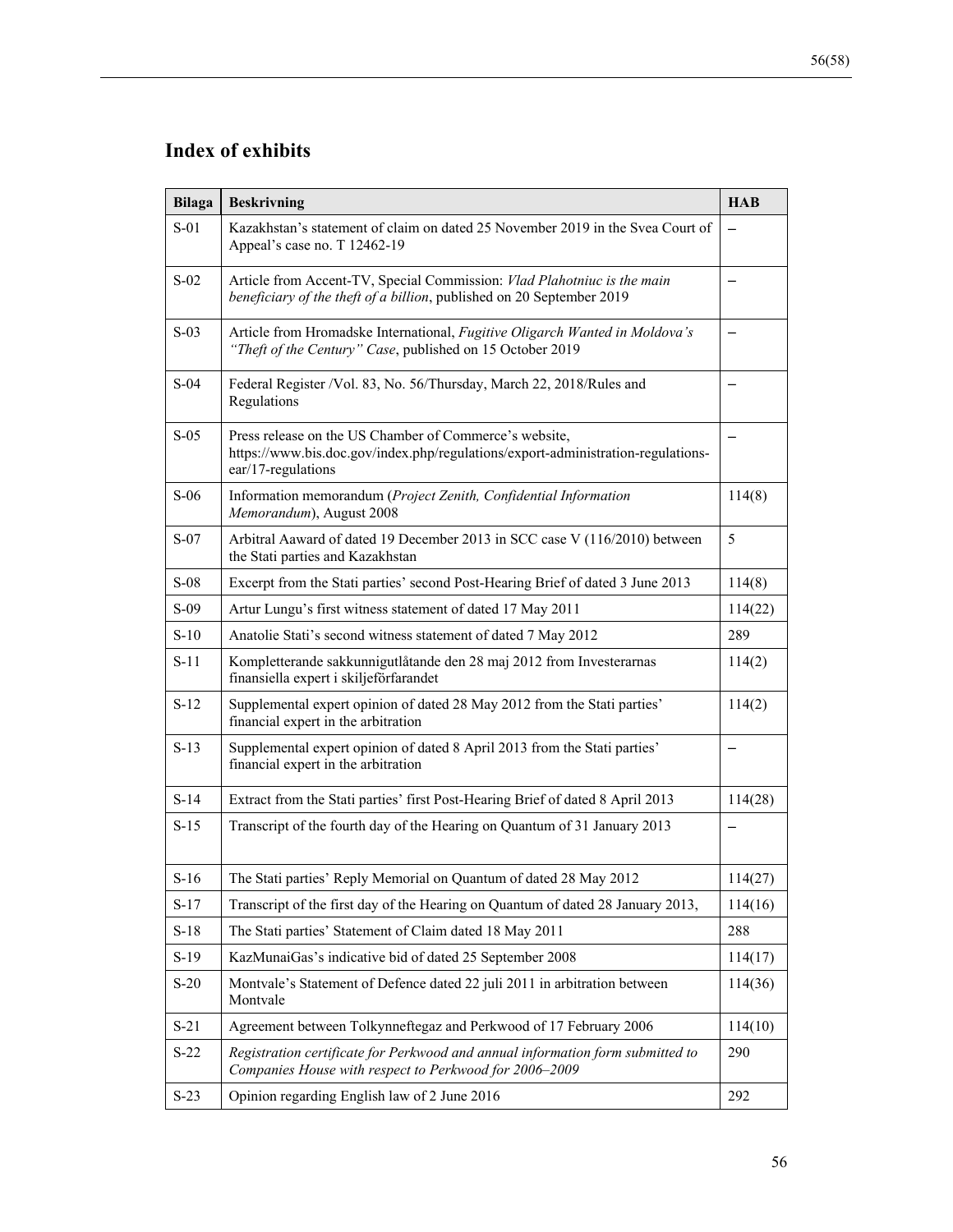| <b>Bilaga</b> | <b>Beskrivning</b>                                                                                                                                   | <b>HAB</b>               |
|---------------|------------------------------------------------------------------------------------------------------------------------------------------------------|--------------------------|
| $S-24$        | Extract from Companies House regarding Sarah and Edward Petre-Mears of 12<br>November 2015                                                           | 291                      |
| $S-25$        | Sham directors: the woman running 1,200 companies from a Caribbean rock,<br>article from The Guardian of 25 November 2012                            | 295                      |
| $S-26$        | General powers of attorney issued by Perkwood to Anatolie Stati and Gabriel<br>Stati for 2005, 2006, 2007 and 2008 and to Anatolie Stati for 2009    | 378                      |
| $S-27$        | Letter from the Latvian financial police to the Kazakh financial police                                                                              | 350                      |
| $S-28$        | Certificate regarding beneficiaries for Perkwood's bank account at Rietumu<br>Banka AS of 28 November 2005                                           |                          |
| $S-29$        | Latvian bank fined $680$ million for money laundering, will appeal, article from<br>Organized Crime and Corruption Reporting Project of 10 July 2017 |                          |
| $S-30$        | Tristan Oil, Tolkynneftegaz and Kazpolmunay's revised annual report for the<br>2007 financial year                                                   | $-$ (cf.<br>114(42)      |
| $S-31$        | Tristan Oil, Tolkynneftegaz and Kazpolmunay's revised annual report for the<br>2008 financial year                                                   | 257                      |
| $S-32$        | Tristan Oil, Tolkynneftegaz and Kazpolmunay's revised annual report for the<br>2009 financial year                                                   | $\overline{\phantom{0}}$ |
| $S-33$        | KPMG Tax & Advisory's vendor due diligence report of 29 August 2008                                                                                  | 114(29)                  |
| $S-34$        | Agreement between TGE, Ascom and Azalia of 31 January 2006                                                                                           | 114(22)                  |
| $S-35$        | Expert opinion from TGE of 2 June 2016                                                                                                               | 289                      |
| $S-36$        | Artur Lungu's witness statement of 11 October 2013 in the arbitration between<br>Ascom and Vitol                                                     | 297                      |
| $S-37$        | Tristan Oil, Tolkynneftegaz and Kazpolmunay's reviewed financial statement for<br>the second quarter of 2008                                         | 114(49)                  |
| $S-38$        | Expert opinion of Thomas Gruhn (Deloitte) of 12 January 2017                                                                                         |                          |
| $S-39$        | Expert opinion of Tim Allen (PwC) of 21 January 2020                                                                                                 |                          |
| $S-40$        | High Court of Justice of England and Wales dated 6 June 2017 in case no. CL-<br>2014-000070 between the Stati parties and Kazakstan                  |                          |
| $S-41$        | Expert Opinion of Professor George Bermann dated 21 January 2020                                                                                     |                          |
| $S-42$        | Transcript of deposition of Artur Lungu of dated 3 April 2019                                                                                        |                          |
| $S-43$        | Letter from KPMG to Herbert Smith Freehills of 21 August 2019                                                                                        |                          |
| $S-44$        | Letter from KPMG to Anatolie Stati and Ascom of 21 August 2019                                                                                       |                          |
| $S-45$        | Expert opinion by Mats Jakobsson (BDO) of 25 November 2019                                                                                           |                          |